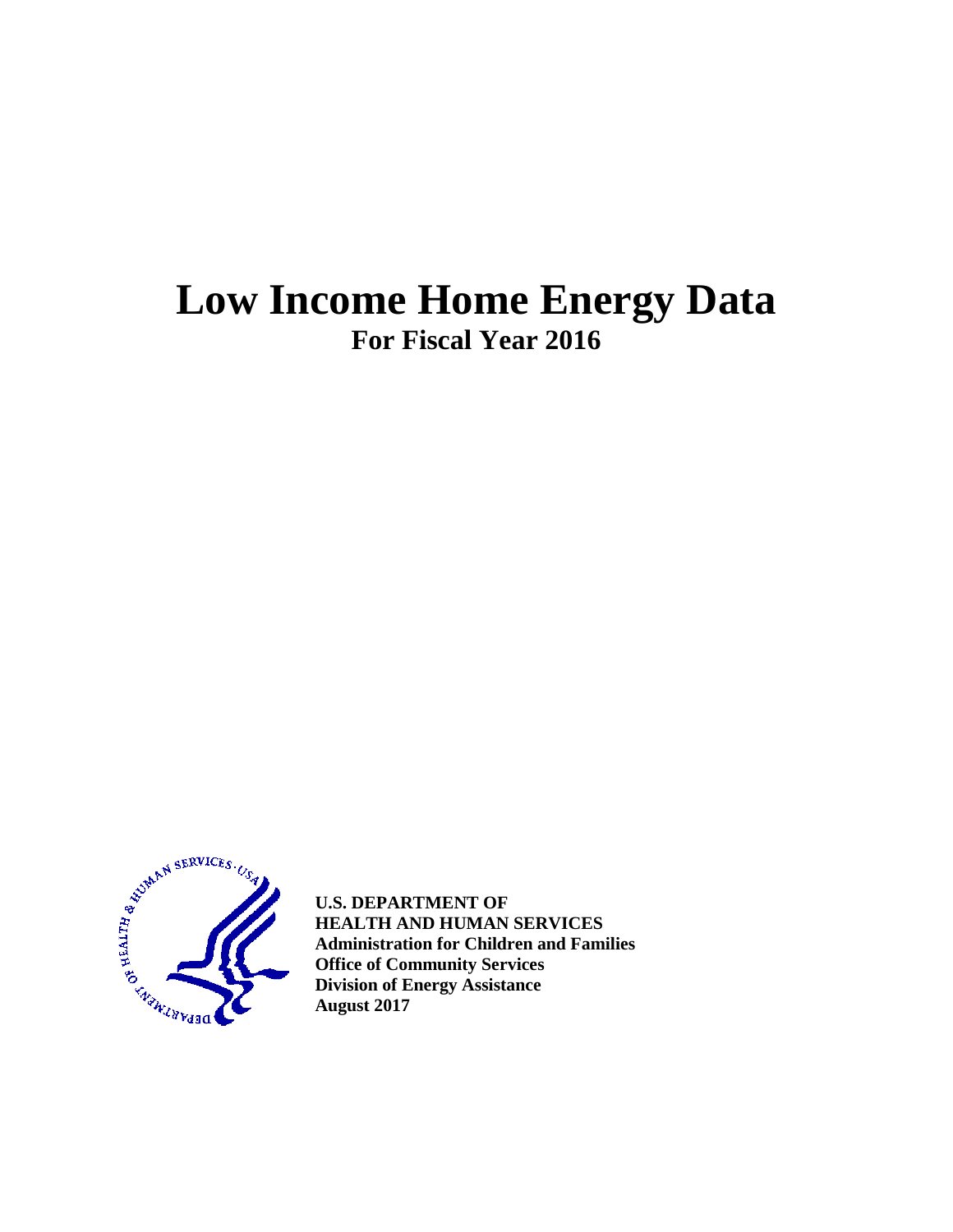# **Low Income Home Energy Data For Fiscal Year 2016**

This document has been prepared for the Office of Community Services' Division of Energy Assistance by APPRISE Incorporated under contract # HHSP233201500094I/HHSP23337003T. The statements, findings, conclusions, and recommendations are solely those of analysts from APPRISE and do not necessarily reflect the views of EIA or HHS.

Copies of this document can be obtained by contacting Sharnice Peters of the Division of Energy Assistance at the following address:

> Administration for Children and Families Office of Community Services Division of Energy Assistance Mary E. Switzer Building, 5<sup>th</sup> Floor 330 C Street, SW Washington, DC 20201

E-mail: [sharnice.peters@acf.hhs.gov](mailto:peter.edelman@acf.hhs.gov) Web site: <http://www.acf.hhs.gov/programs/ocs/liheap/>

August 2017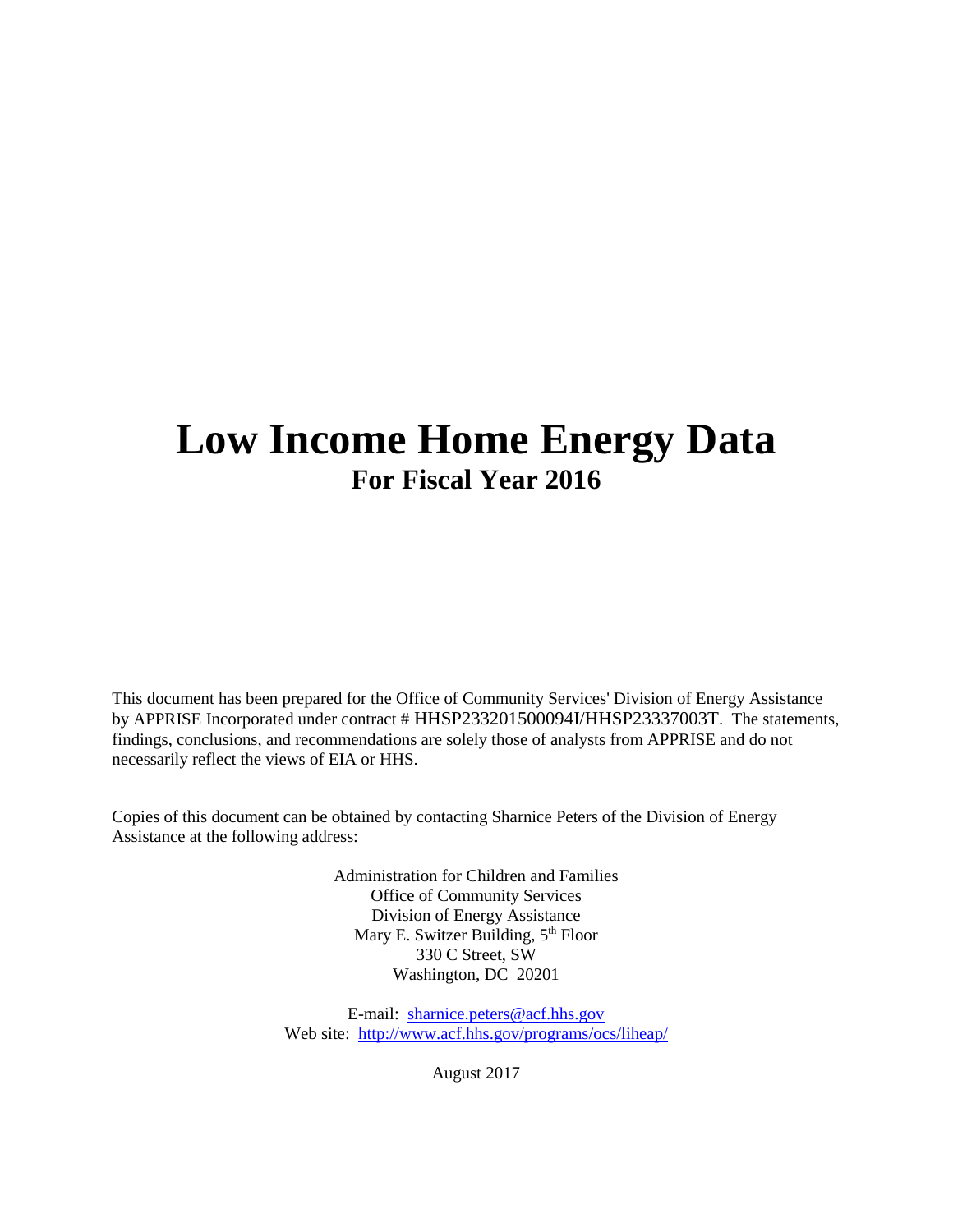## **Table of Contents Figures and Tables**

**List of Acronyms and Abbreviations** 

| Appendix B: Income Eligible Household Estimates27 |  |
|---------------------------------------------------|--|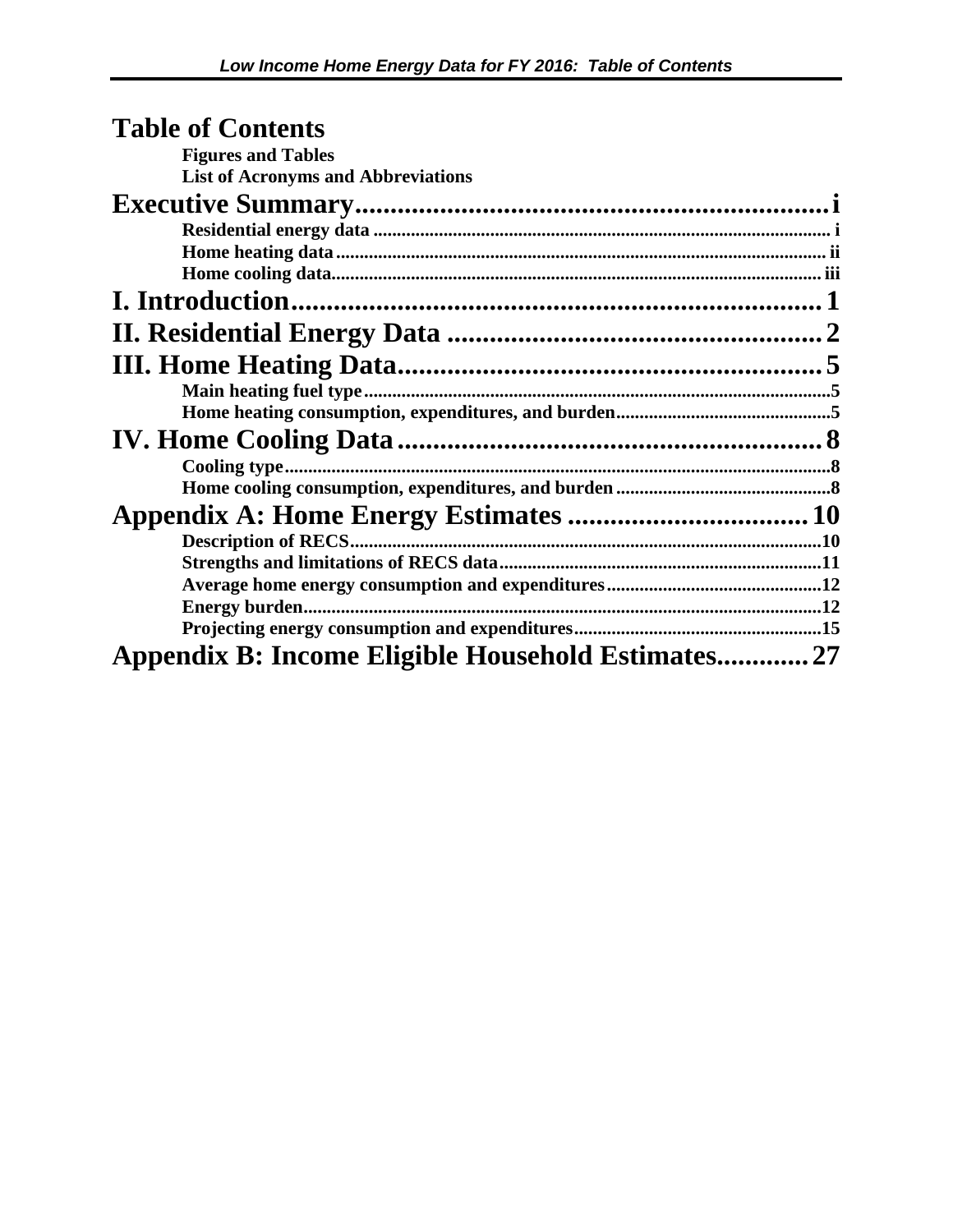## **Figures and Tables**

| Figure 1. Percent of U.S. residential energy expenditures by low income households, by end                                                                                    |
|-------------------------------------------------------------------------------------------------------------------------------------------------------------------------------|
| Figure 2. Mean home heating and home cooling expenditures by all households, non-low                                                                                          |
| income households, low income households, and LIHEAP recipient households, FY                                                                                                 |
|                                                                                                                                                                               |
| Figure 3. Mean individual burden of heating and cooling expenditures for all households, non-                                                                                 |
| low income households, low income households, and LIHEAP recipient households, FY                                                                                             |
|                                                                                                                                                                               |
| Table 1a. Residential energy: Average annual household consumption, expenditures, and                                                                                         |
| burden by all households, by main heating fuel type, United States, FY 20162                                                                                                  |
| Table 1b. Residential energy: Average annual household consumption, expenditures, and                                                                                         |
| burden by non-low income households, by main heating fuel type, United States, FY                                                                                             |
|                                                                                                                                                                               |
| Table 1c. Residential energy: Average annual household consumption, expenditures, and                                                                                         |
| burden by low income households, by main heating fuel type, United States, FY 20163                                                                                           |
| Table 1d. Residential energy: Average annual household consumption, expenditures, and                                                                                         |
| burden by LIHEAP recipient households, by main heating fuel type, United States, FY                                                                                           |
| Table 2. Residential energy: Percent of residential energy expenditures for each of the major                                                                                 |
| end uses by all, non-low income, low income, and LIHEAP recipient households, United                                                                                          |
|                                                                                                                                                                               |
| Table 3. Home heating: Percent of households using major types of heating fuels by all, non-                                                                                  |
| low income, low income, and LIHEAP recipient households, United States, 2009 5                                                                                                |
| Table 4a. Home heating: Average annual household consumption, expenditures, and burden by                                                                                     |
|                                                                                                                                                                               |
| Table 4b. Home heating: Average annual household consumption, expenditures, and burden by                                                                                     |
|                                                                                                                                                                               |
| Table 4c. Home heating: Average annual household consumption, expenditures, and burden by                                                                                     |
|                                                                                                                                                                               |
| Table 4d. Home heating: Average annual household consumption, expenditures, and burden by                                                                                     |
| LIHEAP recipient households, by fuel type, United States, FY 2016 7                                                                                                           |
| Table 5. Home cooling: Percent of households with home cooling by all, non-low income, low                                                                                    |
|                                                                                                                                                                               |
| Table 6. Home cooling: Average annual household consumption, expenditures, and percent of<br>income by all, non-low income, low income and LIHEAP recipient households that   |
|                                                                                                                                                                               |
| Figure A-1. Distribution of LIHEAP income eligible households by home energy burden,                                                                                          |
|                                                                                                                                                                               |
|                                                                                                                                                                               |
| Table A-2. Residential energy: Average consumption per household, by all fuels and specified                                                                                  |
| fuels, by all, non-low income, low income and LIHEAP recipient households, by Census                                                                                          |
|                                                                                                                                                                               |
| Table A-3a. Residential energy: Average annual expenditures, by amount (dollars) and mean                                                                                     |
| group burden (percent of income), for all, non-low income, low income, and LIHEAP                                                                                             |
| recipient households, by Census region and main heating fuel, FY 2016 18                                                                                                      |
| Table A-3b. Residential energy: Average annual expenditures, by amount (dollars) and mean                                                                                     |
| individual burden (percent of income), for all, non-low income, low income, and                                                                                               |
| LIHEAP recipient households, by Census region and main heating fuel, FY 2016 19                                                                                               |
| Table A-3c. Residential energy: Average annual expenditures, by amount (dollars) and median                                                                                   |
| individual burden (percent of income), for all, non-low income, low income, and                                                                                               |
| LIHEAP recipient households, by Census region and main heating fuel, FY 2016 20<br>Table A-4. Home heating: Percent of households using major types of heating fuels, by all, |
| non-low income, low income, and LIHEAP recipient households, by Census region and                                                                                             |
|                                                                                                                                                                               |
|                                                                                                                                                                               |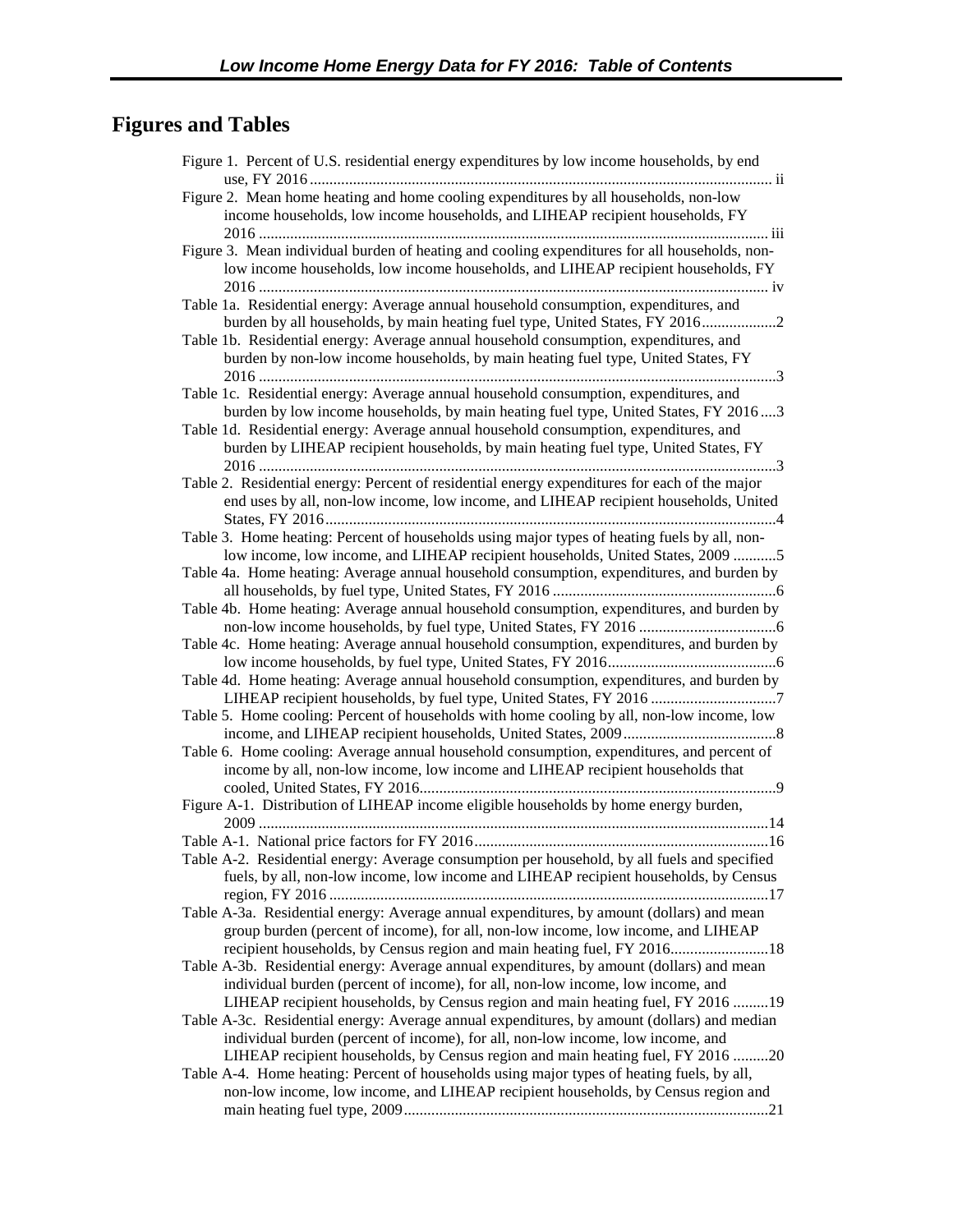| Table A-5. Home heating: Average consumption per household, by all fuels and specified fuels, |
|-----------------------------------------------------------------------------------------------|
| by all, non-low income, low income and LIHEAP recipient households, by Census                 |
| .22                                                                                           |
| Table A-6a. Home heating: Average annual expenditures by amount and mean group burden,        |
| by all, non-low income, low income, and LIHEAP recipient households, by Census                |
|                                                                                               |
| Table A-6b. Home heating: Average annual expenditures by amount and mean individual           |
| burden, by all, non-low income, low income, and LIHEAP recipient households, by               |
|                                                                                               |
| Table A-6c. Home heating: Average annual expenditures by amount and median individual         |
| burden, by all, non-low income, low income, and LIHEAP recipient households, by               |
|                                                                                               |
| Table A-7. Home cooling: Percent of households that cool, average annual consumption per      |
| household, average annual expenditures per household, mean group burden, mean                 |
| individual burden, and median individual burden for households that cooled, by all, non-      |
| low income, low income, and LIHEAP recipient households, by Census region, FY                 |
|                                                                                               |
| Table B-1. State-level estimates of the number of LIHEAP income eligible households using     |
| the federal maximum LIHEAP income standard by vulnerability category 28                       |
| Table B-2. State-level estimates of the number of LIHEAP income eligible households using     |
|                                                                                               |
| Table B-3. State-level estimates of the number of LIHEAP income eligible households using     |
| the federal maximum LIHEAP income standard categorized by income as a percentage of           |
|                                                                                               |
| Table B-4. State-level estimates of the number of LIHEAP income eligible households using     |
|                                                                                               |
| the state maximum LIHEAP income standards categorized by income as a percentage of            |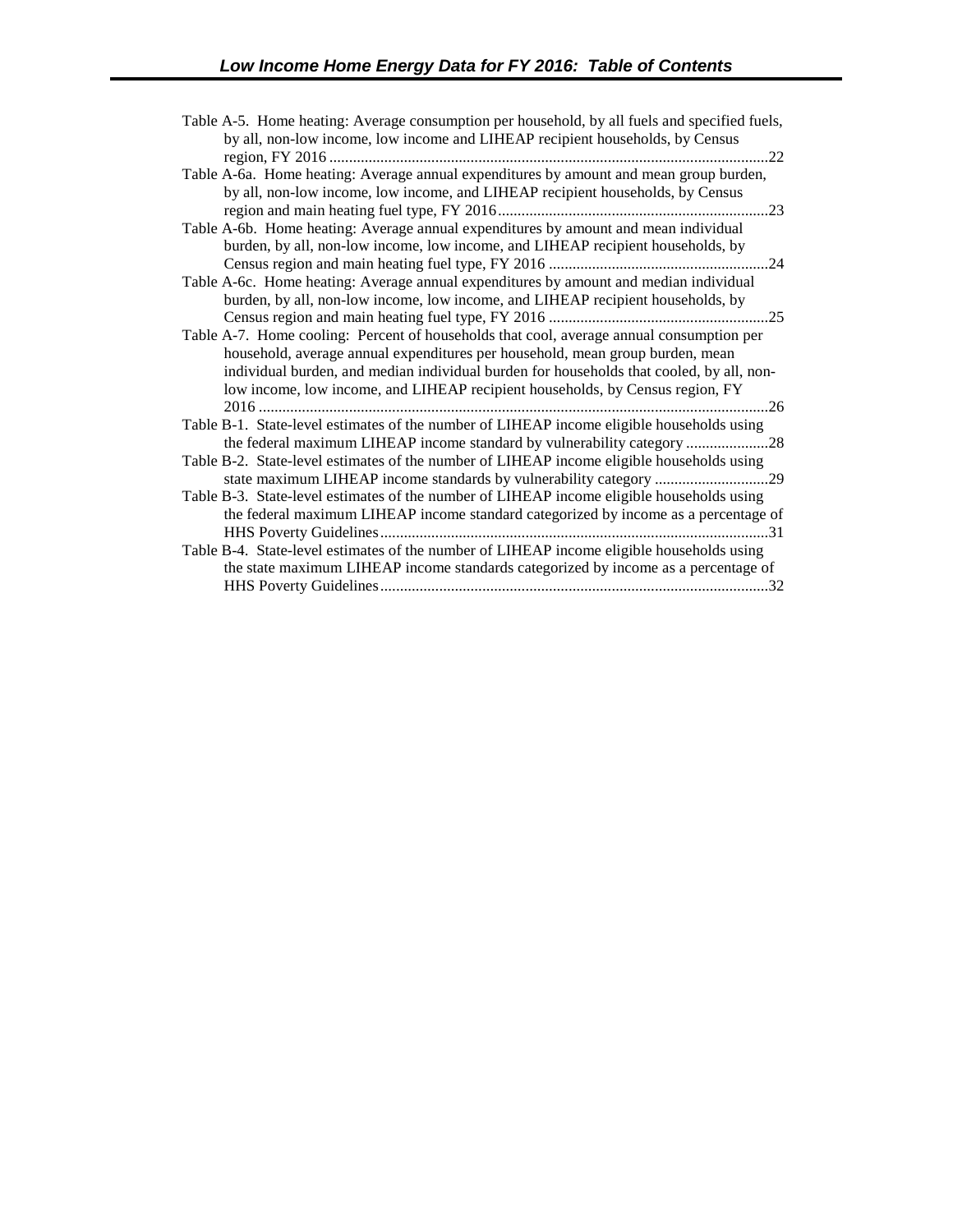## **List of Acronyms and Abbreviations**

| <b>ACF</b>    | HHS's Administration for Children and Families        |
|---------------|-------------------------------------------------------|
| <b>ACS</b>    | <b>American Community Survey</b>                      |
| <b>ASEC</b>   | CPS Annual Social and Economic Supplement             |
| <b>Btu</b>    | British thermal unit                                  |
| <b>CDD</b>    | Cooling Degree Day                                    |
| <b>CPI</b>    | <b>Consumer Price Index</b>                           |
| <b>CPS</b>    | <b>Current Population Survey</b>                      |
| <b>DEA</b>    | <b>OCS's Division of Energy Assistance</b>            |
| <b>DOE</b>    | U.S. Department of Energy                             |
| <b>EIA</b>    | DOE's Energy Information Administration               |
| FY.           | <b>Fiscal Year</b>                                    |
| <b>HDD</b>    | <b>Heating Degree Day</b>                             |
| <b>HHS</b>    | U.S. Department of Health and Human Services          |
| <b>LIHEAP</b> | Low Income Home Energy Assistance Program             |
| <b>LPG</b>    | Liquefied Petroleum Gas                               |
| <b>MMBtus</b> | Million British thermal units                         |
| NC            | No cases in sample                                    |
| <b>NOAA</b>   | National Oceanographic and Atmospheric Administration |
| <b>OBRA</b>   | Omnibus Budget Reconciliation Act of 1981             |
| <b>OCS</b>    | ACF's Office of Community Services                    |
| <b>PUMS</b>   | Public Use Microdata Sample                           |
| <b>RECS</b>   | <b>Residential Energy Consumption Survey</b>          |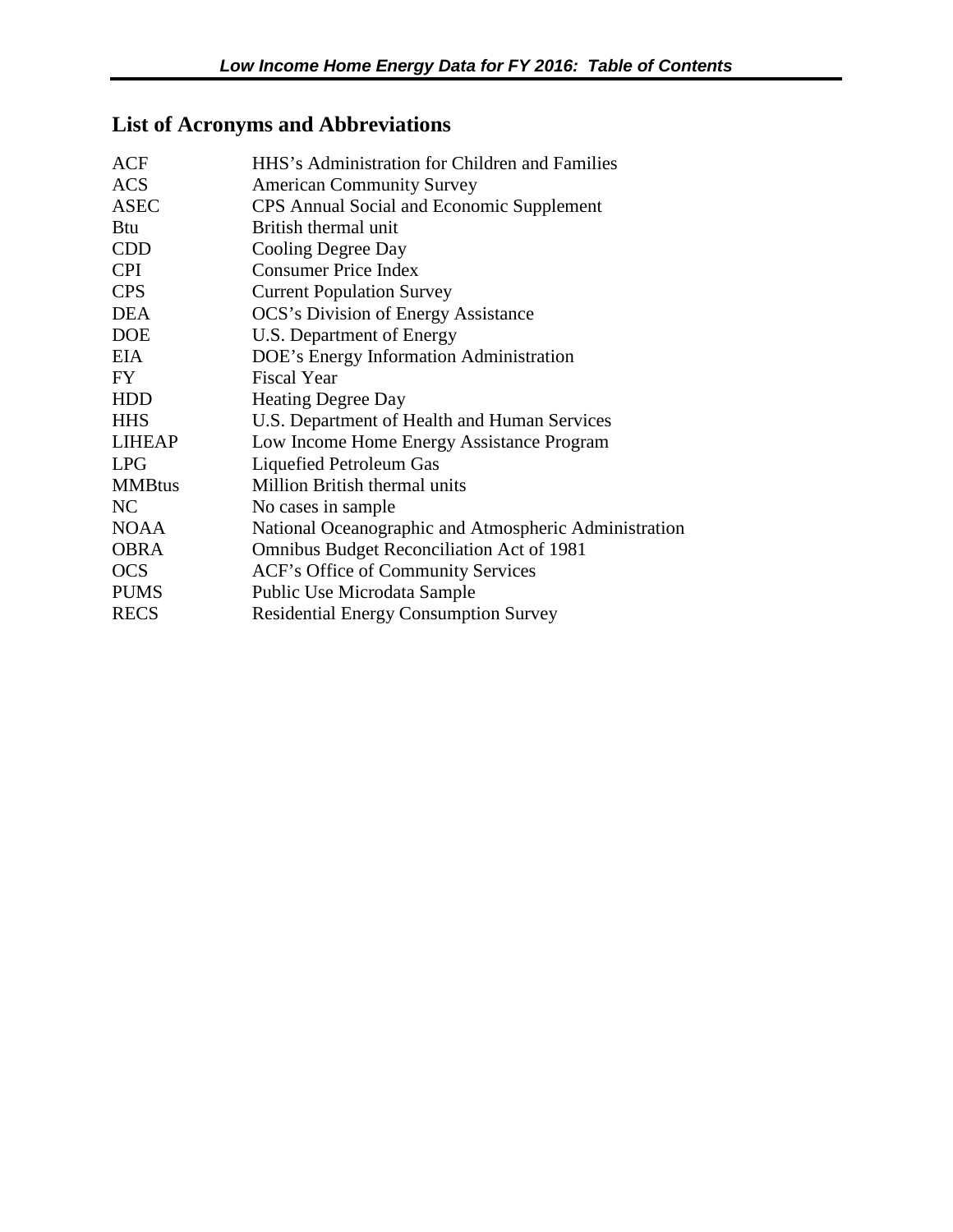## <span id="page-6-0"></span>**Executive Summary**

This report presents home energy consumption and expenditure data. The primary information source for the data on residential energy is the 2009 Residential Energy Consumption Survey (RECS), which is administered by the Department of Energy's (DOE's) Energy Information Administration (EIA). The RECS covers all residential housing units that are primary residences in the United States and contains data for consumption and expenditures for calendar year 2009. All Fiscal Year (FY) 2016 residential energy consumption and expenditures figures for this report have been derived from the 2009 RECS data that were adjusted to reflect FY 2016 weather and fuel prices, as described in Appendix A.

## **Residential energy data**

 $\overline{a}$ 

In FY 2016, average residential energy expenditures for all households were \$2,004, and the mean individual energy burden was 7.9 percent of income.<sup>[1](#page-6-1)</sup> Low income households had average energy expenditures of \$1,709, about 15 percent lower than the average for all households.<sup>[2](#page-6-2)</sup> The mean individual energy burden for low income households was 17.1 percent, over twice the mean individual energy burden of all households. Low Income Home Energy Assistance Program (LIHEAP) recipient households had average residential energy expenditures of \$1,854, about 8 percent higher than the average for all low income households. The mean individual energy burden for LIHEAP recipients was 17.2 percent, over twice (9.3 percentage points higher than) the mean individual energy burden for all households and slightly higher (0.1 percentage points) than the mean individual energy burden for low income households.

LIHEAP assists households with only that portion of residential energy costs that goes for home energy, i.e., home heating and home cooling. As shown in Figure 1, home heating and home cooling represented about 34 percent of residential energy expenditures for low income households in FY 2016. Refrigerators and freezers represented about 9 percent of residential energy expenditures, water heating represented about 15 percent of residential energy expenditures, and other appliances represented about 43 percent of residential energy expenditures.

<span id="page-6-2"></span><span id="page-6-1"></span><sup>&</sup>lt;sup>1</sup> The mean is the sum of all values divided by the number of values. The mean is also referred to as the average.

<sup>&</sup>lt;sup>2</sup> Unless otherwise indicated, "low income" refers to households with income at or below the federal maximum LIHEAP eligibility standard (i.e., the greater of 150 percent of HHS Poverty Guidelines and 60 percent of state median income). The terms "low income" and "LIHEAP income eligible" are, unless otherwise indicated, equivalent in the Executive Summary. "Non-low income" refers to those households with incomes above the federal maximum LIHEAP eligibility standard.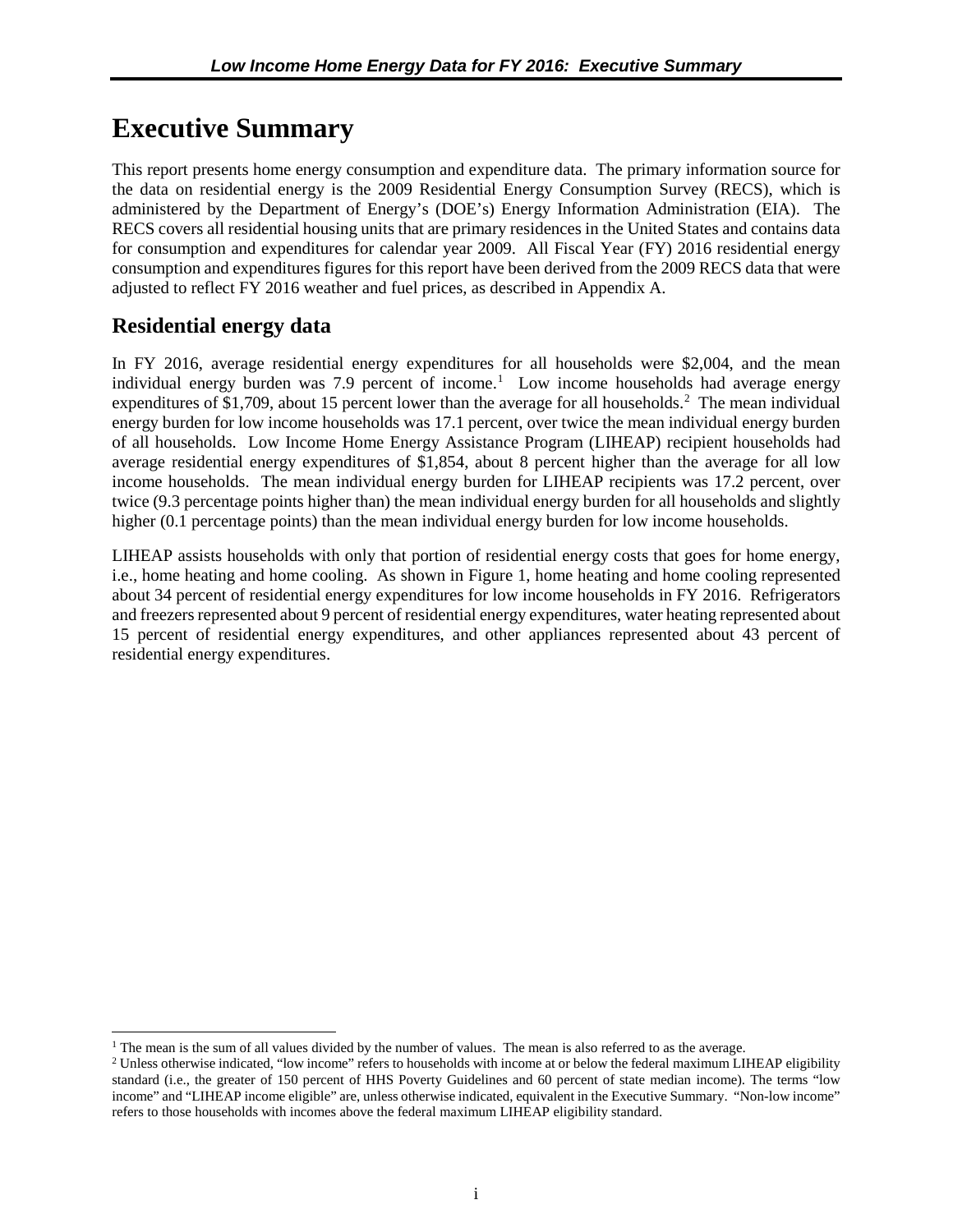

<span id="page-7-0"></span>**Figure 1. Percent of U.S. residential energy expenditures by low income households, by end use, FY 2016** 

### **Home heating data**

The three most common heating fuels in 2009, the most recent year for which household heating fuel usage data are available, were natural gas (49 percent), electricity (34 percent), and fuel oil (6 percent). Over the last decade, the share of households using electricity as a main heating fuel has increased significantly, while the share using fuel oil has declined. There were only small deviations from this pattern in main heating fuel choice by income group.

In FY 2016, as shown in Figures 2 and 3, average home heating expenditures for all households were \$426, and the mean individual home heating burden was 2.2 percent. Low income households had average home heating expenditures of \$394; this average was about 8 percent lower than that for all households. The mean individual home heating burden for low income households was 5.0 percent, over twice as much as the mean individual home heating burden for all households. The average home heating expenditures for LIHEAP recipient households was \$499, about 27 percent higher than the average for low income households and about 17 percent higher than the average for all households. Mean individual home heating burden for LIHEAP recipient households was 5.8 percent, more than two and a half times the average for all households, and 0.8 percentage points higher than that for all low income households. Average home heating expenditures (and consumption) for LIHEAP recipient households were greater than that for all low income households because LIHEAP heating assistance recipient households tend to live in colder climate regions.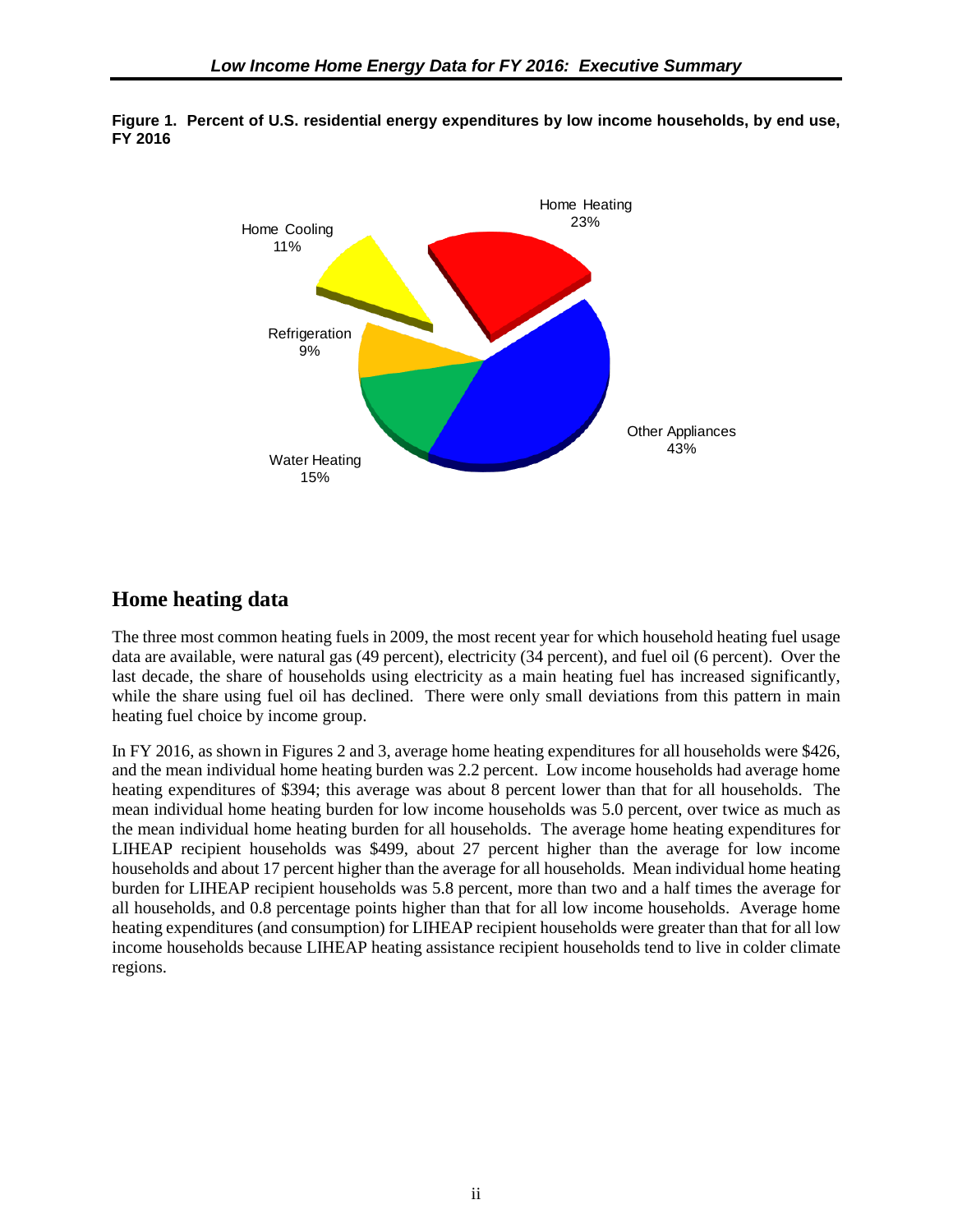### <span id="page-8-0"></span>**Home cooling data**

In 2009, nearly 93 percent of all households cooled their homes using one of the methods recorded by the RECS.<sup>[3](#page-8-1)</sup> Low income and LIHEAP recipient households were less likely to cool their homes than were non-low income households; 89.1 percent of low income households and 88.6 percent of LIHEAP recipient households cooled their homes using one of these methods.

As Figures 2 and 3 show, in FY 2016, for households that cooled, average home cooling expenditures for all households were \$285, and the mean individual home cooling burden was 1.2 percent. Low income households had average home cooling expenditures of \$204; this average was about 28 percent lower than that for all households. The mean individual home cooling burden for low income households was 2.6 percent, more than twice as much as the mean individual home cooling burden for all households. Average home cooling expenditures for LIHEAP recipient households were \$164, about 20 percent lower than the average for low income households and about 42 percent lower than the average for all households. The mean individual home cooling burden for LIHEAP recipient households was 1.7 percent, about 42 percent higher than the mean individual home cooling burden for all households.

#### **Figure 2. Mean home heating and home cooling expenditures by all households, non-low income households, low income households, and LIHEAP recipient households, FY 2016**



<span id="page-8-1"></span><sup>3</sup> The 2009 RECS records cooling methods such as central or room air-conditioning as well as non-air-conditioning cooling devices (e.g., ceiling fans and evaporative coolers). The 2009 RECS excludes several types of cooling, such as table and window fans.  $\overline{a}$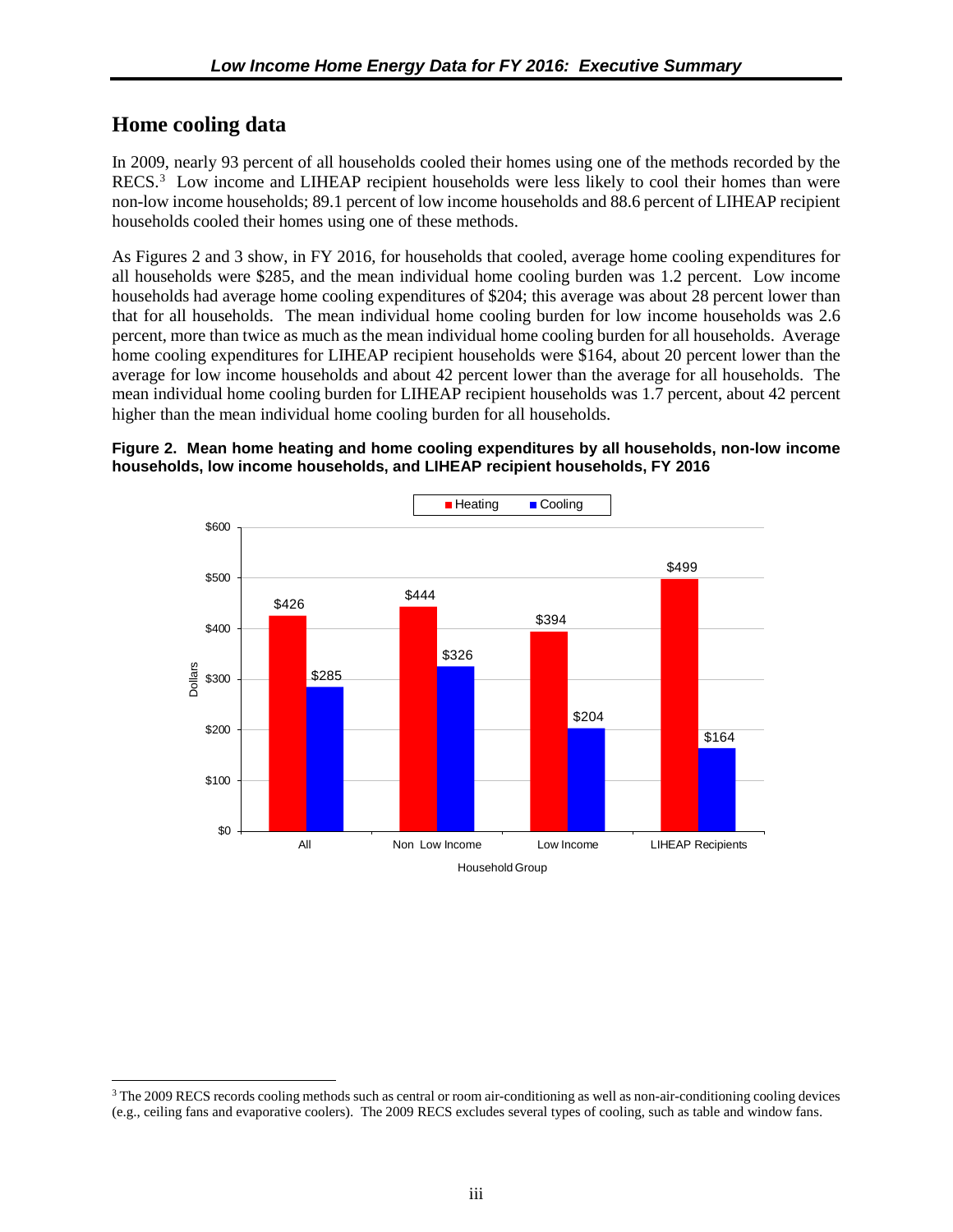<span id="page-9-0"></span>

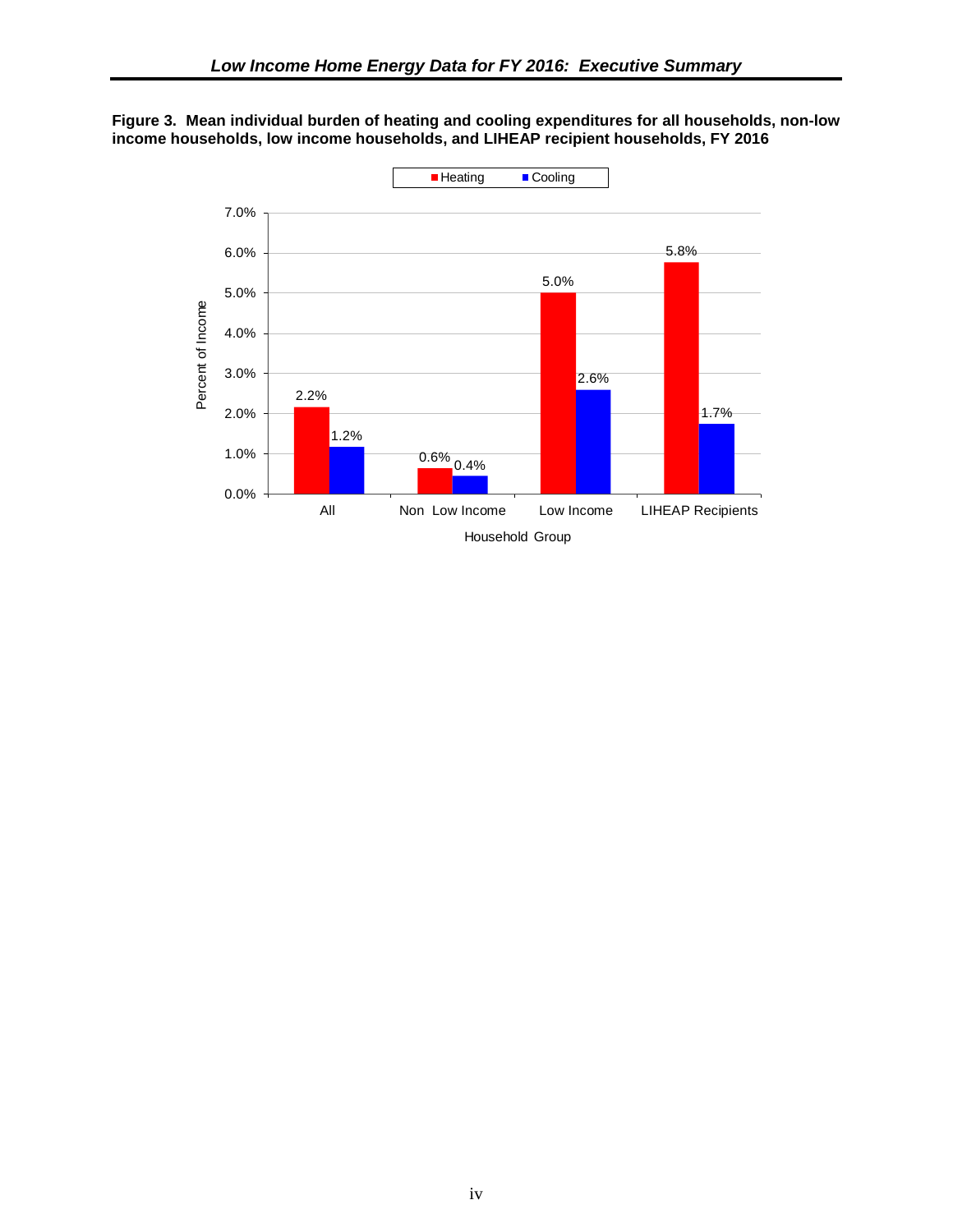## <span id="page-10-0"></span>**I. Introduction**

The Low Income Home Energy Assistance Program (LIHEAP) is authorized by Title XXVI of the Omnibus Budget Reconciliation Act of 1981 (OBRA), Public Law 97-35, as amended. The Administration for Children and Families (ACF) within the U.S. Department of Health and Human Services (HHS) administers LIHEAP at the federal level. ACF awards annual LIHEAP block grants to assist eligible low income households in meeting their home energy costs. ACF issues such grants to the 50 states and the District of Columbia, certain Indian tribes and tribal organizations, and certain U.S. insular areas.

In 1994, Congress amended the purpose of LIHEAP to clarify that LIHEAP is "to assist low income households, particularly those with the lowest incomes, that pay a high proportion of household income for home energy, primarily in meeting their immediate home energy needs" (The Human Services Amendments of 1994, P.L. 103-252, Sec. 302). Congress further indicated that LIHEAP grantees need to reassess their LIHEAP benefit structures to ensure that they are actually targeting those low income households that have the highest energy costs or needs. The Energy Policy Act of 2005 (P.L. 109-58) reauthorized LIHEAP through Fiscal Year (FY) 2007 without substantive changes. LIHEAP's reauthorization is currently pending.

For LIHEAP grantees to reassess their LIHEAP benefit structures, they need performance statistics on LIHEAP applicants and eligible households. In addition, they need technical assistance in how to make use of the performance statistics in planning and implementing changes to their programs.

The *Low Income Home Energy Data* report focuses on the home energy mission of LIHEAP by providing LIHEAP grantees with the latest national and regional data on home energy consumption, expenditures, and burden; and by providing data on the characteristics of the low income population in each state. Previously, the *Low Income Home Energy Data* report was published as part of the *LIHEAP Home Energy Notebook*, which included additional sections on low income home energy trends, federal LIHEAP targeting performance, and special studies of important issues related to LIHEAP and low income home energy needs. Beginning with data for FY 2015, the individual sections from the *LIHEAP Home Energy Notebook* have been published separately in an effort to make the data available to LIHEAP grantees in a more timely fashion.

The following sections present home energy consumption and expenditure data. The primary data source for these sections is the 2009 Residential Energy Consumption Survey (RECS), which has energy consumption and expenditures data for calendar year 2009. For this report, the 2009 residential energy, home heating, and home cooling consumption and expenditures have been adjusted to reflect FY 2016 weather and fuel prices, and described in Appendix A. National data on total residential energy, home heating, and home cooling are presented in the following section, with regional variations in the national data included in Appendix A. Information on the characteristics of the low income population, by state, is presented in Appendix B.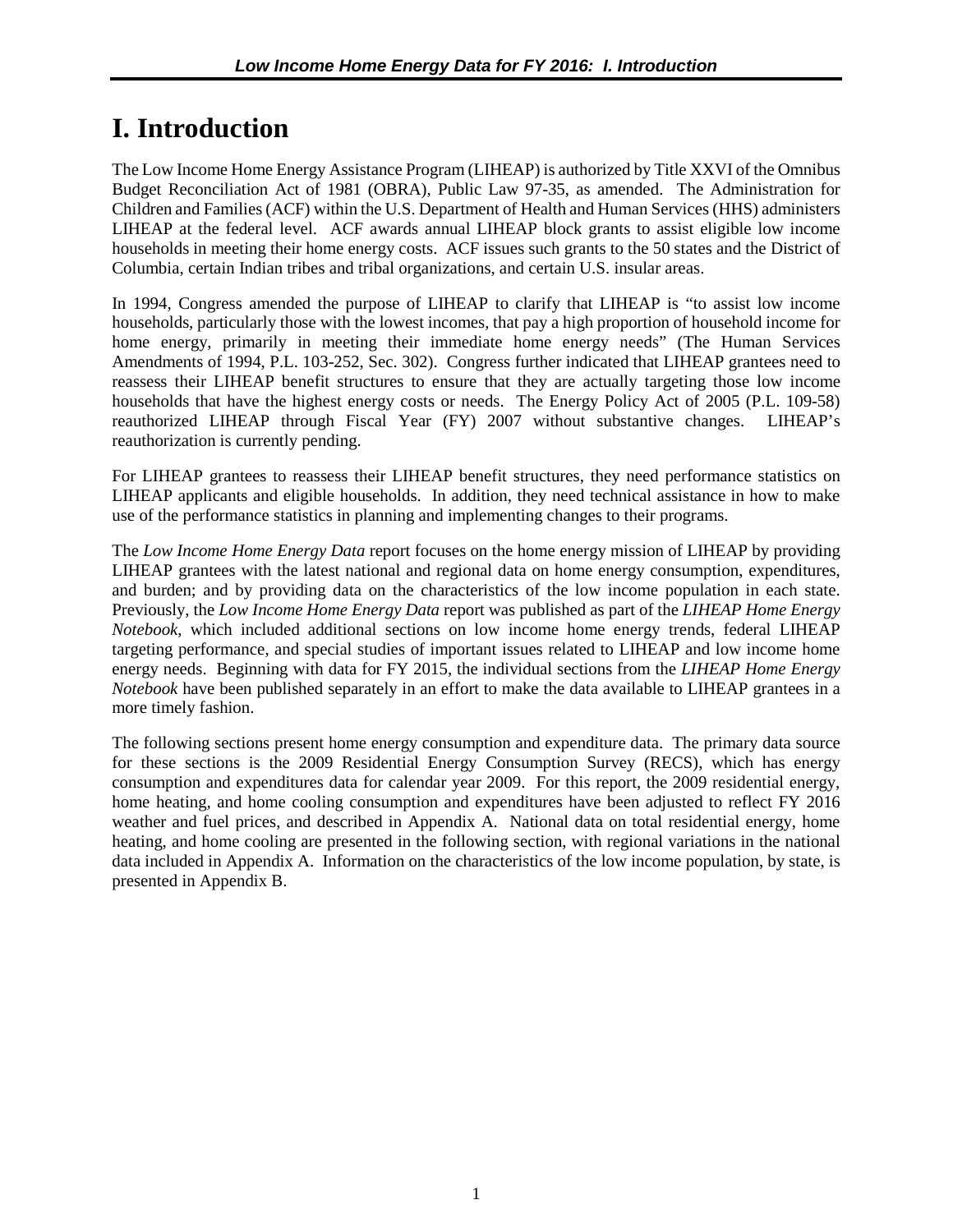## <span id="page-11-0"></span>**II. Residential Energy Data**

 $\overline{a}$ 

Tables 1a to 1d present data on average annual residential energy consumption, expenditures, and burden by fuel type for all, non-low income, low income, and LIHEAP recipient households.<sup>[4](#page-11-1)</sup> In FY 2016, average residential energy consumption for all households was 85.3 million British thermal units (MMBtus) and average expenditures were \$2,004. The mean individual residential energy burden for all households was 7.9 percent of income.

Low income households had average residential energy consumption of 73.9 MMBtus (about 13 percent less than all households) and average energy expenditures of \$1,709 (about 15 percent less than all households). Their mean individual residential energy burden was 17.1 percent, over twice that for all households and over five times that for non-low income households.

Average residential energy expenditures for LIHEAP recipient households were \$1,854, about 8 percent higher than that for all low income households. The mean individual residential energy burden was 17.2 percent, slightly higher (0.1 percentage points) than that for all low income households.

Households consume residential energy for a variety of uses that include space heating, water heating, space cooling (air-conditioning or circulation), refrigeration, and other appliances. Table 2 furnishes data on the percentage of the residential energy bill that is attributable to each of these five end uses. By statute, LIHEAP targets assistance to home energy expenditures, i.e., to home heating and home cooling expenditures. In FY 2016, home heating was 23 percent of the residential energy bill for low income households, and home cooling made up 11 percent.

|                                                                                    |  |  | Table 1a. Residential energy: Average annual household consumption, expenditures, and burden |  |
|------------------------------------------------------------------------------------|--|--|----------------------------------------------------------------------------------------------|--|
| by all households, by main heating fuel type, United States, FY 2016 <sup>1/</sup> |  |  |                                                                                              |  |

| <b>Main heating</b><br>fuel | <b>Fuel</b><br><b>consumption</b><br>$(MMBtus)^{2/2}$ | <b>Fuel</b><br>expenditures | <b>Mean</b><br><i>individual</i><br>burden <sup>3/</sup> | <b>Median</b><br><b>individual</b><br>burden $4/$ | <b>Mean group</b><br>burden <sup>5/</sup> |
|-----------------------------|-------------------------------------------------------|-----------------------------|----------------------------------------------------------|---------------------------------------------------|-------------------------------------------|
| All fuels                   | 85.3                                                  | \$2,004                     | 7.9%                                                     | 3.6%                                              | 2.5%                                      |
| <b>Natural gas</b>          | 102.5                                                 | \$1,979                     | 7.1%                                                     | 3.2%                                              | 2.5%                                      |
| <b>Electricity</b>          | 59.7                                                  | \$1,881                     | 8.8%                                                     | 3.8%                                              | 2.4%                                      |
| <b>Fuel oil</b>             | 108.8                                                 | \$2.704                     | 9.1%                                                     | 4.2%                                              | 3.4%                                      |
| Kerosene                    | 61.4                                                  | \$1,736                     | 11.8%                                                    | 7.7%                                              | 2.2%                                      |
| LPG <sup>6/</sup>           | 103.4                                                 | \$2,768                     | 9.5%                                                     | 5.2%                                              | 3.5%                                      |

<span id="page-11-1"></span><sup>4</sup> Comparisons are made among the four income groups of all, non-low income, low income, and LIHEAP recipient households. All households represent the total number of households in the U.S. Non-low income households represent those households with annual incomes above the LIHEAP income maximum of the greater of 150 percent of HHS Poverty Guidelines and 60 percent of the state median income. Low income households represent those households with annual incomes at or under the LIHEAP income maximum of the greater of 150 percent of HHS Poverty Guidelines and 60 percent of the state median income. LIHEAP recipient households represent those low income households that received federal fuel assistance.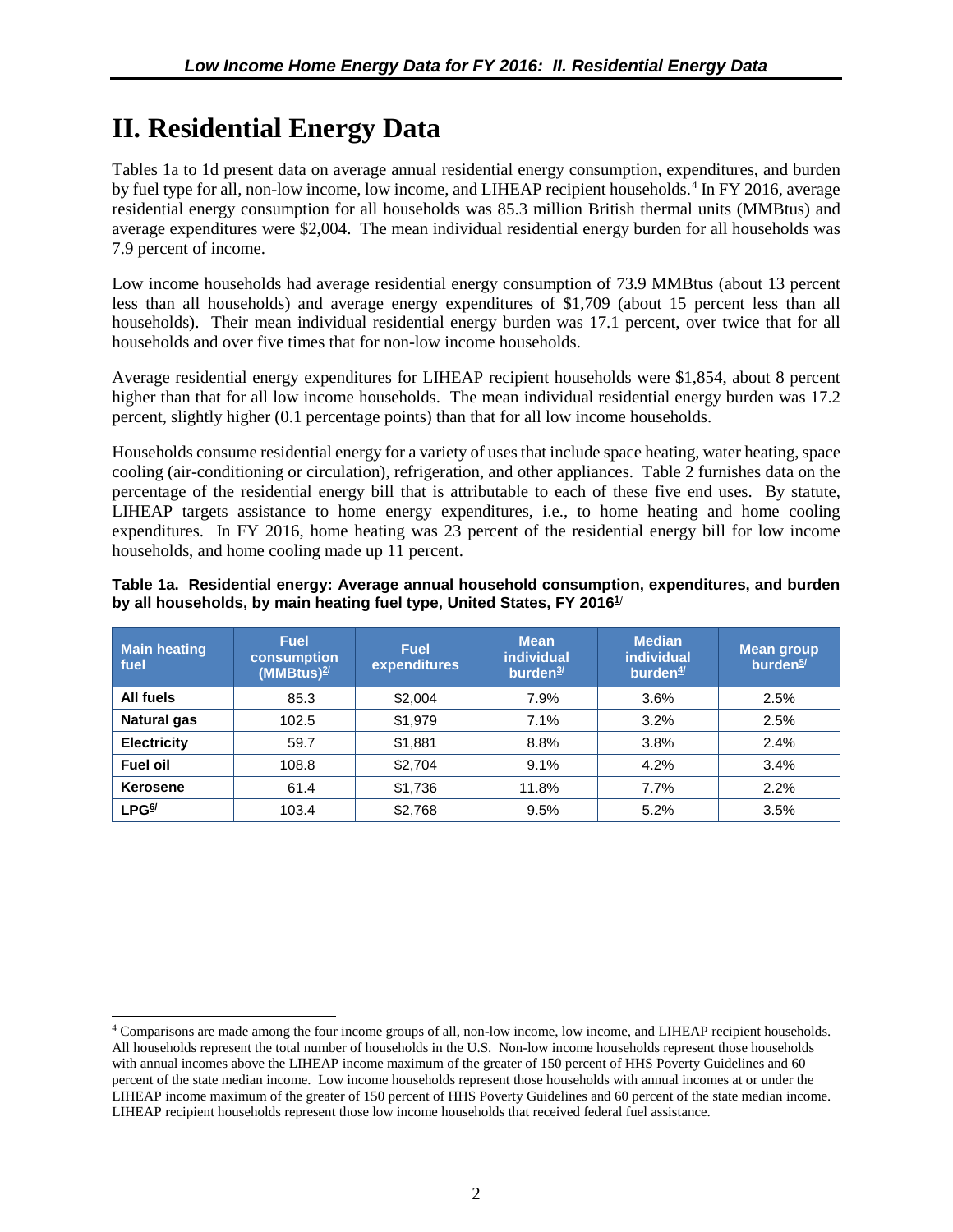| <b>Main heating</b><br>fuel | <b>Fuel</b><br>consumption<br>$(MMBtus)^{2/2}$ | <b>Fuel</b><br>expenditures | <b>Mean</b><br><b>individual</b><br>burden $3/$ | <b>Median</b><br><b>individual</b><br>burden $4/$ | Mean group<br>burden <sup>5/</sup> |
|-----------------------------|------------------------------------------------|-----------------------------|-------------------------------------------------|---------------------------------------------------|------------------------------------|
| All fuels                   | 91.4                                           | \$2,163                     | 3.0%                                            | 2.6%                                              | 2.1%                               |
| <b>Natural gas</b>          | 106.9                                          | \$2,102                     | 2.7%                                            | 2.4%                                              | 2.0%                               |
| <b>Electricity</b>          | 65.1                                           | \$2,063                     | 3.1%                                            | 2.7%                                              | 2.0%                               |
| <b>Fuel oil</b>             | 116.2                                          | \$2,936                     | 3.4%                                            | 3.1%                                              | 2.8%                               |
| Kerosene                    | 67.7                                           | \$2,031                     | 3.9%                                            | 3.2%                                              | 1.9%                               |
| $LPG^{6/2}$                 | 110.3                                          | \$2,940                     | 4.4%                                            | 4.1%                                              | 2.8%                               |

<span id="page-12-0"></span>**Table 1b. Residential energy: Average annual household consumption, expenditures, and burden**  by non-low income households, by main heating fuel type, United States, FY 2016 $^{1\prime}$ 

**Table 1c. Residential energy: Average annual household consumption, expenditures, and burden by low income households, by main heating fuel type, United States, FY 201[61/](#page-12-1)**

| <b>Main heating</b><br>fuel | <b>Fuel</b><br>consumption<br>$(MMBtus)^{2/2}$ | <b>Fuel</b><br>expenditures | <b>Mean</b><br><b>individual</b><br>burden $3/$ | <b>Median</b><br><b>individual</b><br>burden $4/$ | <b>Mean group</b><br>burden <sup>5/</sup> |
|-----------------------------|------------------------------------------------|-----------------------------|-------------------------------------------------|---------------------------------------------------|-------------------------------------------|
| All fuels                   | 73.9                                           | \$1,709                     | 17.1%                                           | 8.1%                                              | 8.9%                                      |
| <b>Natural gas</b>          | 93.0                                           | \$1,713                     | 16.3%                                           | 7.8%                                              | 8.9%                                      |
| <b>Electricity</b>          | 51.1                                           | \$1,588                     | 18.0%                                           | 8.0%                                              | 8.3%                                      |
| <b>Fuel oil</b>             | 95.1                                           | \$2,278                     | 19.5%                                           | 9.9%                                              | 11.8%                                     |
| <b>Kerosene</b>             | 58.9                                           | \$1,618                     | 15.0%                                           | 8.2%                                              | 8.4%                                      |
| $LPG^{6/2}$                 | 89.3                                           | \$2,412                     | 20.0%                                           | 11.8%                                             | 12.5%                                     |

#### **Table 1d. Residential energy: Average annual household consumption, expenditures, and burden by LIHEAP recipient households, by main heating fuel type, United States, FY 2016[1](#page-13-1)/**

<span id="page-12-5"></span><span id="page-12-4"></span><span id="page-12-3"></span><span id="page-12-2"></span><span id="page-12-1"></span>

| <b>Main heating</b><br>fuel | <b>Fuel</b><br>consumption<br>(MMBtus) $2/$ | <b>Fuel</b><br>expenditures | <b>Mean</b><br><b>individual</b><br>burden <sup>3/</sup> | <b>Median</b><br>individual<br>burden $4/$ | <b>Mean group</b><br>burden <sup>5/</sup> |
|-----------------------------|---------------------------------------------|-----------------------------|----------------------------------------------------------|--------------------------------------------|-------------------------------------------|
| All fuels                   | 85.4                                        | \$1,854                     | 17.2%                                                    | 8.4%                                       | 11.1%                                     |
| <b>Natural gas</b>          | 102.0                                       | \$1,812                     | 16.7%                                                    | 7.6%                                       | 10.8%                                     |
| <b>Electricity</b>          | 54.4                                        | \$1,603                     | 17.1%                                                    | 8.2%                                       | 9.6%                                      |
| <b>Fuel oil</b>             | 102.7                                       | \$2,441                     | 17.1%                                                    | 9.5%                                       | 14.6%                                     |
| Kerosene                    | $77.4*$                                     | $$2,272*$                   | 13.9%*                                                   | $10.4\%$ *                                 | 13.6%*                                    |
| LPG <sup>6/</sup>           | 90.9                                        | \$2,529                     | 23.5%                                                    | 14.4%                                      | 15.1%                                     |

<span id="page-12-6"></span> $\mu$  Data are derived from the 2009 RECS, adjusted to reflect FY 2016 heating degree days, cooling degree days, and fuel prices. Data represent residential energy used from October 2015 through September 2016. See also Tables A-2, A-3a – A-3c, Appendix A.

 $2^{7}$  A British thermal unit (Btu) is the amount of energy necessary to raise the temperature of one pound of water one degree Fahrenheit. MMBtus refer to values in millions of Btus.

 $3/$  Mean individual burden is calculated by taking the mean, or average, of individual energy burdens, as calculated from FY 2016 adjusted RECS data. See Appendix A for information on calculation of energy burden.

 $4/$  Median individual burden is calculated by taking the median of individual energy burdens, as calculated from FY 2016 adjusted RECS data.

 $5/$  Mean group energy burden has been calculated by (1) calculating average residential energy expenditures from the 2009 RECS for each group of households; (2) adjusting those figures for FY 2016; and (3) dividing the adjusted figures by the average income for each group of households from the 2016 CPS ASEC.

 $6/$  Liquefied petroleum gas (LPG) refers to any fuel gas supplied to a residence in liquid compressed form, such as propane or butane.

\* = This figure should be viewed with caution because of the small number of sample cases.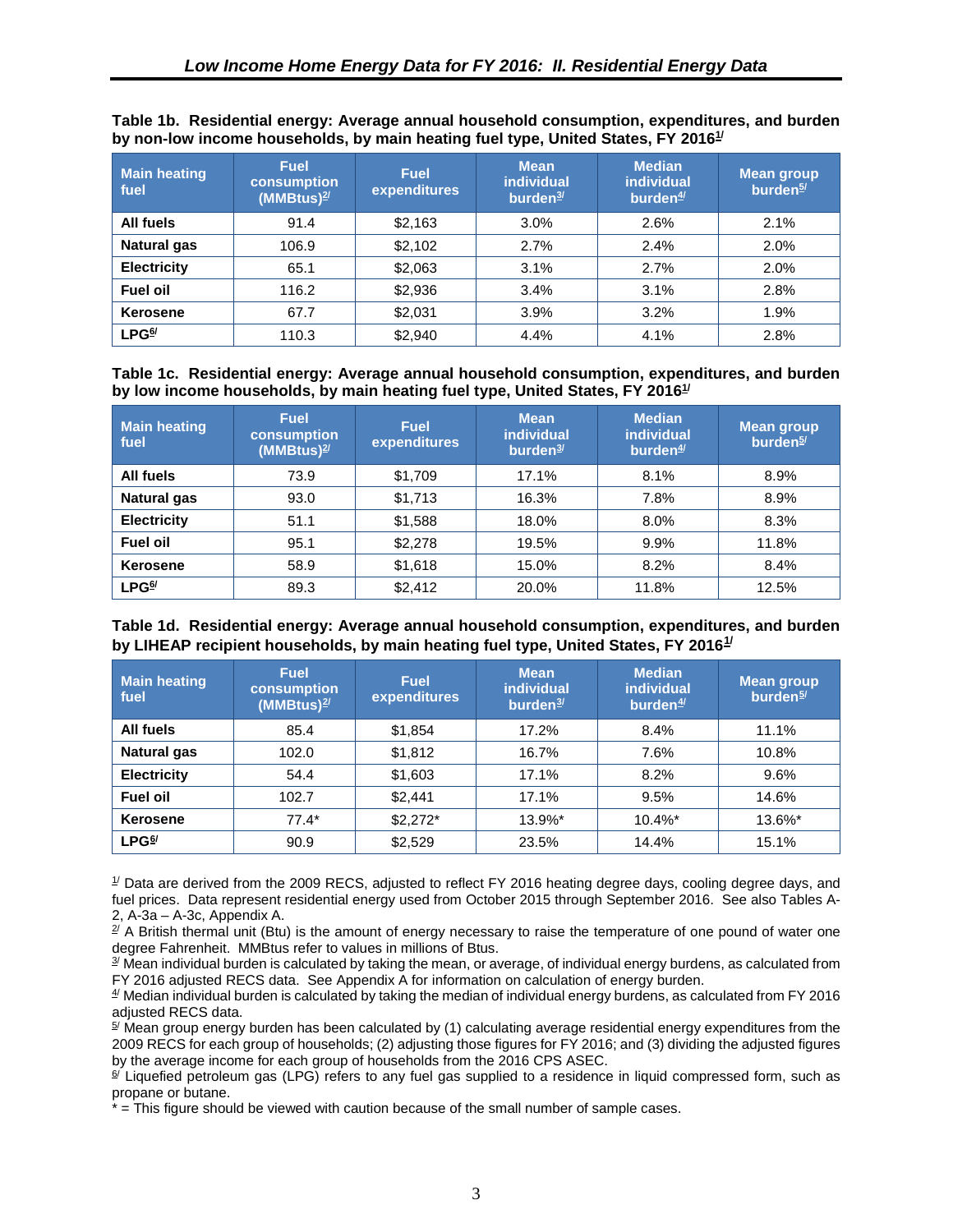<span id="page-13-0"></span>Residential energy expenditures of low income households are distributed in roughly the same way as those of all households. However, LIHEAP recipients spent a higher proportion of their annual residential expenditures for space heating and a lower proportion for space cooling than did other groups. LIHEAP recipient households spent 27 percent of their annual residential expenditures for space heating, 4 percentage points more than did the average low income household. LIHEAP recipient households spent 8 percent for space cooling, 3 percentage points less than did the average low income household.

#### **Table 2. Residential energy: Percent of residential energy expenditures for each of the major end uses by all, non-low income, low income, and LIHEAP recipient households, United States, FY 2016**[1](#page-16-1) /

| <b>End Use</b>       | <b>All households</b> | <b>Non-low income</b><br>households | Low income<br>households | <b>LIHEAP recipient</b><br>households |
|----------------------|-----------------------|-------------------------------------|--------------------------|---------------------------------------|
| <b>Space heating</b> | 21%                   | 21%                                 | 23%                      | 27%                                   |
| Space cooling        | 13%                   | 14%                                 | 11%                      | 8%                                    |
| <b>Water heating</b> | 13%                   | 12%                                 | 15%                      | 15%                                   |
| Refrigeration        | 8%                    | 8%                                  | 9%                       | 8%                                    |
| <b>Appliances</b>    | 44%                   | 45%                                 | 43%                      | 42%                                   |
| All uses             | 100%                  | 100%                                | 100%                     | 100%                                  |

<span id="page-13-4"></span><span id="page-13-3"></span><span id="page-13-2"></span><span id="page-13-1"></span> $1/$  Data are derived from the 2009 RECS, adjusted to reflect FY 2016 heating degree days, cooling degree days, and fuel prices. Data represent residential energy used from October 2015 through September 2016. Percentages may not add to 100 percent due to rounding.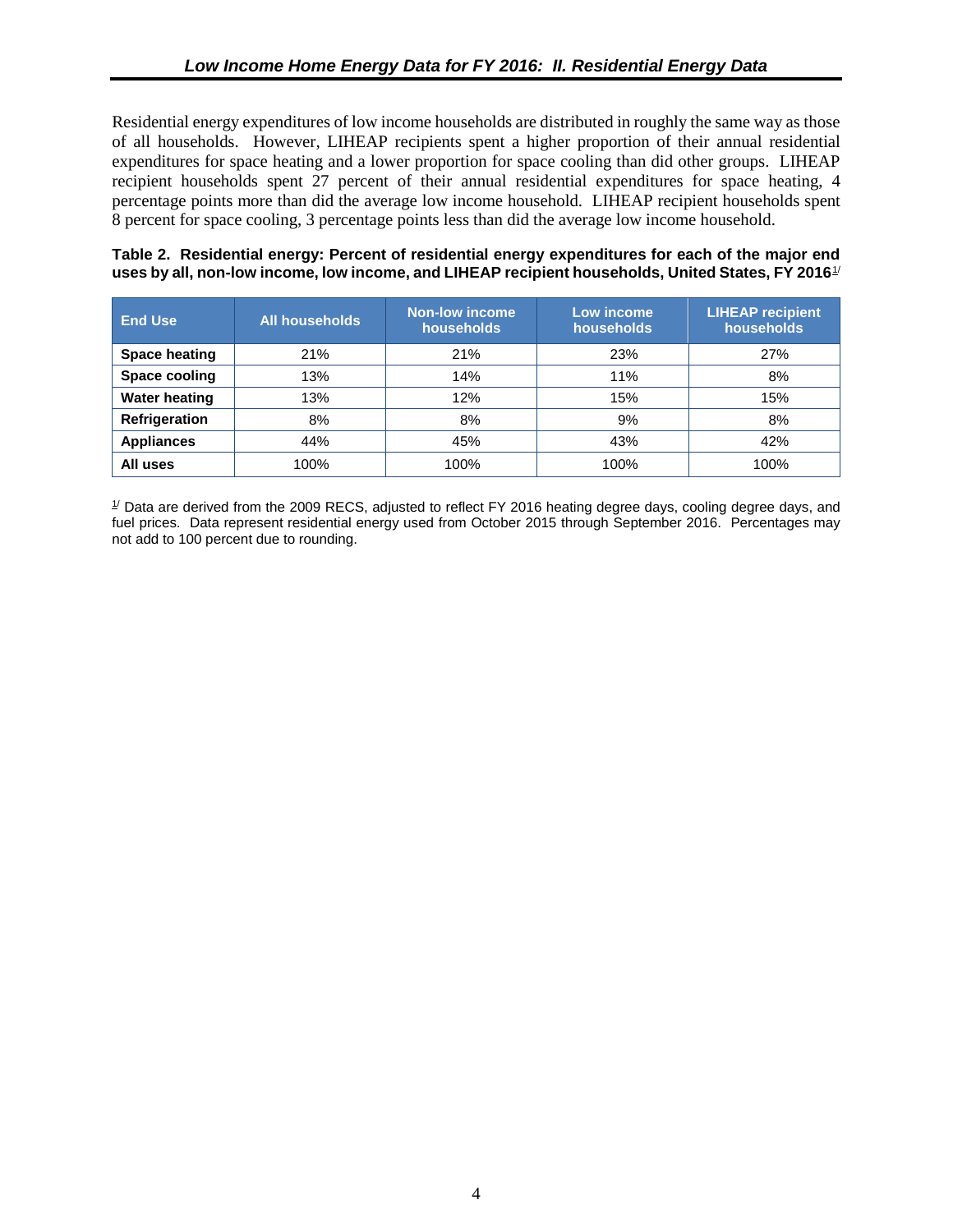## <span id="page-14-0"></span>**III. Home Heating Data**

This section presents data on main heating fuel type, home heating consumption, home heating expenditures, and home heating burden.

### **Main heating fuel type**

Table 3 shows that, in 2009, about half of the households in each income group used natural gas as their main heating fuel. Non-low income households used natural gas at the highest rate among household groups, 51.4 percent. More than 30 percent of households in each group, except LIHEAP recipient households, used electricity as their main heating fuel. Low income households used electricity at the highest rate among household groups, 36.7 percent, and LIHEAP recipient households used electricity at the lowest rate among household groups, 29.3 percent. LIHEAP recipient households tended to use fuel oil and kerosene more frequently than did households in other groups.

**Table 3. Home heating: Percent of households using major types of heating fuels by all, non-low income, low income, and LIHEAP recipient households, United States, 2009**[1](#page-18-1) **/**

| <b>Heating fuel</b> | <b>All households</b> | <b>Non-low income</b><br>households | Low income<br>households | <b>LIHEAP recipient</b><br>households |
|---------------------|-----------------------|-------------------------------------|--------------------------|---------------------------------------|
| <b>Natural gas</b>  | 49.0%                 | 51.4%                               | 44.4%                    | 49.2%                                 |
| <b>Electricity</b>  | 33.6%                 | 31.9%                               | 36.7%                    | 29.3%                                 |
| Fuel oil            | 6.1%                  | 6.1%                                | 6.1%                     | 11.3%                                 |
| Kerosene            | 0.4%                  | 0.2%                                | 0.9%                     | 1.1%                                  |
| <b>LPG</b>          | 4.9%                  | 5.1%                                | 4.6%                     | 5.0%                                  |
| Other $2/$          | 2.9%                  | 2.9%                                | 3.0%                     | 2.7%                                  |

 $1/$  Data are derived from the 2009 RECS. Percentages may not add to 100 percent due to rounding. See also Table A-4, Appendix A.

 $2^{7}$  Households using wood, coal, and other minor fuels are categorized together under "Other."

Non-low income households increased their use of electricity for home heating from 29.2 percent in April  $2005$  $2005$  to 31.9 percent in  $2009$ .<sup>5</sup> Low income households increased their use of electricity as the main heat source from 31.8 percent in April 2005 to 36.7 percent in 2009. LIHEAP recipient households' use of electricity as their main heat source rose from 19.0 percent in April 2005 to 29.3 percent in 2009.

### **Home heating consumption, expenditures, and burden**

Average annual home heating consumption, expenditures, and burden by fuel type for all, non-low income, low income, and LIHEAP recipient households are presented in Tables 4a to 4d. In FY 2016, average home heating consumption for all households was 31.6 MMBtus, average expenditures were \$426, and mean individual home heating burden was 2.2 percent.

<span id="page-14-1"></span>Low income households had average home heating consumption of 28.2 MMBtus (about 11 percent less than the average for all households) and average home heating expenditures of \$394 (about 8 percent less than the average for all households). The mean individual home heating burden for low income households was 5.0 percent, over twice as much as the average home heating burden for all households and more than eight times the average home heating burden for non-low income households.

<span id="page-14-3"></span><span id="page-14-2"></span><sup>5</sup> Findings from the 2009 RECS, Energy Information Administration, U.S. Department of Energy.  $\overline{a}$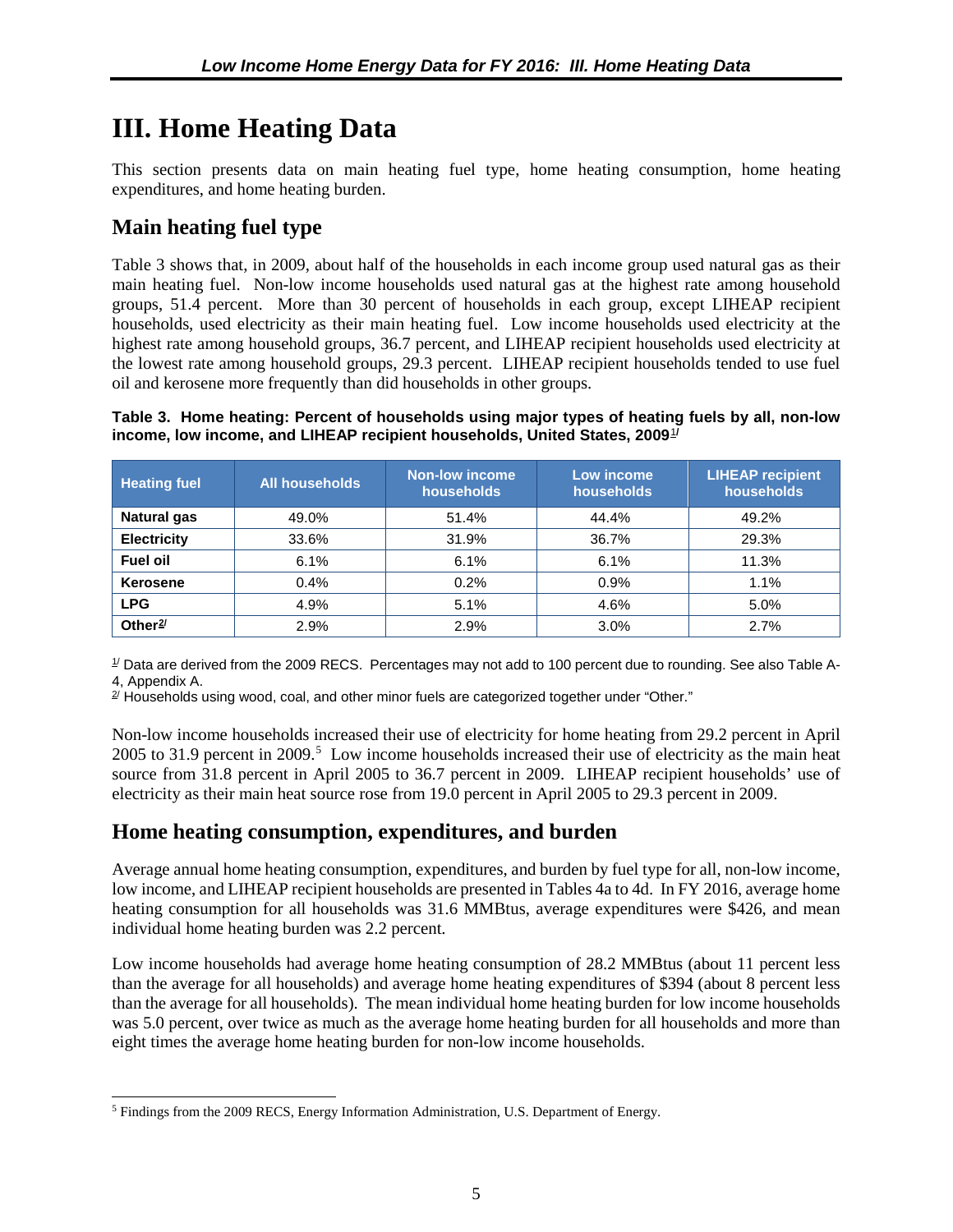<span id="page-15-0"></span>Average home heating consumption for LIHEAP recipient households was 37.0 MMBtus (about 17 percent higher than the average for all households), and average home heating expenditures were \$499 (about 17 percent higher than the average for all households). Mean individual home heating burden for LIHEAP households was 5.8 percent, about 16 percent higher (or 0.8 percentage points higher) than the average for low income households and over twice the average for all households. Average home heating consumption for LIHEAP recipient households was about 31 percent greater than that for all low income households, because LIHEAP heating assistance recipient households tend to live in colder climate regions.

#### **Table 4a. Home heating: Average annual household consumption, expenditures, and burden by all households, by fuel type, United States, FY 2016**1/

| <b>Main heating fuel</b> | <b>Fuel</b><br>consumpton<br>$(MM)$ <sup>2/</sup> | <b>Fuel</b><br>expenditures | <b>Mean</b><br><b>individual</b><br>burden <sup>3/</sup> | <b>Median</b><br><i>individual</i><br>burden $4/$ | <b>Mean group</b><br>burden <sup>5/</sup> |
|--------------------------|---------------------------------------------------|-----------------------------|----------------------------------------------------------|---------------------------------------------------|-------------------------------------------|
| All fuels                | 31.6                                              | \$426                       | 2.2%                                                     | 0.7%                                              | 0.5%                                      |
| <b>Natural gas</b>       | 45.1                                              | \$451                       | 2.2%                                                     | 0.7%                                              | 0.6%                                      |
| <b>Electricity</b>       | 9.3                                               | \$291                       | 2.0%                                                     | 0.6%                                              | 0.4%                                      |
| <b>Fuel oil</b>          | 62.6                                              | \$921                       | 3.8%                                                     | 1.4%                                              | 1.2%                                      |
| <b>Kerosene</b>          | 29.9                                              | \$497                       | 3.9%                                                     | 1.9%                                              | 0.6%                                      |
| LPG <sup>6/</sup>        | 45.2                                              | \$906                       | 3.8%                                                     | 1.7%                                              | 1.1%                                      |

**Table 4b. Home heating: Average annual household consumption, expenditures, and burden by non-low income households, by fuel type, United States, FY 2016**1/

| <b>Main heating fuel</b>          | <b>Fuel</b><br>consumpton<br>$(MM)$ <sup>2/</sup> | <b>Fuel</b><br>expenditures | <b>Mean</b><br><b>individual</b><br>burden $3/$ | <b>Median</b><br><i>individual</i><br>burden $4/$ | <b>Mean group</b><br>burden <sup>5/</sup> |
|-----------------------------------|---------------------------------------------------|-----------------------------|-------------------------------------------------|---------------------------------------------------|-------------------------------------------|
| All fuels                         | 33.5                                              | \$444                       | 0.6%                                            | 0.5%                                              | 0.4%                                      |
| <b>Natural gas</b>                | 45.7                                              | \$454                       | 0.6%                                            | 0.5%                                              | 0.4%                                      |
| <b>Electricity</b>                | 9.7                                               | \$300                       | 0.5%                                            | 0.4%                                              | 0.3%                                      |
| <b>Fuel oil</b>                   | 66.5                                              | \$979                       | 1.2%                                            | 1.0%                                              | 0.9%                                      |
| <b>Kerosene</b>                   | 30.7                                              | \$524                       | 0.9%                                            | 0.8%                                              | 0.5%                                      |
| $\mathsf{LPG}^{\mathsf{6}\prime}$ | 47.6                                              | \$953                       | 1.5%                                            | 1.2%                                              | 0.9%                                      |

**Table 4c. Home heating: Average annual household consumption, expenditures, and burden by low income households, by fuel type, United States, FY 2016**1/

| <b>Main heating fuel</b> | <b>Fuel</b><br>consumpton<br>$(MM)$ <sup>2/</sup> | <b>Fuel</b><br>expenditures | <b>Mean</b><br><b>individual</b><br>burden $3/$ | <b>Median</b><br><i>individual</i><br>burden $4/$ | Mean group<br>burden <sup>5/</sup> |
|--------------------------|---------------------------------------------------|-----------------------------|-------------------------------------------------|---------------------------------------------------|------------------------------------|
| All fuels                | 28.2                                              | \$394                       | 5.0%                                            | 1.7%                                              | 2.0%                               |
| <b>Natural gas</b>       | 43.6                                              | \$445                       | 5.4%                                            | 2.0%                                              | 2.3%                               |
| <b>Electricity</b>       | 8.6                                               | \$277                       | 4.3%                                            | 1.4%                                              | 1.4%                               |
| <b>Fuel oil</b>          | 55.4                                              | \$815                       | 8.7%                                            | 3.9%                                              | 4.2%                               |
| Kerosene                 | 29.6                                              | \$486                       | 5.1%                                            | 3.0%                                              | 2.5%                               |
| LPG <sup>6/</sup>        | 40.5                                              | \$810                       | 8.5%                                            | 3.9%                                              | 4.2%                               |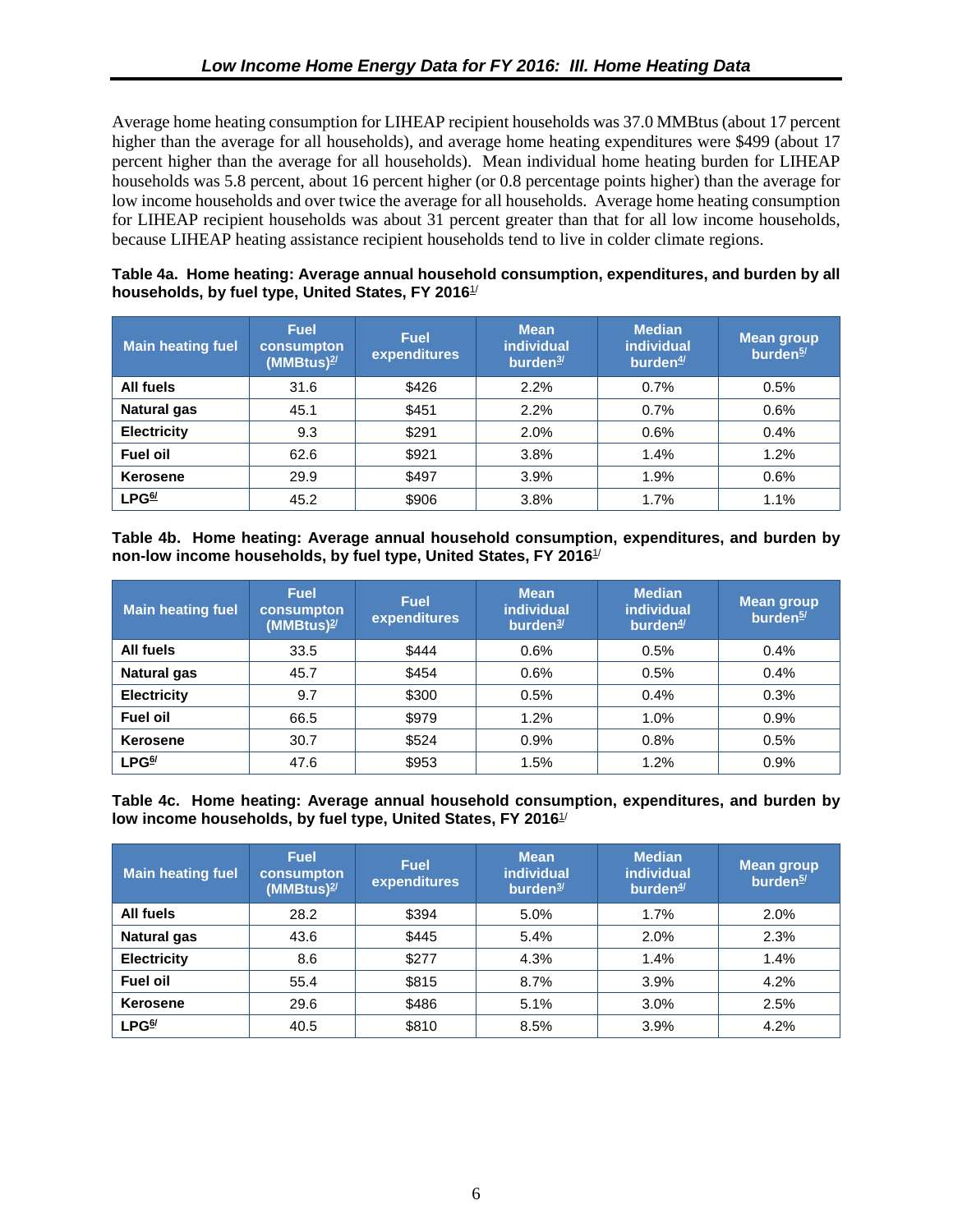<span id="page-16-0"></span>

|  | Table 4d. Home heating: Average annual household consumption, expenditures, and burden by |  |  |  |
|--|-------------------------------------------------------------------------------------------|--|--|--|
|  | LIHEAP recipient households, by fuel type, United States, FY 2016 $\frac{1}{2}$           |  |  |  |

| <b>Main heating fuel</b> | <b>Fuel</b><br>consumpton<br>$(MM)$ <sup>2/</sup> | <b>Fuel</b><br>expenditures | <b>Mean</b><br><b>individual</b><br>burden <sup>3/</sup> | <b>Median</b><br><b>individual</b><br>burden $4/$ | <b>Mean group</b><br>burden <sup>5/</sup> |
|--------------------------|---------------------------------------------------|-----------------------------|----------------------------------------------------------|---------------------------------------------------|-------------------------------------------|
| All fuels                | 37.0                                              | \$499                       | 5.8%                                                     | 2.2%                                              | 3.0%                                      |
| <b>Natural gas</b>       | 50.3                                              | \$517                       | 6.5%                                                     | 2.1%                                              | 3.1%                                      |
| <b>Electricity</b>       | 9.7                                               | \$310                       | 4.4%                                                     | 1.9%                                              | 1.9%                                      |
| <b>Fuel oil</b>          | 59.1                                              | \$880                       | 7.1%                                                     | 3.7%                                              | 5.3%                                      |
| Kerosene                 | $37.5*$                                           | \$621*                      | $4.1\%$ *                                                | $3.0\%$ *                                         | $3.7\%$ *                                 |
| LPG <sup>6/</sup>        | 42.1                                              | \$862                       | 8.3%                                                     | 5.3%                                              | 5.2%                                      |

 $1/$  Data are derived from the 2009 RECS, adjusted to reflect FY 2016 heating degree days and fuel prices. Data represent home heating energy used from October 2015 through September 2016. See also Tables A-5, A-6a – A-6c, Appendix A.

 $2/$  A British thermal unit (Btu) is the amount of energy necessary to raise the temperature of one pound of water one degree Fahrenheit. MMBtus refer to values in millions of Btus.

 $3/$  Mean individual burden is calculated by taking the mean, or average, of individual heating energy burdens, as calculated from FY 2016 adjusted RECS data. See Appendix A for information on energy burden calculation.

<span id="page-16-1"></span> $4/$  Median individual burden is calculated by taking the median of individual heating energy burdens, as calculated from FY 2016 adjusted RECS data

 $5/$  Mean group heating energy burden is calculated by (1) computing average home heating energy expenditures from the 2009 RECS for each group of households; (2) adjusting those figures for FY 2016; and (3) dividing the adjusted figures by the average income for each group of households from the 2016 CPS ASEC

<sup>6/</sup> Liquefied petroleum gas (LPG) refers to any fuel gas supplied to a residence in liquid compressed form, such as propane or butane

\* = This figure should be viewed with caution because of the small number of sample cases.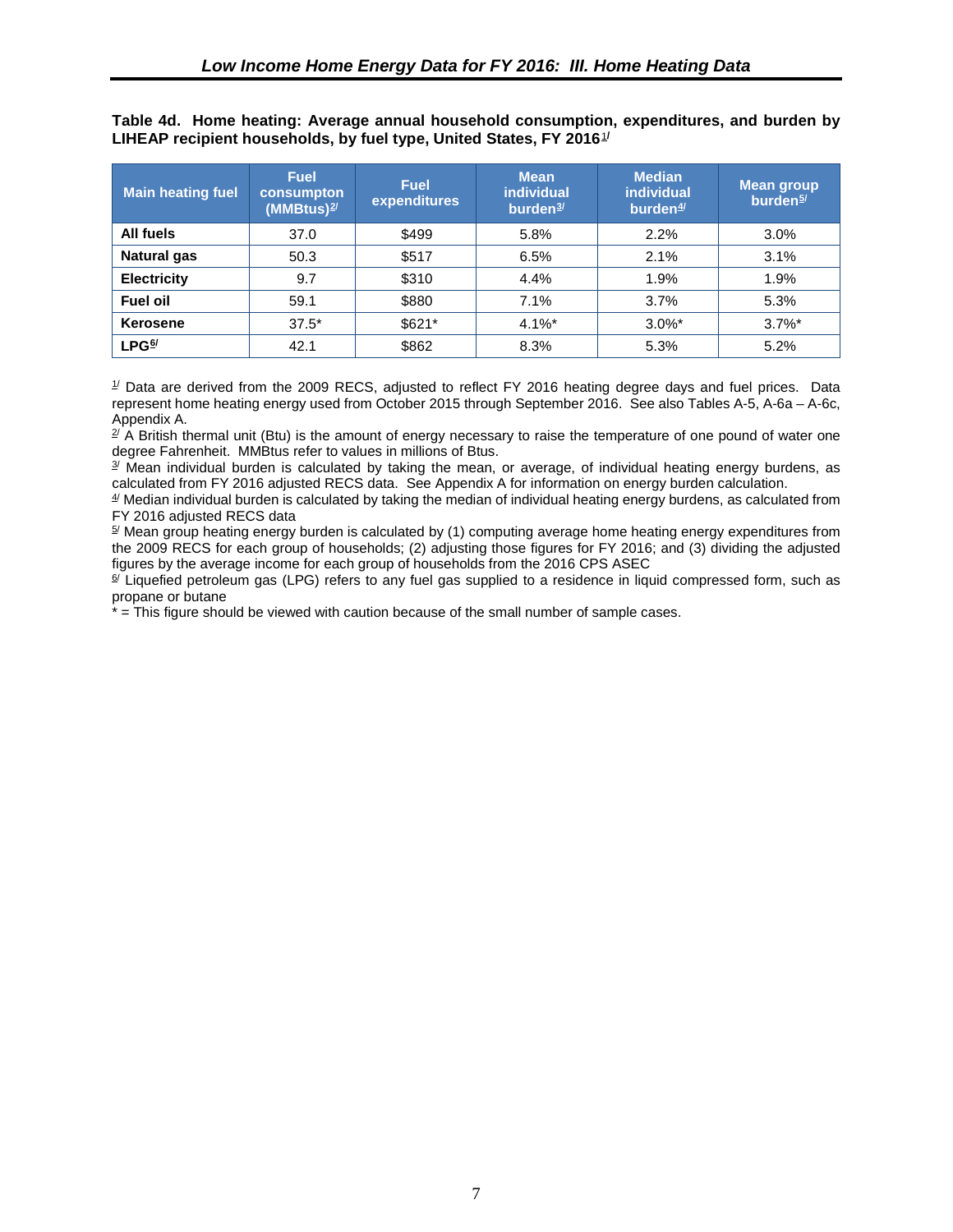## <span id="page-17-0"></span>**IV. Home Cooling Data**

This section presents data on home cooling type, home cooling consumption, home cooling expenditures, and home cooling burden.

### **Cooling type**

As shown in Table 5, about 93 percent of households in 2009 cooled their homes in ways recorded by the 2009 RECS (i.e. with air-conditioners or with non-air-conditioning cooling devices such as ceiling fans and evaporative coolers). Low income households were less likely to cool their homes than were non-low income households.

#### **Table 5. Home cooling: Percent of households with home cooling by all, non-low income, low**  income, and LIHEAP recipient households, United States, 2009 $^{1/2}$  $^{1/2}$  $^{1/2}$

| <b>Presence of</b><br><b>Cooling</b> | ΑII<br><b>Households</b> | <b>Non-low income</b><br>households <b>\</b> | Low income<br>households | <b>LIHEAP recipient</b><br>households |
|--------------------------------------|--------------------------|----------------------------------------------|--------------------------|---------------------------------------|
| Cooling <sup>2/</sup>                | 92.5%                    | 94.3%                                        | 89.1%                    | 88.6%                                 |
| None $3/$                            | 7.5%                     | 5.7%                                         | 10.9%                    | 11.4%                                 |

 $1/$  Data are derived from the 2009 RECS. See also Table A-7, Appendix A.

 $2^{\prime}$  Represents households that cool with central or room air-conditioning as well as non-air-conditioning cooling devices (e.g., ceiling fans and evaporative coolers).

 $\frac{3}{2}$  Represents households that do not cool or cool in ways other than those recorded by the 2009 RECS (e.g., the use of table and window fans).

### **Home cooling consumption, expenditures, and burden**

Average annual home cooling consumption, expenditures, and burden for all, non-low income, low income, and LIHEAP recipient households that cooled are presented in Table 6. In FY 2016, average home cooling consumption for all households that cooled was 7.4 MMBtus, average expenditures were \$285, and mean individual home cooling burden was 1.2 percent.

For low income households that cooled, average home cooling energy consumption was 5.4 MMBtus (about 27 percent less than the average for all households) and average home cooling expenditures were \$204 (about 28 percent less than the average for all households). The mean individual home cooling burden for low income households was 2.6 percent, more than twice the average home cooling burden of all households and six times that of non-low income households.

For households that cooled, average home cooling consumption for LIHEAP recipient households was 4.4 MMBtus (about 41 percent less than all households and 19 percent less than the average low income household), and average home cooling expenditures were \$164 (about 42 percent less than all households and 20 percent less than the average low income household). Mean individual home cooling burden for LIHEAP recipient households was 1.7 percent, about 42 percent higher than the average for all households.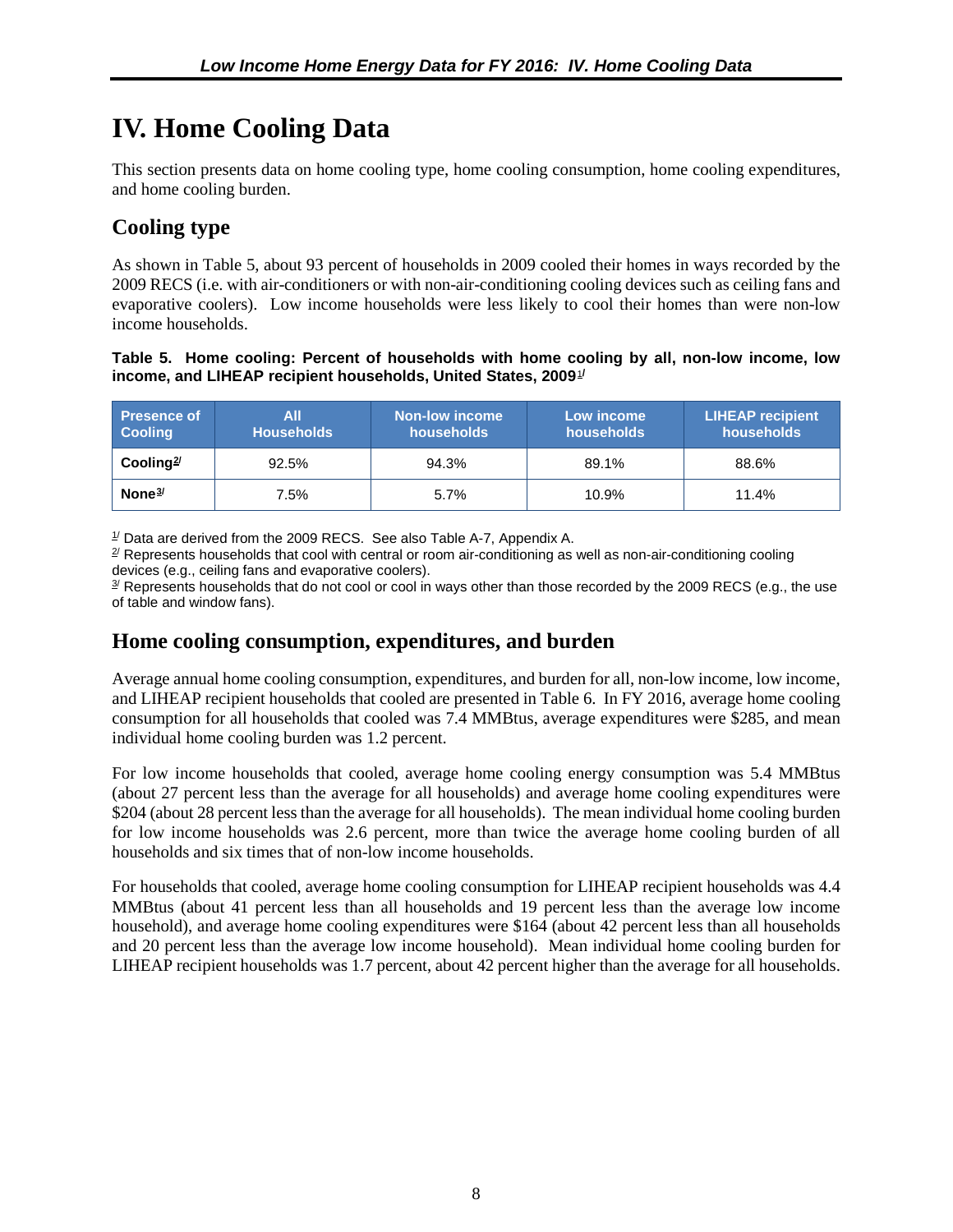<span id="page-18-0"></span>**Table 6. Home cooling: Average annual household consumption, expenditures, and percent of income by all, non-low income, low income and LIHEAP recipient households that cooled, United States, FY 2016**[1](#page-26-1) **/**

| <b>Household group</b>                | <b>Fuel</b><br>consumption<br>$(MM_Btus)^{2/2}$ | <b>Fuel</b><br>expenditures | <b>Mean</b><br><i>individual</i><br>burden <sup>3/</sup> | <b>Median</b><br>individual<br>burden $4/$ | <b>Mean group</b><br>burden <sup>5/</sup> |
|---------------------------------------|-------------------------------------------------|-----------------------------|----------------------------------------------------------|--------------------------------------------|-------------------------------------------|
| All households                        | 7.4                                             | \$285                       | 1.2%                                                     | 0.3%                                       | 0.4%                                      |
| Non-low income<br>households          | 8.5                                             | \$326                       | 0.4%                                                     | 0.3%                                       | 0.3%                                      |
| Low income<br>households              | 5.4                                             | \$204                       | 2.6%                                                     | 0.7%                                       | 1.1%                                      |
| <b>LIHEAP recipient</b><br>households | 4.4                                             | \$164                       | 1.7%                                                     | 0.5%                                       | 1.0%                                      |

 $1/$  Data are derived from the 2009 RECS, adjusted to reflect FY 2016 cooling degree days and fuel prices. Data represent residential energy used from October 2015 through September 2016. See also Table A-7, Appendix A.

 $\frac{2}{3}$  A British thermal unit (Btu) is the amount of energy necessary to raise the temperature of one pound of water one degree Fahrenheit. MMBtus refer to values in millions of Btus.

 $3/$  Mean individual burden is calculated by taking the mean, or average, of individual cooling energy burdens, as calculated from FY 2016 adjusted RECS data. See Appendix A for information on energy burden calculation.

 $4/$  Median individual burden is calculated by taking the median of individual cooling energy burdens, as calculated from FY 2016 adjusted RECS data.

<span id="page-18-2"></span><span id="page-18-1"></span> $5/$  Mean group cooling energy burden is calculated by (1) computing average home cooling energy expenditures from the 2009 RECS for each group of households; (2) adjusting those figures for FY 2016; and (3) dividing the adjusted figures by the average income for each group of households from the 2016 Current Population Survey Annual Social and Economic Supplement (CPS ASEC).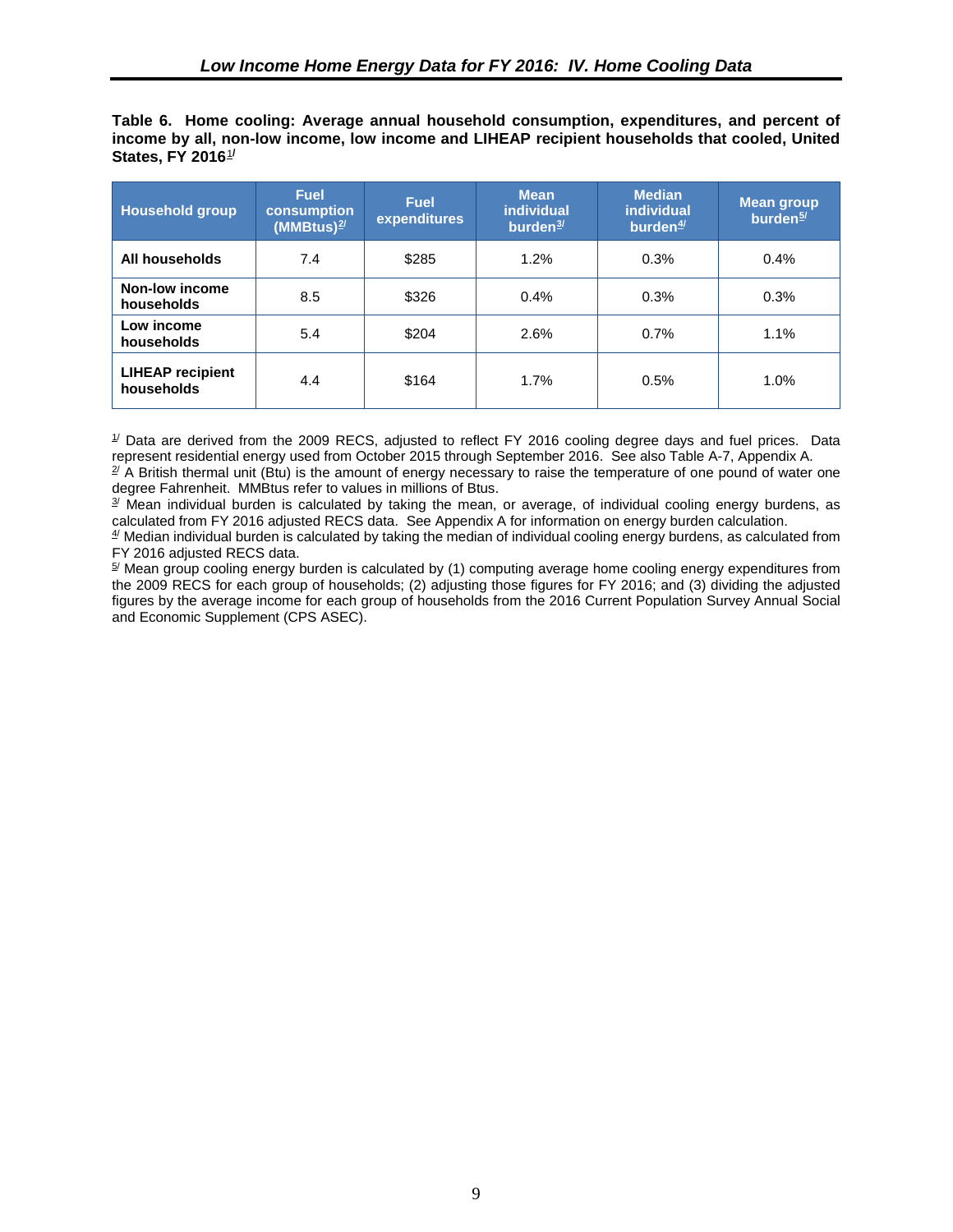## <span id="page-19-0"></span>**Appendix A: Home Energy Estimates**

Appendix A provides information on how estimates of home energy data were derived from the 2009 Residential Energy Consumption Survey (RECS) and updated for FY 2016. The following topics are covered in this Appendix.

- Description of RECS.
- Strengths and limitations of RECS data.
- National and regional average home energy consumption and expenditures.
- Energy burden.

### **Description of RECS**

The RECS is a national household sample survey that provides information on residential energy use. It has been conducted by the Energy Information Administration (EIA) of the U.S. Department of Energy (DOE) since 1978. It is designed to provide reliable data at the national and Census regional levels. The RECS includes information on energy consumption and expenditures, household demographics, housing characteristics, weatherization/conservation practices, home appliances, and type of heating and cooling equipment. Typically, this survey is conducted every four years. The most recent RECS was conducted in 2015; however, consumption and expenditure data for the 2015 RECS will not be published until January 2018. Therefore, this report utilizes the 2009 RECS, the most recent iteration of the survey for which consumption and expenditure data are available.

The survey consists of three parts:

- EIA interviews households for information about which fuels are used, how fuels are used, energyusing appliances, structural features, energy-efficiency measures taken, demographic characteristics of the household, heating interruptions, and receipt of energy assistance.
- EIA interviews rental agents for households whose rent includes some portion of their energy bill. This information augments information from those households that may not be knowledgeable about the fuels used for space heating or water heating.
- **•** After obtaining permission from respondents, EIA mails questionnaires to their energy suppliers to collect the actual billing data on energy consumption and expenditures. This fuel supplier survey eliminates the inaccuracy of self-reported data. When a household does not consent or when fuel consumption records are unusable or nonexistent, regression analysis is used to impute missing data.<sup>[6](#page-19-1)</sup>

The 2009 RECS is the thirteenth survey in the series of surveys.<sup>[7](#page-19-2)</sup> For the 2009 RECS, 12,083 households were interviewed, including 724 verified LIHEAP recipient households. For the tabulations in this report,

<span id="page-19-1"></span><sup>6</sup> Regression analysis is a statistical tool for evaluating the relationship of one or more independent variables to a single continuous dependent variable. Formulas developed from regression analysis are used to predict the value of the dependent variable under varying conditions of the independent variable(s).  $\overline{a}$ 

<span id="page-19-2"></span><sup>7</sup> More information about the RECS sample design, see Energy Information Administration, *Sample Design for the Residential Energy Consumption Survey*, DOE/EIA-0555 (94)/1, Washington, DC, August 1994. The data collected from the 2009 RECS are available from the EIA website: *RECS Survey Data,* Energy Information Administration, <http://www.eia.gov/consumption/residential/data/2009/>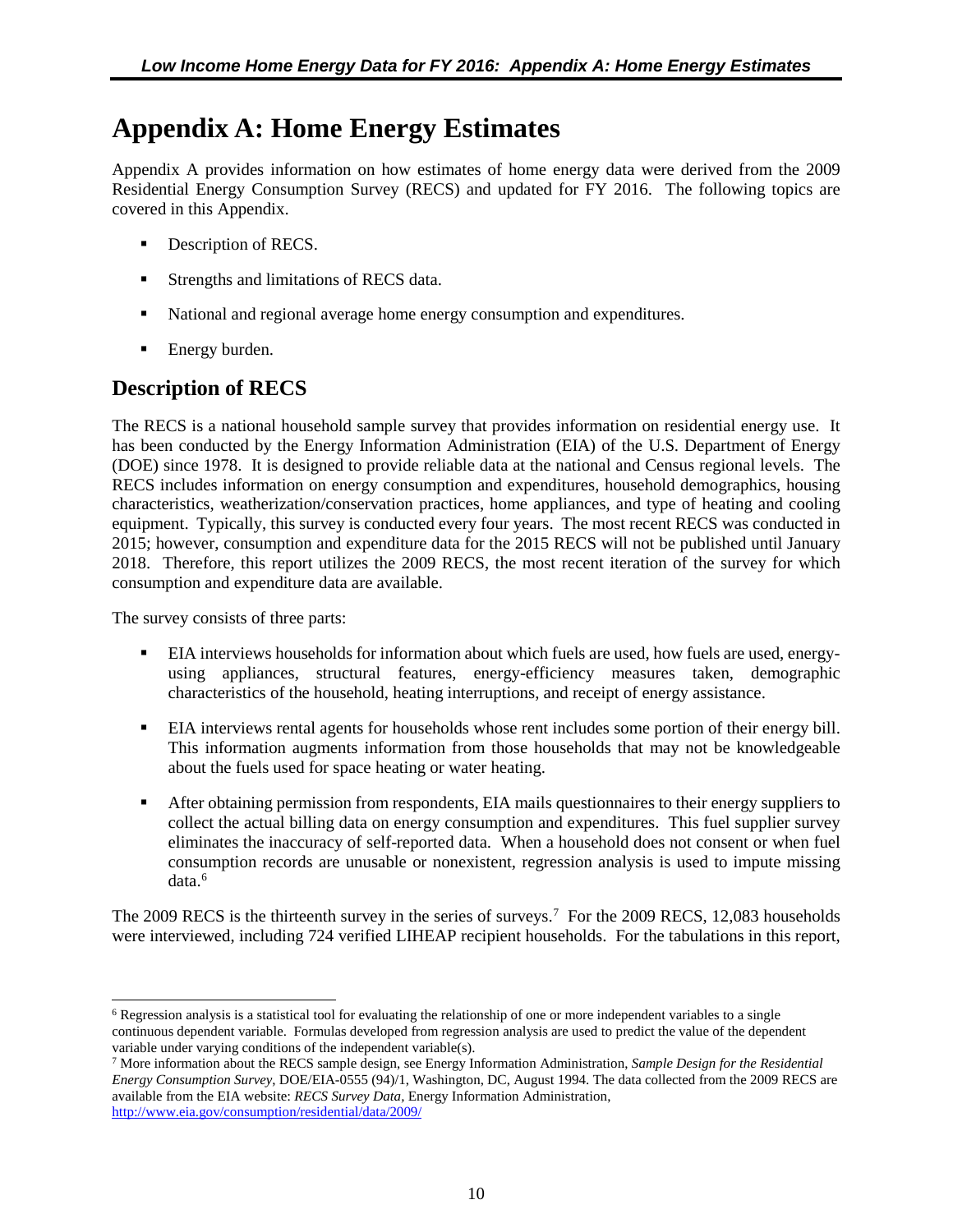<span id="page-20-0"></span>2009 RECS consumption and expenditure data were updated using price and weather data to represent consumption and expenditures for FY 2016.

### **Strengths and limitations of RECS data**

The RECS provides the most recent, comprehensive data on home energy consumption and expenditures. The strengths of using RECS to derive home energy estimates are as follows.

- RECS uses a representative national household sample, providing statistically reliable estimates for all, non-low income, and low income households.
- The 2009 RECS included an oversample of LIHEAP recipient households that is representative of the population of LIHEAP heating and cooling assistance recipients.
- The RECS includes usage data for all residential fuels.
- **Energy suppliers provide information on actual residential energy consumption and expenditures** of RECS sample households in order to eliminate the inaccuracy of self-reported data.
- **Regression analyses of RECS** data provide estimates of the amounts of fuels going to various end uses, including home heating and cooling.

While the updated 2009 RECS data provide the most current and comprehensive data on residential energy use by low income households, several significant limitations must be addressed:<sup>[8](#page-20-1)</sup>

- The 2009 RECS data for calendar year 2009 were updated to FY 2016 (October 1, 2015 to September 30, 2016), using procedures that adjust the 2009 data to reflect the weather and fuel prices for FY 2016. These procedures are comparable to those used for the FY 1986 - FY 2015 annual LIHEAP Reports to Congress. However, the reader should exercise caution in comparing the data in this report with data in annual LIHEAP Reports to Congress prior to FY 1986, in which consumption and expenditure data were estimated from the RECS year (April 1 to March 31).
- For some variables, disaggregation of data into subgroups at the regional level results in estimates made from a small number of sample cases. This is particularly true of the LIHEAP recipient households and the fuel oil, liquefied petroleum gas and kerosene heating subgroups. This affects the reliability of the estimates.
- The household is a basic reporting unit for RECS and LIHEAP. RECS defines a household as all individuals living in a housing unit, whether related or not, who (1) share a common direct access entry to the unit from outside the building or from a hallway, and (2) do not normally eat their meals with members of other units in the building. A household does not include temporary visitors or household members away at college or in the military. LIHEAP defines a household as one or more individuals living together as an economic unit who purchase energy in common or make undesignated payments for energy in their rent. Some variation in the count of households, particularly those containing renters or boarders, may result from the difference in definitions.
- The Current Population Survey Annual Social and Economic Supplement (CPS ASEC), conducted by the Bureau of the Census, provides, at national and regional levels, data on total household income as a specific dollar amount. CPS's larger sample size and method of collecting income data result in more accurate income data than RECS income data. Therefore, the 2016 CPS ASEC

<span id="page-20-1"></span><sup>8</sup> Information about the quality of RECS data is available from the EIA website: *RECS Methodology,* Energy Information Administration, [http://www.eia.gov/consumption/residential/data/2009/index.cfm?view=methodology.](http://www.eia.gov/consumption/residential/data/2009/index.cfm?view=methodology)   $\overline{a}$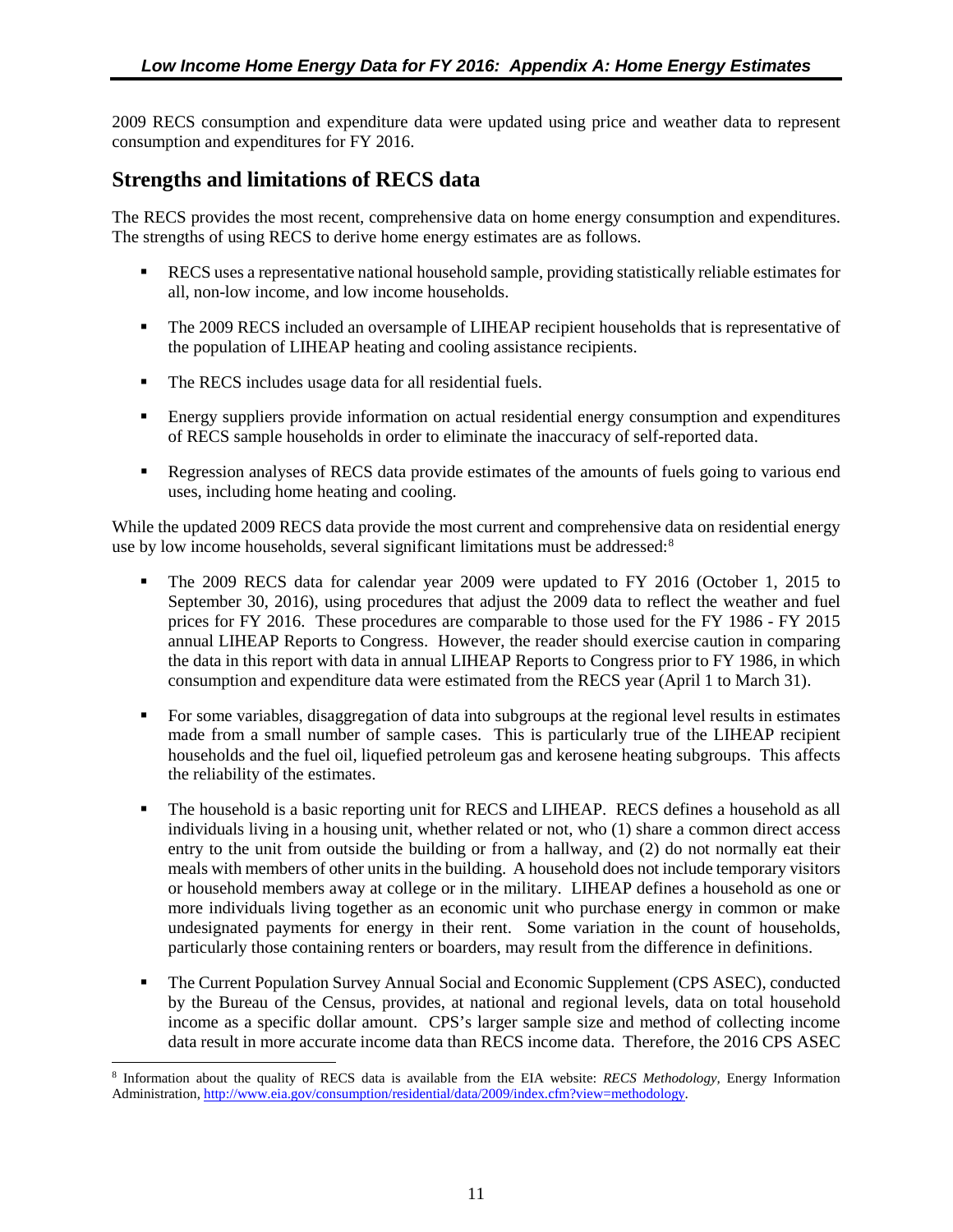<span id="page-21-0"></span>is used to develop estimates of the number of low income households. In addition, mean income statistics from the CPS ASEC are used in the calculation of group energy burden for this report.<sup>[9](#page-21-5)</sup>

 Households were classified in the 2009 RECS as eligible or ineligible for LIHEAP based on whether their income was above or below the maximum statutory income eligibility criteria (the greater of 150 percent of U.S. Department of Health and Human Services (HHS) Poverty Guidelines or 60 percent of the state median income). These estimates do not include households whose incomes may have exceeded the statutory income standards but who received LIHEAP benefits because they (1) were categorically eligible for LIHEAP under section 8624 (b)(2)(A) of the LIHEAP statute; (2) became income-ineligible for LIHEAP at the time of the survey; or (3) were deemed eligible for LIHEAP based on incorrectly-reported income. However, the tabulations of LIHEAP households also include survey respondents who were identified as LIHEAP recipients from state LIHEAP administrative data but who reported incomes higher than the maximum statutory income in the RECS survey.

### <span id="page-21-1"></span>**Average home energy consumption and expenditures**

<span id="page-21-4"></span><span id="page-21-3"></span><span id="page-21-2"></span>Average heating and cooling consumption and expenditure estimates for FY 2016 were calculated at national and regional levels for all, non-low income, low income, and LIHEAP recipient households, for various fuels. The heating and cooling estimates were updated for each 2009 RECS sample case using FY 2016 heating degree days, cooling degree days, and price inflators applied to the original expenditure data, as well as the multiple regression formula developed from the 2009 RECS. Home energy consumption and expenditure data were developed by aggregating and averaging home heating and cooling estimates for the sample cases that represented all, non-low income, low income, and LIHEAP recipient households.

Tables A-2 through A-3c display national and regional consumption and expenditure data for residential energy (including energy used for space heating, water heating, space cooling, and appliances). Tables A-4 through A-6c display national and regional usage, consumption, and expenditure data for home heating. Table A-7 displays national and regional usage, consumption, and expenditure data for home cooling. Analysis and discussion of home energy consumption and expenditures appear in Section II, Section III, and Section IV of this report.

### **Energy burden**

 $\overline{a}$ 

Energy burden is an important statistic for policymakers who are considering the need for energy assistance. Energy burden can be defined broadly as the burden placed on household incomes by the cost of residential energy. However, there are different ways to compute energy burden and different interpretations of the energy burden statistics. The purpose of this section is to examine alternative energy burden statistics and discuss the interpretation of each.<sup>[10](#page-21-6)</sup>

Different "measures of central tendency" can be used to describe energy burden. The most commonly used measures are the mean and the median. As previously noted, the mean or average is computed as the sum of all values divided by the number of values. The median is computed as the value that is at the center of the distribution of values (i.e., 50 percent of the values are greater than the median and 50 percent are less).

<span id="page-21-6"></span><span id="page-21-5"></span><sup>9</sup> Note that household-level energy and income data from RECS are used to calculate mean and median individual energy burden. <sup>10</sup> More detailed information is available in the Division of Energy Assistance's (DEA's) technical report, *Characterizing the Impact of Energy Expenditures on Low Income Households: An Analysis of Alternative Energy Burden Statistics,* (November, 1994).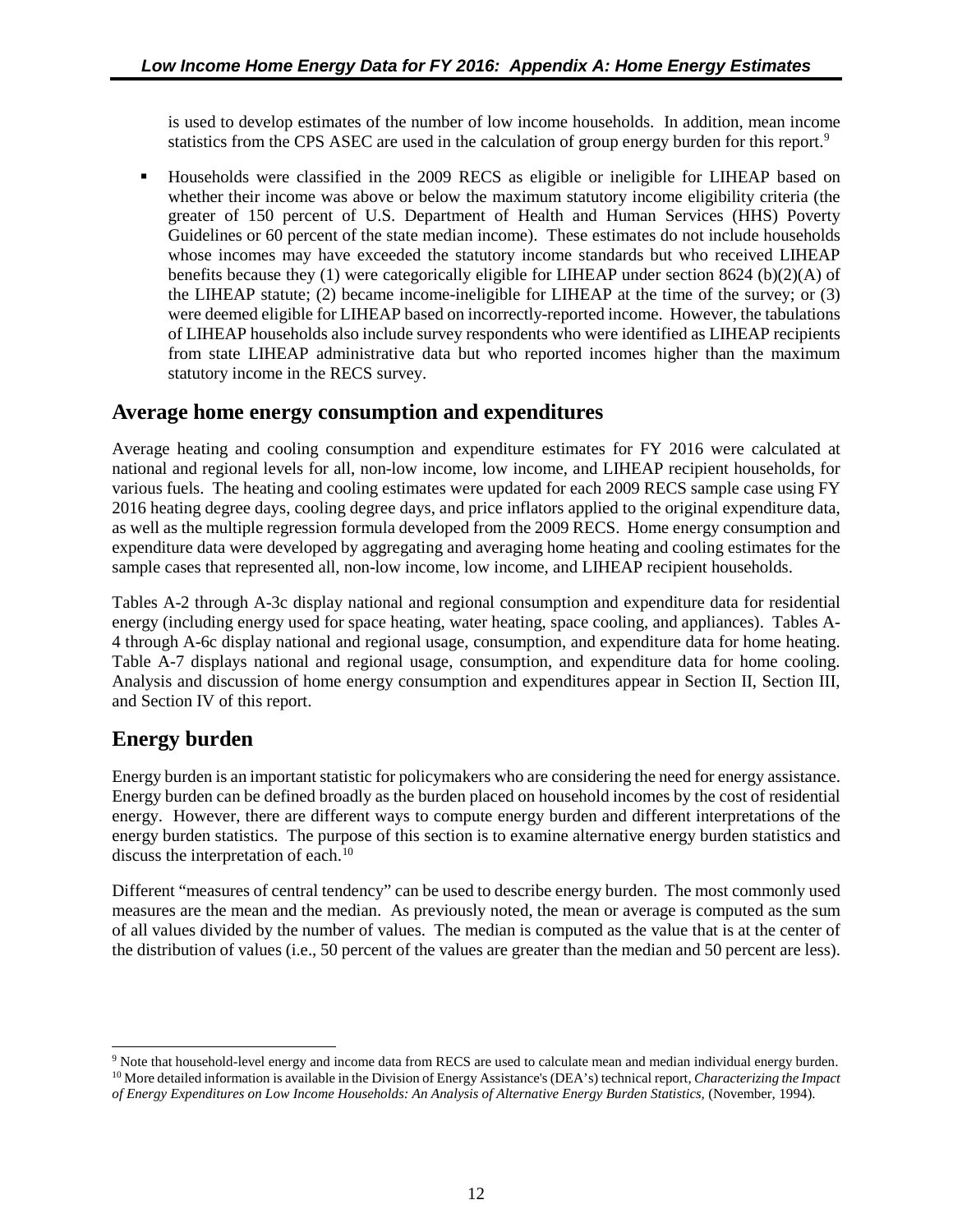#### **Computational procedures**

There are two ways to compute mean energy burden for households.<sup>[11](#page-22-2)</sup> The first is the "mean individual" approach, and the second is the "mean group" approach. While these approaches appear to be similar, they give quite different values.

Using the "mean individual burden" approach, energy burden is computed as follows.

- 1. First, the ratio of energy expenditures to annual income for each household in a specified population is computed
- 2. Then, the mean of these energy burden ratios is computed for the population.<sup>[12](#page-22-3)</sup> For example, consider the situation where there are four households with energy burdens of 4, 5, 7, and 8 percent
- 3. The mean of these energy burdens is calculated by adding the percentages (24 percentage points) and dividing by the number of households (four households), resulting in a mean individual burden of 6 percent.

<span id="page-22-0"></span>Using the "mean group burden" approach, energy burden is computed as follows.

- 1. First, total annual energy expenditures for households and total annual income for households in a specified population are computed
- 2. Then, the ratio of total energy expenditures to total income is computed for the specified population. For example, consider the situation where a group consists of four households that have a total income of \$100,000 and a total energy bill of \$4,000
- 3. Dividing the \$4,000 in total energy bills by \$100,000 in total income results in a mean group burden of 4 percent.

<span id="page-22-1"></span>According to the 2009 RECS, the mean residential energy burden for all LIHEAP federally eligible households, in 2009, using the first approach was 18.7 percent and using the second approach was 9.6 percent. The disparity between the two statistics is because the lowest income households spend a greater share of their income on residential energy than do higher income households.<sup>[13](#page-22-4)</sup> If the relationship between income and residential energy expenditures is linear (i.e., a 10 percent increase in income is associated with a 10 percent increase in residential energy expenditures), the two statistics would be equal. However, since a number of low income households spend a large share of their income on energy, the relationship between income and residential energy expenditures is not linear (i.e., a 10 percent increase in income is associated with a considerably smaller increase in energy expenditures). Therefore, there is a substantial difference between the two statistics.

In the discussion of computational procedures, the "mean individual burden" was examined. It is also possible to look at the "median individual burden." As noted above for LIHEAP income eligible households, the mean residential energy burden computed as the "mean individual burden" was 18.7 percent. The median of the distribution of residential energy burdens from the 2009 RECS survey was 9.2 percent. The disparity between these two statistics is the result of the skewed distribution of energy burden

<span id="page-22-3"></span><span id="page-22-2"></span> $11$  The mean is the sum of all values divided by the number of values. The mean is also referred to as the average.  $\overline{a}$ 

 $12$  For some households, residential energy expenditures appear to exceed income. Elderly households living on their savings are an example of such households. In calculating mean individual burden, the energy burden figures for such households have been limited to 100 percent.

<span id="page-22-4"></span><sup>&</sup>lt;sup>13</sup> For example, 2009 RECS households with incomes of \$10,000 or less had average residential energy expenditures of \$1,556, while those with incomes between \$20,000 and \$35,000 had average residential energy expenditures of \$1,714. Thus, households which had more than twice as much income spent only 10 percent more on energy.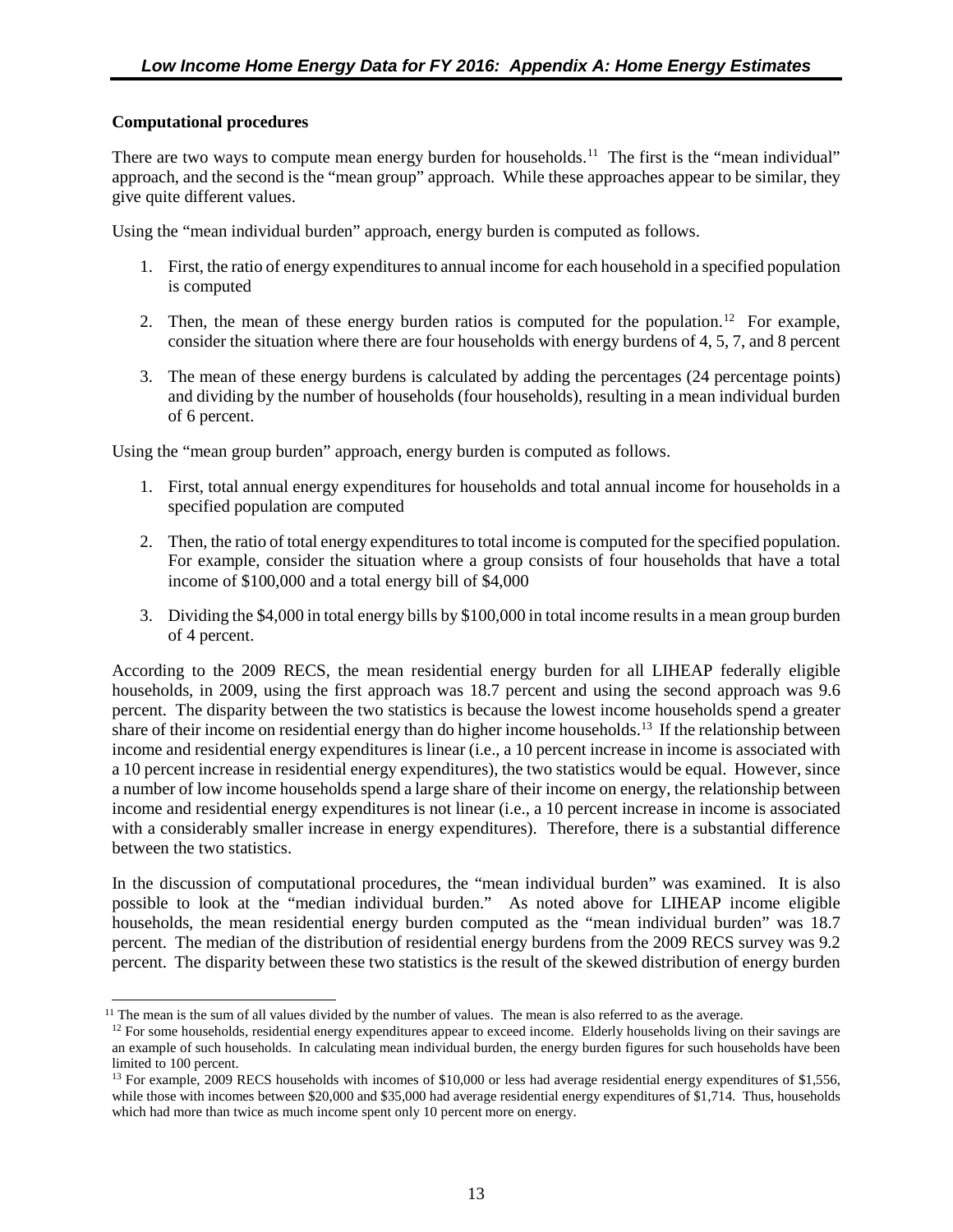<span id="page-23-0"></span>ratios. Figure A-1 demonstrates a skewed distribution of LIHEAP income eligible households by home energy burden.





#### **Data files**

 $\overline{a}$ 

The data files used to make estimates of energy burden also have some impact on the statistic. The RECS data file is the only reliable source of national information on energy expenditures. However, the income reported on the RECS is known to be deficient in several ways. First, it is generally true that income is underreported on household surveys. Second, the RECS collects income data less precisely through the use of income intervals. Finally, the CPS ASEC collects income more precisely by asking a series of detailed questions on income than the RECS does and also has a larger sample size than the RECS.

The RECS, which categorizes more households as income eligible for LIHEAP than the CPS ASEC, thus categorizes too many households as income eligible for LIHEAP. Based on the 2009 RECS, in calendar year 2009, 39.7 million households were estimated to be LIHEAP income eligible households. Based on the 2010 CPS ASEC, the estimate of LIHEAP income eligible households for calendar year 2009 was 37.1 million households. Since some households that were not LIHEAP income eligible were categorized by RECS as LIHEAP income eligible, the RECS overestimated the average energy expenditures for LIHEAP income eligible households.[14](#page-23-1)

<span id="page-23-1"></span><sup>&</sup>lt;sup>14</sup> The estimates of average energy burden may be overstated since RECS, like other surveys, understates income. Comparisons between the estimates of the number of LIHEAP income eligible households from the 1990 RECS and the March 1991 CPS suggest that the probable range of the overestimate in mean group energy burden is from 5-10 percent.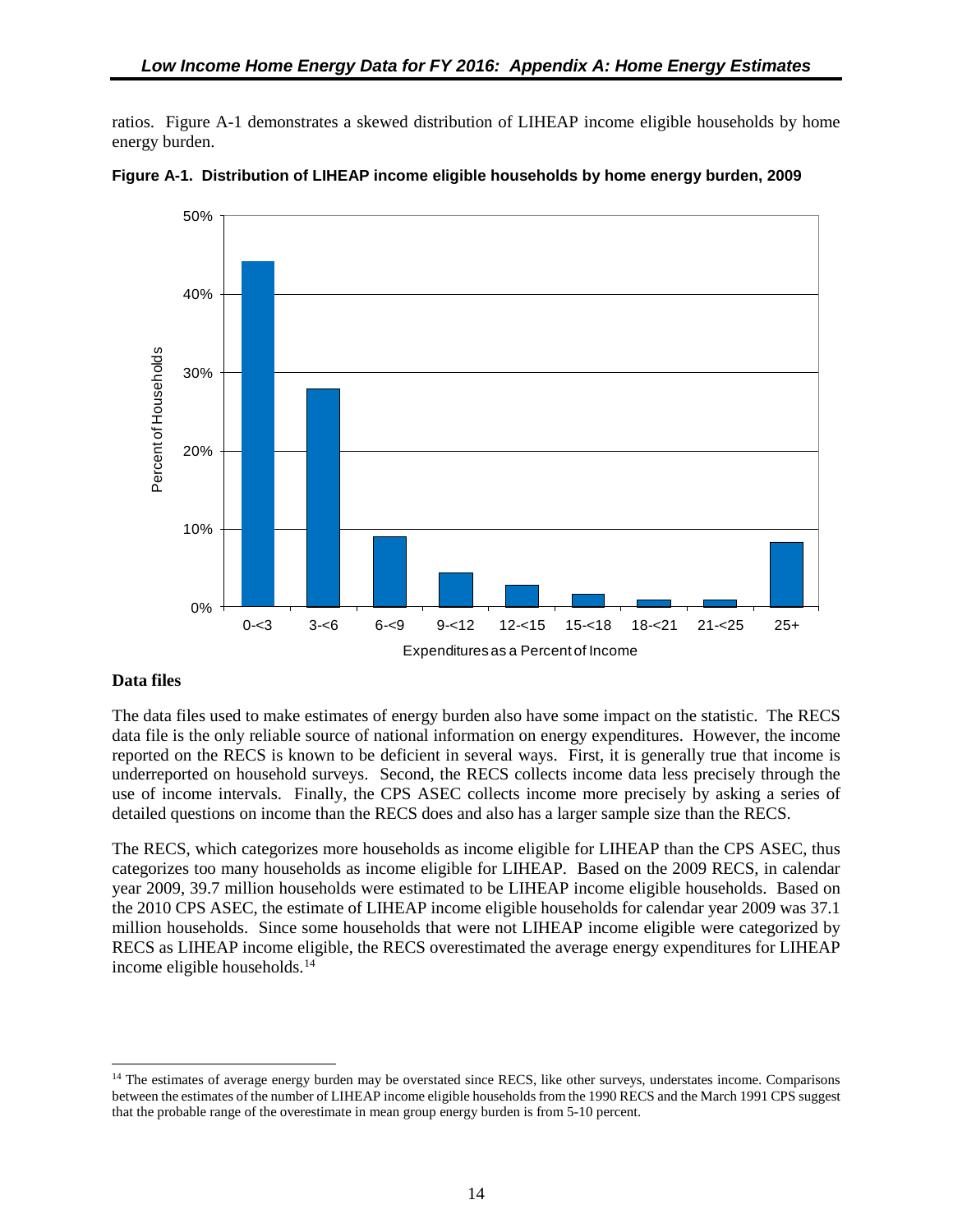#### **Data interpretations**

The statistic used to describe energy burden depends on the question being asked. Each statistic offers some data on energy burden while not telling the whole story by itself.

The key difference between "mean individual burden" and "mean group burden" is that the first statistic focuses on the experience of individual households and the second on the experience of a group of households. The "mean individual burden" furnishes more information on how individual households are affected by energy burden (i.e., it computes a mean by using each household's burden). The "mean group burden" furnishes more information on group burden (i.e., it computes the share of all income earned by LIHEAP income eligible households that goes to pay for energy). Both statistics are useful, though the individual burden statistic puts more emphasis on the experience of individual households, and the group burden puts more emphasis on the share of group income that is used for energy.

The key difference between the "mean individual burden" and the "median individual burden" is that the first statistic furnishes information on all LIHEAP income eligible households at the expense of overstating what is happening to the "average" LIHEAP income eligible household. The second statistic furnishes information on the "average" LIHEAP income eligible household at the expense of disregarding what is happening to households at either end of the distribution.

<span id="page-24-1"></span><span id="page-24-0"></span>The best way to furnish information on energy burden is to use all available statistics. For example, it would be informative to show the "mean individual burden," the "median individual burden," and the "distribution of individual energy burdens," for all LIHEAP income eligible households, to indicate how individual households are affected by energy costs. In addition, it would be useful to show the "mean group burden" to indicate what share of income is going to pay energy bills for the group as a whole.

<span id="page-24-2"></span>However, when doing an analysis of energy burden among several groups of households, it is very difficult to present the entire spectrum of available statistics. Thus, we usually limit the analysis to a comparison of one statistic between groups. In general, if only one statistic is used, either the "mean individual burden" or the "mean group burden" is preferred, since a mean is a more complete statistic than is a median. The choice between the two means is dictated by which of the following types of analysis is being conducted.

- If funding levels are being examined, the group burden is probably more useful. This statistic furnishes information on the size of the energy bill of LIHEAP income eligible households and the portion of income for this group that is spent on energy. Using this statistic allows direct examination of the relationship between the total energy bill and total LIHEAP funding.
- If targeting decisions are being examined, the mean or median individual burden is probably more useful. These statistics furnish information on the distribution of burdens among households in a group. Using these statistics helps to target those groups where a significant number of households have high energy burdens.

All three energy burden statistics are presented in this report's tables to fully inform the reader. Beginning with the *FY 1992 LIHEAP Report to Congress*, the mean individual energy burden and mean group burden statistics have been furnished in the reports. Previous reports to Congress presented only the mean group burden. The text of this report references mean group burden to maintain consistency with the previous reports to Congress.

### **Projecting energy consumption and expenditures**

Projections were developed using microsimulation techniques that adjusted consumption and energy expenditures for changes in weather and prices. Consumption amounts for each household were adjusted for changes in heating and cooling degree days. Projected expenditures for each household were estimated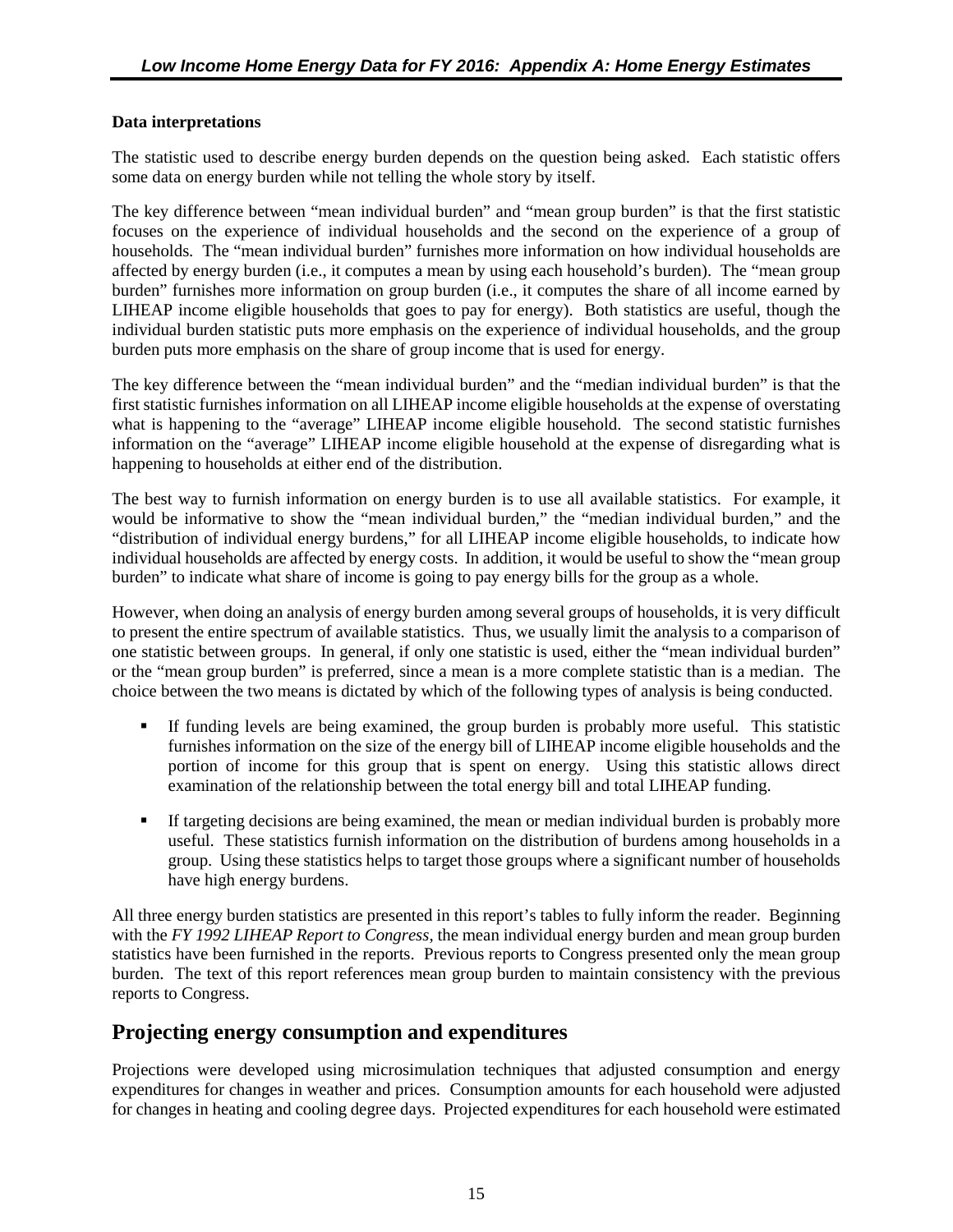<span id="page-25-0"></span>as a function of projected consumption changes and actual changes in fuel prices. In order to make these projections, it was assumed that households did not change their energy use behavior (that is, their tendency to seek a specific indoor temperature) as a result of weather, price, or other changes.

Consumption projections utilized end use consumption estimates that were developed with the 2009 RECS data. These estimates were based on models for each fuel, using households that had actual (not imputed) consumption records for the fuel. The models used nonlinear estimation techniques to estimate parameters that described the relationship of consumption to end uses, housing characteristics, weather, and demographics.

To develop consumption projections, heating and cooling end use estimates for Calendar Year 2009 were adjusted for weather differences between 2009 and FY 2016. The following equation was applied to each household in the microsimulation data file.

| $FY$ 2016 Projected Btus $=$ | $(2009$ estimated heat use * HDD change) +                         |
|------------------------------|--------------------------------------------------------------------|
|                              | $(2009$ estimated cooling use $*$ CDD change) +                    |
|                              | $(2009$ estimated water heat use $+ 2009$ estimated appliance use) |

Expenditure projections were a function of projected changes in consumption and actual changes in prices. The following equations were used.

| Preliminary Expenditures $=$ |     | 2009 Expenditures *<br>(FY 2016 Projected Usage/2009 Actual Usage) |
|------------------------------|-----|--------------------------------------------------------------------|
| Final Expenditures           | $=$ | Preliminary Expenditures * Price Change <sup>15</sup>              |

Table A-1 shows the national price factors that were used. The price factors show the actual change in the average price of a fuel from calendar year 2009 to FY 2016. For example, electricity prices increased by about 9.2 percent from 2009 to FY 2016.

| Table A-1. National price factors for FY 2016 |  |  |  |  |  |  |
|-----------------------------------------------|--|--|--|--|--|--|
|-----------------------------------------------|--|--|--|--|--|--|

| <b>Fuel</b>                   | <b>Price Factors for FY 2016 Projections</b> |
|-------------------------------|----------------------------------------------|
| <b>Electricity</b>            | 1.0927                                       |
| <b>Natural gas</b>            | 0.8252                                       |
| Fuel oil / kerosene           | 0.8147                                       |
| Liquefied petroleum gas (LPG) | 0.9016                                       |

Expenditure data were adjusted using national price factors for FY 2016. Earlier *LIHEAP Home Energy Notebooks* used state-level price factor data. For FY 1993/1994, state-level data did not vary much from the national average for electricity and natural gas. For electricity, price changes varied between 0.3 percent and 1.2 percent; the national average was 0.8 percent. For natural gas, price changes varied between 1.7 percent and 2.8 percent; the national average was 2 percent. Expenditure projections using national price data do not appear to be significantly different from those obtained using state-level price data.

<span id="page-25-1"></span><sup>&</sup>lt;sup>15</sup> Price factors were developed using price data obtained from the Energy Information Administration for electricity, natural gas, and LPG, and the BLS Consumer Price Index for fuel oil. Consumption data were obtained from the Energy Information Administration for all fuels. Electricity price data used for calculating price factors are from the *Monthly Energy Review*, December 2016, and electricity consumption data is from the *Electric Power Monthly*, November 2016. Natural gas price and consumption data used for calculating price factors are from the *Monthly Energy Review*, December 2016. Fuel oil/kerosene price data for calculating prices factors are from the U.S. City Average, Fuel Oil #2, Consumer Price Index of the Bureau of Labor Statistics, Series ID APU000072511. LPG price data were obtained from the Energy Information Administration website [\(http://www.eia.doe.gov\)](http://www.eia.doe.gov/). Fuel oil/kerosene and LPG consumption data are from the *Monthly Energy Review*, December 2016.  $\overline{a}$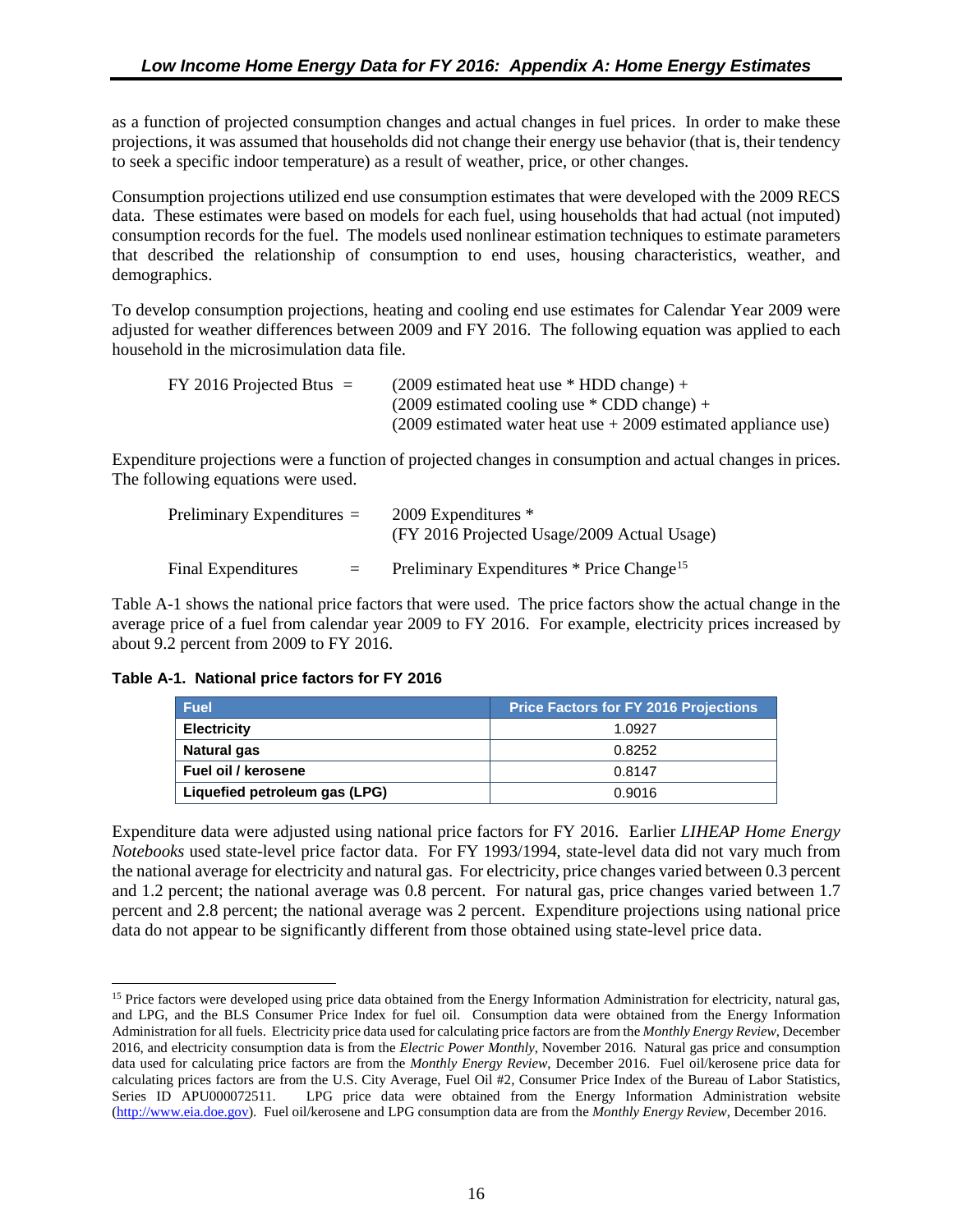<span id="page-26-0"></span>

|  | Table A-2. Residential energy: Average consumption per household, by all fuels and specified fuels, by all, non-low income, low income |  |  |
|--|----------------------------------------------------------------------------------------------------------------------------------------|--|--|
|  | and LIHEAP recipient households, by Census region, FY 2016 <sup>1/</sup>                                                               |  |  |

| <b>Census Region</b>                           | All Fuels <sup>2/</sup><br>(MMBtus) <del></del> " | <b>Natural Gas</b><br>(MMBtus) | <b>Electricity</b><br>(MMBtus) | <b>Fuel Oil</b><br>(MMBtus) | <b>Kerosene</b><br>(MMBtus) | <b>LPG</b><br>(MMBtus) |
|------------------------------------------------|---------------------------------------------------|--------------------------------|--------------------------------|-----------------------------|-----------------------------|------------------------|
| U.S.- All households                           | 85.3                                              | 102.5                          | 59.7                           | 108.8                       | 61.4                        | 103.4                  |
| US - Non-low income households                 | 91.4                                              | 106.9                          | 65.1                           | 116.2                       | 67.7                        | 110.3                  |
| US - Low income households $4/$                | 73.9                                              | 93.0                           | 51.1                           | 95.1                        | 58.9                        | 89.3                   |
| US - LIHEAP recipient households <sup>5/</sup> | 85.4                                              | 102.0                          | 54.4                           | 102.7                       | $77.4*$                     | 90.9                   |
| Northeast - All households                     | 100.2                                             | 108.8                          | 49.7                           | 110.3                       | 65.1                        | 107.7                  |
| Northeast - Non-low income households          | 107.2                                             | 115.0                          | 54.9                           | 118.6                       | 71.5                        | 116.5                  |
| Northeast - Low income households              | 87.9                                              | 98.2                           | 41.3                           | 94.3                        | 62.4                        | 84.1                   |
| Northeast - LIHEAP recipient households        | 91.8                                              | 96.9                           | 44.4                           | 103.7                       | $80.1*$                     | 87.3*                  |
| Midwest - All households                       | 104.3                                             | 115.0                          | 64.8                           | 99.1                        | <b>NC</b>                   | 116.3                  |
| Midwest - Non-low income households            | 110.2                                             | 119.5                          | 74.3                           | 101.1                       | <b>NC</b>                   | 119.9                  |
| Midwest - Low income households                | 93.4                                              | 106.5                          | 51.1                           | 97.5                        | <b>NC</b>                   | 108.2                  |
| Midwest - LIHEAP recipient households          | 98.0                                              | 109.7                          | 57.0                           | $87.5*$                     | <b>NC</b>                   | 95.3                   |
| South - All households                         | 74.1                                              | 98.5                           | 61.0                           | 102.0                       | 55.9                        | 89.2                   |
| South - Non-low income households              | 80.5                                              | 105.5                          | 65.4                           | 104.4                       | 64.8*                       | 98.5                   |
| South - Low income households                  | 62.5                                              | 82.9                           | 53.4                           | 97.2                        | $53.6*$                     | 73.3                   |
| South - LIHEAP recipient households            | 72.8                                              | 104.8                          | 58.2                           | 107.9*                      | $61.0*$                     | $96.5*$                |
| West - All households                          | 71.9                                              | 85.0                           | 55.3                           | 108.2                       | $50.7*$                     | 99.3                   |
| West - Non-low income households               | 77.9                                              | 88.3                           | 61.3                           | 107.4                       | $50.7*$                     | 104.3                  |
| West - Low income households                   | 60.0                                              | 75.3                           | 47.2                           | 110.6*                      | $50.8*$                     | 89.5                   |
| West - LIHEAP recipient households             | 65.3                                              | 88.3                           | 44.7                           | $107.9*$                    | <b>NC</b>                   | $58.0*$                |

<span id="page-26-4"></span><span id="page-26-3"></span><span id="page-26-2"></span><span id="page-26-1"></span><sup>1</sup> Developed from the 2009 Residential Energy Consumption Survey (RECS), Energy Information Administration, U.S. Department of Energy, and adjusted for FY 2016 for heating and cooling degree days.

<sup>2</sup> Weighted average of natural gas, electricity, fuel oil, kerosene, and liquefied petroleum gas consumption. RECS consumption data are not collected for other fuels.

<sup>3</sup> A British thermal unit (Btu) is the amount of energy necessary to raise the temperature of one pound of water one degree Fahrenheit. MMBtus refer to values in millions of Btus.

<sup>4</sup> Households with income at or below the maximum in section 2605(b)(2)(B) of Public Law 97-35.

<sup>5</sup> Includes verified LIHEAP recipient households from the 2009 RECS.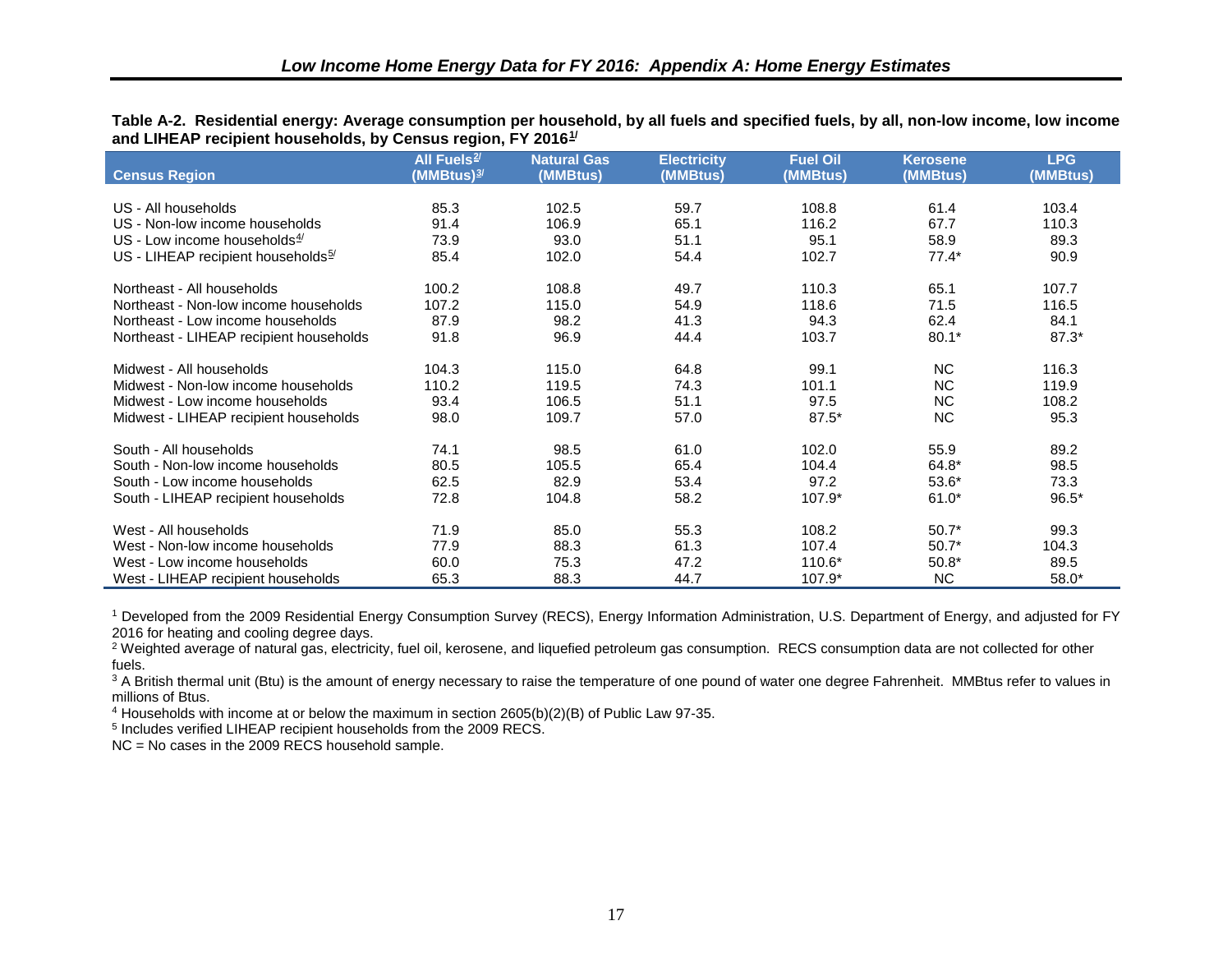| <b>Census Region</b>                     | <b>All</b><br>Fuels $1/$ | All<br>Fuels $2/$ | <b>Natural</b><br>Gas<br><b>Heat</b> | <b>Natural</b><br>Gas<br><b>Heat</b> | <b>Electric</b><br><b>Heat</b> | <b>Electric</b><br><b>Heat</b> | <b>Fuel</b><br>Oil<br><b>Heat</b> | Fuel<br>Oil<br><b>Heat</b> | <b>Kerosene</b><br><b>Heat</b> | <b>Kerosene</b><br><b>Heat</b> | <b>LPG</b><br><b>Heat</b> | <b>LPG</b><br><b>Heat</b> |
|------------------------------------------|--------------------------|-------------------|--------------------------------------|--------------------------------------|--------------------------------|--------------------------------|-----------------------------------|----------------------------|--------------------------------|--------------------------------|---------------------------|---------------------------|
|                                          |                          |                   |                                      |                                      |                                |                                |                                   |                            |                                |                                |                           |                           |
| US - All households                      | \$2,004                  | 2.5%              | \$1,979                              | 2.5%                                 | \$1,881                        | 2.4%                           | \$2,704                           | 3.4%                       | \$1,736                        | 2.2%                           | \$2,768                   | 3.5%                      |
| US - Non-low income households           | \$2.163                  | 2.1%              | \$2.102                              | 2.0%                                 | \$2.063                        | 2.0%                           | \$2,936                           | 2.8%                       | \$2,031                        | 1.9%                           | \$2,940                   | 2.8%                      |
| US - Low income households $\frac{3}{2}$ | \$1,709                  | 8.9%              | \$1,713                              | 8.9%                                 | \$1,588                        | 8.3%                           | \$2,278                           | 11.8%                      | \$1,618                        | 8.4%                           | \$2,412                   | 12.5%                     |
| US - LIHEAP recipient households $4/$    | \$1,854                  | 11.1%             | \$1,812                              | 10.8%                                | \$1,603                        | 9.6%                           | \$2,441                           | 14.6%                      | $$2,272*$                      | 13.6%*                         | \$2,529                   | 15.1%                     |
| Northeast - All households               | \$2,425                  | 2.8%              | \$2,340                              | 2.7%                                 | \$1,850                        | 2.1%                           | \$2,757                           | 3.2%                       | \$1,837                        | 2.1%                           | \$3,382                   | 3.9%                      |
| Northeast - Non-low income households    | \$2,638                  | 2.2%              | \$2,523                              | 2.1%                                 | \$2,030                        | 1.7%                           | \$3,004                           | 2.5%                       | \$2,128                        | 1.8%                           | \$3,649                   | 3.1%                      |
| Northeast - Low income households        | \$2,048                  | 9.5%              | \$2,029                              | 9.4%                                 | \$1,558                        | 7.2%                           | \$2,279                           | 10.5%                      | \$1,710                        | 7.9%                           | \$2,667                   | 12.3%                     |
| Northeast - LIHEAP recipient households  | \$2,093                  | 11.8%             | \$1,980                              | 11.2%                                | \$1,543                        | 8.7%                           | \$2,428                           | 13.7%                      | $$2,324*$                      | 13.1%*                         | $$2,651*$                 | 14.9%*                    |
| Midwest - All households                 | \$1,891                  | 2.5%              | \$1,853                              | 2.4%                                 | \$1,599                        | 2.1%                           | \$2,232                           | 2.9%                       | <b>NC</b>                      | NC.                            | \$2,824                   | 3.7%                      |
| Midwest - Non-low income households      | \$2,002                  | 2.0%              | \$1,947                              | 2.0%                                 | \$1.758                        | 1.8%                           | \$2,324                           | 2.3%                       | <b>NC</b>                      | <b>NC</b>                      | \$2,917                   | 2.9%                      |
| Midwest - Low income households          | \$1,688                  | 8.7%              | \$1.671                              | 8.6%                                 | \$1,369                        | 7.0%                           | \$2,158                           | 11.1%                      | <b>NC</b>                      | NC.                            | \$2,610                   | 13.4%                     |
| Midwest - LIHEAP recipient households    | \$1,762                  | 11.0%             | \$1,666                              | 10.4%                                | \$1,474                        | 9.2%                           | $$2,170*$                         | 13.5%*                     | <b>NC</b>                      | <b>NC</b>                      | \$2,454                   | 15.3%                     |
| South - All households                   | \$2,116                  | 2.9%              | \$2,222                              | 3.0%                                 | \$2,050                        | 2.8%                           | \$2,608                           | 3.6%                       | \$1,586                        | 2.2%                           | \$2,563                   | 3.5%                      |
| South - Non-low income households        | \$2,299                  | 2.4%              | \$2,411                              | 2.5%                                 | \$2,219                        | 2.3%                           | \$2,726                           | 2.8%                       | $$1,828$ *                     | $1.9\%$ <sup>*</sup>           | \$2,747                   | 2.8%                      |
| South - Low income households            | \$1,780                  | 10.2%             | \$1.797                              | 10.3%                                | \$1,756                        | 10.0%                          | \$2,361                           | 13.5%                      | $$1,525$ *                     | $8.7\%$ <sup>*</sup>           | \$2,246                   | 12.8%                     |
| South - LIHEAP recipient households      | \$1,914                  | 13.0%             | \$2,105                              | 14.3%                                | \$1,772                        | 12.0%                          | \$2,980*                          | 20.3%*                     | $$1,960*$                      | 13.3%*                         | \$3,184"                  | 21.7%*                    |
| West - All households                    | \$1,579                  | 1.9%              | \$1,620                              | 1.9%                                 | \$1,495                        | 1.8%                           | \$2,556                           | 3.0%                       | $$1,449$ *                     | $1.7\%$ <sup>*</sup>           | \$2,543                   | 3.0%                      |
| West - Non-low income households         | \$1,718                  | 1.6%              | \$1,720                              | 1.6%                                 | \$1,684                        | 1.5%                           | \$2,522                           | 2.3%                       | $$1,840*$                      | $1.7\%$ <sup>*</sup>           | \$2,725                   | 2.5%                      |
| West - Low income households             | \$1,300                  | 6.5%              | \$1,320                              | 6.6%                                 | \$1,243                        | 6.2%                           | $$2,653*$                         | 13.3%*                     | $$1,031*$                      | $5.2\%$ *                      | \$2,186                   | 10.9%                     |
| West - LIHEAP recipient households       | \$1,228                  | 6.7%              | \$1,329                              | 7.2%                                 | \$1,134                        | 6.1%                           | $$1,949$ *                        | 10.6%*                     | <b>NC</b>                      | <b>NC</b>                      | $$1,424$ *                | $7.7\%$ *                 |

<span id="page-27-7"></span><span id="page-27-6"></span><span id="page-27-5"></span><span id="page-27-4"></span><span id="page-27-3"></span><span id="page-27-2"></span><span id="page-27-0"></span>**Table A-3a. Residential energy: Average annual expenditures, by amount (dollars) and mean group burden (percent of income), for all, non-low income, low income, and LIHEAP recipient households, by Census region and main heating fuel, FY 2016** 

<span id="page-27-1"></span> $\mathcal I$  Estimates are derived from the 2009 Residential Energy Consumption Survey (RECS), Energy Information Administration, U.S. Department of Energy. The 2009 RECS data have been adjusted for heating degree days, cooling degree days, and fuel price estimates for FY 2016. Expenditures represent the costs for fuel oil, kerosene, and LPG delivered and billed costs for natural gas and electricity. RECS expenditure data are not collected for other fuels.

 $\mathbb{Z}$  Represents the percent of household's income used for residential energy expenditures. National and regional mean incomes are calculated from the 2016 CPS ASEC, which reports income for calendar year 2015. Mean group residential burden is computed as mean group energy expenditures (from RECS) divided by mean group income (from CPS ASEC). See text in Appendix A for a discussion of energy burden.

 $3/$  Households with annual incomes at or below the maximum in section 2605(b)(2)(B) of Public Law 97-35.

 $4/$  Includes verified LIHEAP recipient households from the 2009 RECS.

\* = This figure should be viewed with caution because of the small number of sample cases.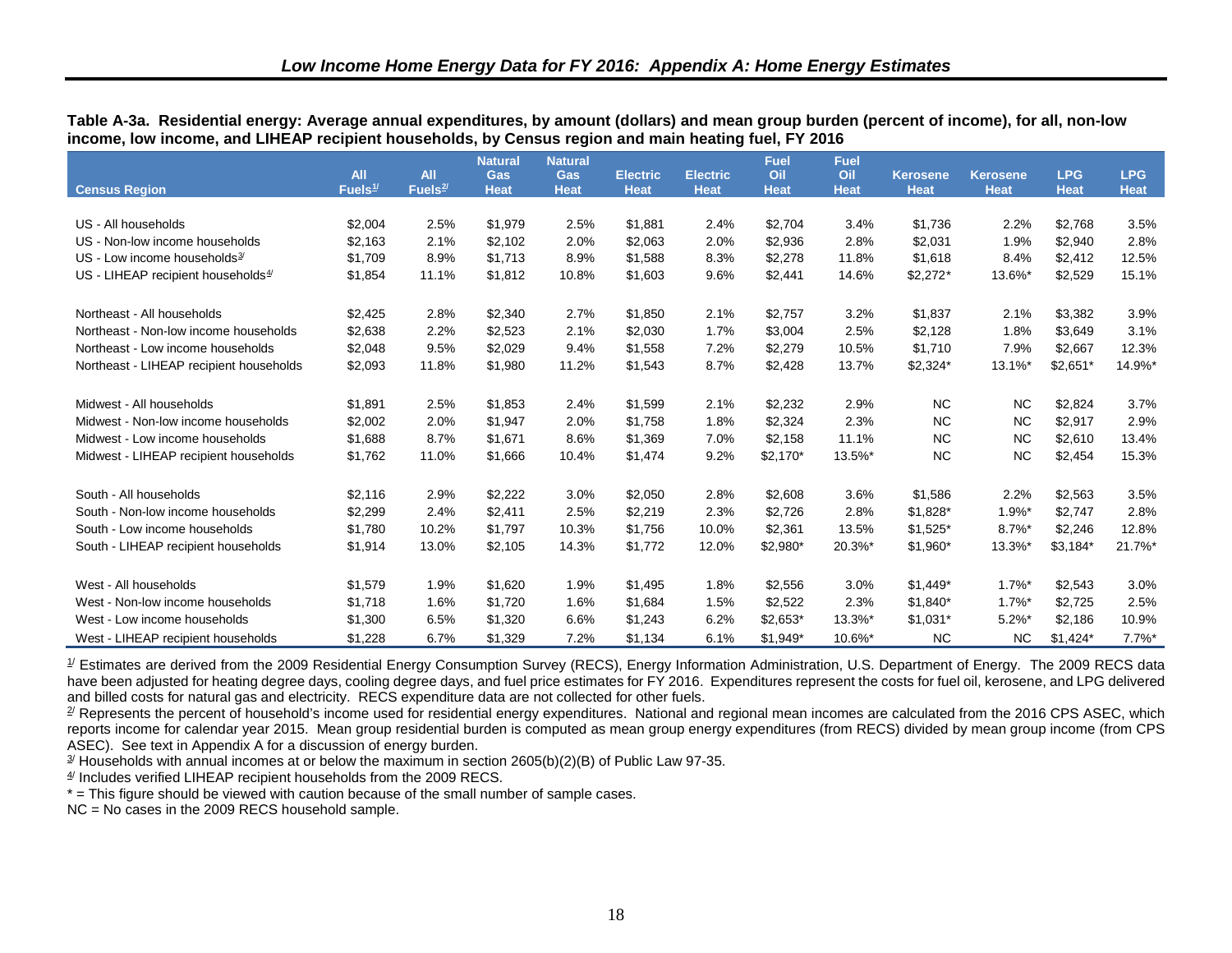|                                          |                          |                                   | <b>Natural</b>            | <b>Natural</b>            |                                |                                | <b>Fuel</b>        | <b>Fuel</b>        |                                |                                |                           |                           |
|------------------------------------------|--------------------------|-----------------------------------|---------------------------|---------------------------|--------------------------------|--------------------------------|--------------------|--------------------|--------------------------------|--------------------------------|---------------------------|---------------------------|
| <b>Census Region</b>                     | <b>All</b><br>Fuels $1/$ | <b>All</b><br>Fuels <sup>2/</sup> | <b>Gas</b><br><b>Heat</b> | <b>Gas</b><br><b>Heat</b> | <b>Electric</b><br><b>Heat</b> | <b>Electric</b><br><b>Heat</b> | Oil<br><b>Heat</b> | Oil<br><b>Heat</b> | <b>Kerosene</b><br><b>Heat</b> | <b>Kerosene</b><br><b>Heat</b> | <b>LPG</b><br><b>Heat</b> | <b>LPG</b><br><b>Heat</b> |
|                                          |                          |                                   |                           |                           |                                |                                |                    |                    |                                |                                |                           |                           |
| US - All households                      | \$2,004                  | 7.9%                              | \$1,979                   | 7.1%                      | \$1,881                        | 8.8%                           | \$2,704            | 9.1%               | \$1,736                        | 11.8%                          | \$2,768                   | 9.5%                      |
| US - Non-low income households           | \$2,163                  | 3.0%                              | \$2,102                   | 2.7%                      | \$2,063                        | 3.1%                           | \$2,936            | 3.4%               | \$2,031                        | 3.9%                           | \$2,940                   | 4.4%                      |
| US - Low income households $\frac{3}{2}$ | \$1,709                  | 17.1%                             | \$1,713                   | 16.3%                     | \$1,588                        | 18.0%                          | \$2,278            | 19.5%              | \$1,618                        | 15.0%                          | \$2,412                   | 20.0%                     |
| US - LIHEAP recipient households $4/$    | \$1,854                  | 17.2%                             | \$1,812                   | 16.7%                     | \$1,603                        | 17.1%                          | \$2,441            | 17.1%              | $$2,272*$                      | 13.9%*                         | \$2,529                   | 23.5%                     |
| Northeast - All households               | \$2,425                  | 8.4%                              | \$2,340                   | 7.7%                      | \$1,850                        | 9.5%                           | \$2,757            | 9.2%               | \$1,837                        | 14.0%                          | \$3,382                   | 8.3%                      |
| Northeast - Non-low income households    | \$2,638                  | 3.1%                              | \$2,523                   | 2.9%                      | \$2,030                        | 2.6%                           | \$3,004            | 3.4%               | \$2,128                        | 3.9%                           | \$3,649                   | 4.3%                      |
| Northeast - Low income households        | \$2,048                  | 17.9%                             | \$2,029                   | 15.8%                     | \$1,558                        | 20.8%                          | \$2,279            | 20.4%              | \$1,710                        | 18.4%                          | \$2,667                   | 19.3%                     |
| Northeast - LIHEAP recipient households  | \$2,093                  | 15.9%                             | \$1,980                   | 14.5%                     | \$1,543                        | 17.1%                          | \$2,428            | 18.0%              | \$2,324*                       | 15.0%*                         | $$2,651*$                 | 17.4%*                    |
| Midwest - All households                 | \$1,891                  | 7.9%                              | \$1,853                   | 7.6%                      | \$1,599                        | 8.8%                           | \$2,232            | 11.0%              | NC.                            | <b>NC</b>                      | \$2,824                   | 8.5%                      |
| Midwest - Non-low income households      | \$2,002                  | 2.9%                              | \$1,947                   | 2.8%                      | \$1,758                        | 2.6%                           | \$2,324            | 3.8%               | NC.                            | <b>NC</b>                      | \$2,917                   | 4.0%                      |
| Midwest - Low income households          | \$1,688                  | 17.1%                             | \$1,671                   | 16.8%                     | \$1,369                        | 17.6%                          | \$2,158            | 16.9%              | <b>NC</b>                      | <b>NC</b>                      | \$2,610                   | 18.9%                     |
| Midwest - LIHEAP recipient households    | \$1,762                  | 19.7%                             | \$1,666                   | 19.4%                     | \$1,474                        | 19.1%                          | $$2,170*$          | 13.8%*             | <b>NC</b>                      | <b>NC</b>                      | \$2,454                   | 20.6%                     |
| South - All households                   | \$2,116                  | 9.2%                              | \$2,222                   | 8.5%                      | \$2,050                        | 9.6%                           | \$2,608            | 5.5%               | \$1,586                        | 8.9%                           | \$2,563                   | 10.7%                     |
| South - Non-low income households        | \$2,299                  | 3.4%                              | \$2,411                   | 3.2%                      | \$2,219                        | 3.5%                           | \$2,726            | 3.1%               | $$1,828$ *                     | 4.9%*                          | \$2,747                   | 5.1%                      |
| South - Low income households            | \$1,780                  | 19.8%                             | \$1,797                   | 20.4%                     | \$1,756                        | 20.2%                          | \$2,361            | 10.7%              | $$1,525$ *                     | $9.9\%$ *                      | \$2,246                   | 20.4%                     |
| South - LIHEAP recipient households      | \$1,914                  | 19.4%                             | \$2,105                   | 19.4%                     | \$1,772                        | 18.6%                          | \$2,980*           | 11.3%*             | $$1,960*$                      | $7.8\%$ <sup>*</sup>           | $$3,184$ *                | 54.8%*                    |
| West - All households                    | \$1,579                  | 5.3%                              | \$1,620                   | 4.4%                      | \$1,495                        | 5.9%                           | \$2,556            | 13.2%              | $$1,449$ *                     | $3.9%$ *                       | \$2,543                   | 10.2%                     |
| West - Non-low income households         | \$1,718                  | 2.2%                              | \$1,720                   | 2.1%                      | \$1,684                        | 2.3%                           | \$2,522            | 3.7%               | $$1,840*$                      | $1.8\%$ <sup>*</sup>           | \$2,725                   | 4.1%                      |
| West - Low income households             | \$1,300                  | 11.5%                             | \$1,320                   | 11.3%                     | \$1,243                        | 10.8%                          | $$2,653*$          | 40.0%*             | $$1,031*$                      | $6.1\%$ *                      | \$2,186                   | 22.2%                     |
| West - LIHEAP recipient households       | \$1.228                  | 9.4%                              | \$1.329                   | 10.5%                     | \$1.134                        | 8.7%                           | $$1.949*$          | $7.7\%$ *          | <b>NC</b>                      | <b>NC</b>                      | $$1.424*$                 | 16.7%*                    |

<span id="page-28-6"></span><span id="page-28-5"></span><span id="page-28-4"></span><span id="page-28-3"></span><span id="page-28-2"></span><span id="page-28-1"></span><span id="page-28-0"></span>**Table A-3b. Residential energy: Average annual expenditures, by amount (dollars) and mean individual burden (percent of income), for all, non-low income, low income, and LIHEAP recipient households, by Census region and main heating fuel, FY 2016** 

 $\mathcal I$  Estimates are derived from the 2009 Residential Energy Consumption Survey (RECS), Energy Information Administration, U.S. Department of Energy. The 2009 RECS data have been adjusted for heating degree days, cooling degree days, and fuel price estimates for FY 2016. Expenditures represent the costs for fuel oil, kerosene, and LPG delivered and billed costs for natural gas and electricity. RECS expenditure data are not collected for other fuels.

<sup>2/</sup> Represents the percent of household income used for residential energy expenditures. For individual households, FY 2016 income is estimated by inflating income reported in the 2009 RECS by the consumer price index (CPI) and FY 2015 energy expenditures are estimated by adjusting energy expenditures reported in the 2009 RECS for changes in weather and energy prices. FY 2016 residential energy burden for each household is computed as estimated FY 2015 residential energy expenditures divided by estimated FY 2016 annual income. Mean individual residential burden is computed by computing the mean of the individual values. See text in Appendix A for a discussion of energy burden.

 $\frac{3}{2}$  Households with annual incomes at or below the maximum in section 2605(b)(2)(B) of Public Law 97-35.

 $4/$  Includes verified LIHEAP recipient households from the 2009 RECS.

\* = This figure should be viewed with caution because of the small number of sample cases.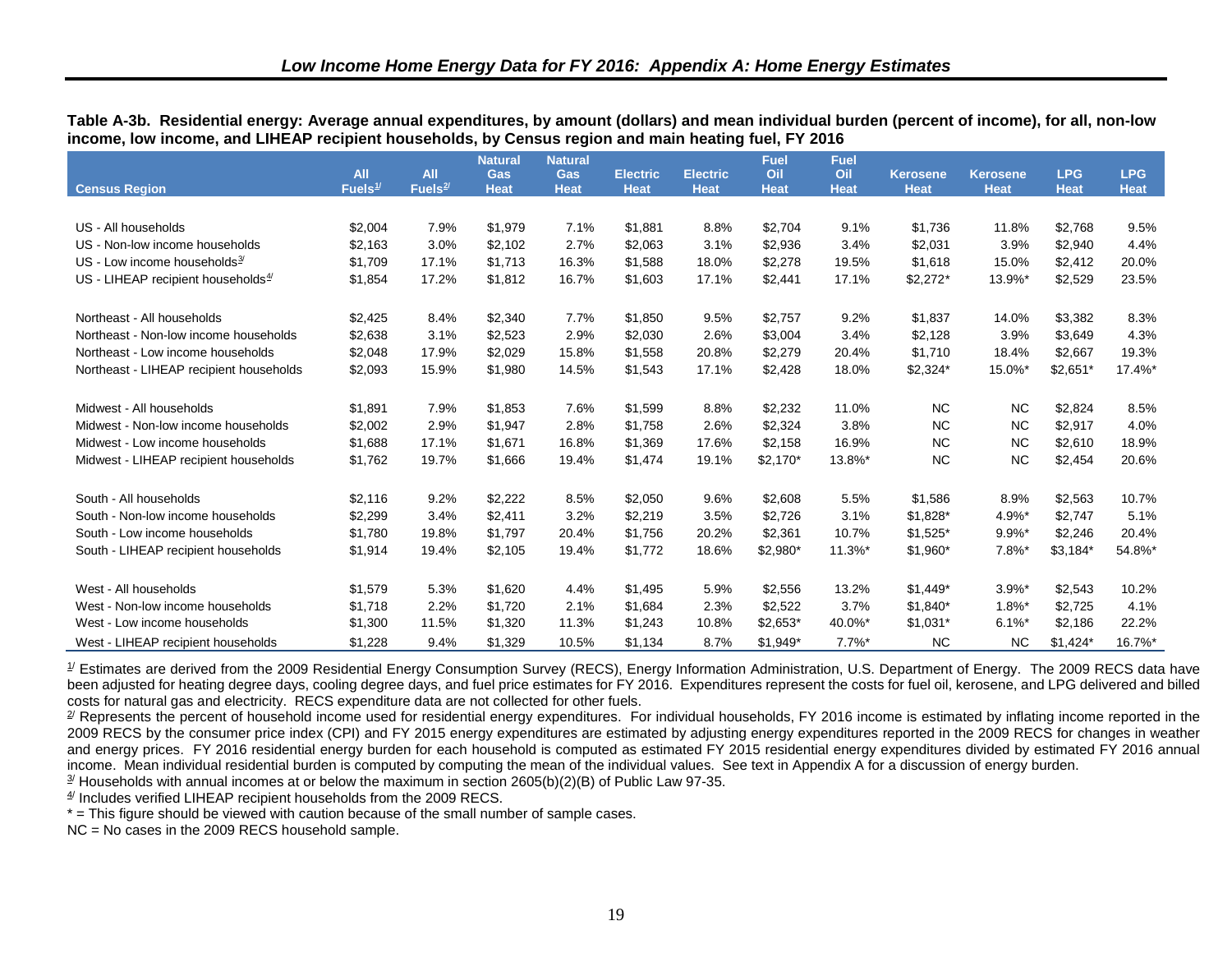|                                          | <b>All</b> | <b>All</b> | <b>Natural</b><br><b>Gas</b> | <b>Natural</b><br>Gas | <b>Electric</b> | <b>Electric</b> | <b>Fuel</b><br>Oil | <b>Fuel</b><br>Oil | <b>Kerosene</b> | <b>Kerosene</b> | <b>LPG</b>  | <b>LPG</b>  |
|------------------------------------------|------------|------------|------------------------------|-----------------------|-----------------|-----------------|--------------------|--------------------|-----------------|-----------------|-------------|-------------|
| <b>Census Region</b>                     | Fuels $1/$ | Fuels $2/$ | <b>Heat</b>                  | <b>Heat</b>           | <b>Heat</b>     | <b>Heat</b>     | <b>Heat</b>        | <b>Heat</b>        | <b>Heat</b>     | <b>Heat</b>     | <b>Heat</b> | <b>Heat</b> |
|                                          |            |            |                              |                       |                 |                 |                    |                    |                 |                 |             |             |
| US - All households                      | \$2,004    | 3.6%       | \$1,979                      | 3.2%                  | \$1,881         | 3.8%            | \$2,704            | 4.2%               | \$1,736         | 7.7%            | \$2,768     | 5.2%        |
| US - Non-low income households           | \$2,163    | 2.6%       | \$2,102                      | 2.4%                  | \$2,063         | 2.7%            | \$2,936            | 3.1%               | \$2,031         | 3.2%            | \$2,940     | 4.1%        |
| US - Low income households $\frac{3}{2}$ | \$1,709    | 8.1%       | \$1,713                      | 7.8%                  | \$1,588         | 8.0%            | \$2,278            | 9.9%               | \$1,618         | 8.2%            | \$2,412     | 11.8%       |
| US - LIHEAP recipient households $4/$    | \$1,854    | 8.4%       | \$1,812                      | 7.6%                  | \$1,603         | 8.2%            | \$2,441            | 9.5%               | $$2,272*$       | 10.4%*          | \$2,529     | 14.4%       |
| Northeast - All households               | \$2,425    | 3.8%       | \$2,340                      | 3.7%                  | \$1,850         | 3.4%            | \$2,757            | 4.1%               | \$1,837         | 7.9%            | \$3,382     | 4.5%        |
| Northeast - Non-low income households    | \$2,638    | 2.7%       | \$2,523                      | 2.5%                  | \$2,030         | 2.2%            | \$3,004            | 3.1%               | \$2,128         | 3.1%            | \$3,649     | 3.8%        |
| Northeast - Low income households        | \$2,048    | 9.0%       | \$2,029                      | 8.7%                  | \$1,558         | 7.6%            | \$2,279            | 10.5%              | \$1,710         | 9.9%            | \$2,667     | 8.8%        |
| Northeast - LIHEAP recipient households  | \$2,093    | 8.4%       | \$1,980                      | 7.5%                  | \$1,543         | 5.8%            | \$2,428            | 10.5%              | $$2,324*$       | 10.8%*          | $$2,651*$   | $9.1\%$ *   |
| Midwest - All households                 | \$1,891    | 3.5%       | \$1,853                      | 3.4%                  | \$1,599         | 3.4%            | \$2,232            | 6.4%               | <b>NC</b>       | <b>NC</b>       | \$2,824     | 4.5%        |
| Midwest - Non-low income households      | \$2,002    | 2.5%       | \$1,947                      | 2.5%                  | \$1,758         | 2.3%            | \$2,324            | 3.8%               | <b>NC</b>       | <b>NC</b>       | \$2,917     | 3.6%        |
| Midwest - Low income households          | \$1,688    | 8.0%       | \$1,671                      | 7.7%                  | \$1,369         | 6.6%            | \$2,158            | 9.5%               | <b>NC</b>       | <b>NC</b>       | \$2,610     | 13.1%       |
|                                          |            |            |                              |                       |                 |                 |                    |                    | <b>NC</b>       |                 |             |             |
| Midwest - LIHEAP recipient households    | \$1,762    | 8.6%       | \$1,666                      | 7.6%                  | \$1,474         | 8.2%            | $$2,170*$          | $5.8%$ *           |                 | <b>NC</b>       | \$2,454     | 14.4%       |
| South - All households                   | \$2,116    | 4.2%       | \$2,222                      | 3.8%                  | \$2,050         | 4.3%            | \$2,608            | 3.5%               | \$1,586         | 7.5%            | \$2,563     | 6.2%        |
| South - Non-low income households        | \$2,299    | 3.0%       | \$2,411                      | 2.9%                  | \$2,219         | 3.1%            | \$2,726            | 2.9%               | $$1,828$ *      | $4.3\%$ *       | \$2,747     | 5.0%        |
| South - Low income households            | \$1,780    | 9.4%       | \$1,797                      | 9.9%                  | \$1,756         | 9.0%            | \$2,361            | 6.3%               | $$1,525$ *      | $7.9%$ *        | \$2,246     | 12.3%       |
| South - LIHEAP recipient households      | \$1,914    | 10.0%      | \$2,105                      | 11.4%                 | \$1,772         | 8.7%            | \$2,980*           | 5.5%*              | $$1,960*$       | $7.8\%$ *       | \$3,184"    | 14.8%*      |
| West - All households                    | \$1,579    | 2.4%       | \$1,620                      | 2.2%                  | \$1,495         | 2.8%            | \$2,556            | 4.8%               | $$1,449$ *      | $1.9\%$ *       | \$2,543     | 5.9%        |
| West - Non-low income households         | \$1,718    | 1.9%       | \$1,720                      | 1.8%                  | \$1,684         | 1.9%            | \$2,522            | 3.2%               | $$1,840*$       | $1.9%$ *        | \$2,725     | 3.7%        |
| West - Low income households             | \$1,300    | 5.3%       | \$1,320                      | 5.3%                  | \$1,243         | 5.4%            | \$2,653*           | 42.4%*             | $$1,031*$       | $6.0\%$ *       | \$2,186     | 8.3%        |
| West - LIHEAP recipient households       | \$1,228    | 6.2%       | \$1,329                      | 5.8%                  | \$1,134         | 5.4%            | $$1,949*$          | $7.7\%$ *          | <b>NC</b>       | <b>NC</b>       | $$1,424$ *  | 8.9%*       |

<span id="page-29-6"></span><span id="page-29-5"></span><span id="page-29-4"></span><span id="page-29-3"></span><span id="page-29-2"></span><span id="page-29-1"></span><span id="page-29-0"></span>**Table A-3c. Residential energy: Average annual expenditures, by amount (dollars) and median individual burden (percent of income), for all, nonlow income, low income, and LIHEAP recipient households, by Census region and main heating fuel, FY 2016** 

 $\mathcal I$  Estimates are derived from the 2009 Residential Energy Consumption Survey (RECS), Energy Information Administration, U.S. Department of Energy. The 2009 RECS data have been adjusted for heating degree days, cooling degree days, and fuel price estimates for FY 2016. Expenditures represent the costs for fuel oil, kerosene, and LPG delivered and billed costs for natural gas and electricity. RECS expenditure data are not collected for other fuels.

 $\frac{2}{3}$  Represents the percent of household income used for residential energy expenditures. For individual households, FY 2016 income is estimated by inflating income reported in the 2009 RECS by the consumer price index (CPI) and FY 2016 energy expenditures are estimated by adjusting energy expenditures reported in the 2009 RECS for changes in weather and energy prices. FY 2015 residential energy burden for each household is computed as estimated FY 2015 residential energy expenditures divided by estimated FY 2016 annual income. Median individual residential burden is computed by computing the median of the individual values. See text in Appendix A for a discussion of energy burden.  $\frac{3}{2}$  Households with annual incomes at or below the maximum in section 2605(b)(2)(B) of Public Law 97-35.

 $4/$  Includes verified LIHEAP recipient households from the 2009 RECS.

\* = This figure should be viewed with caution because of the small number of sample cases.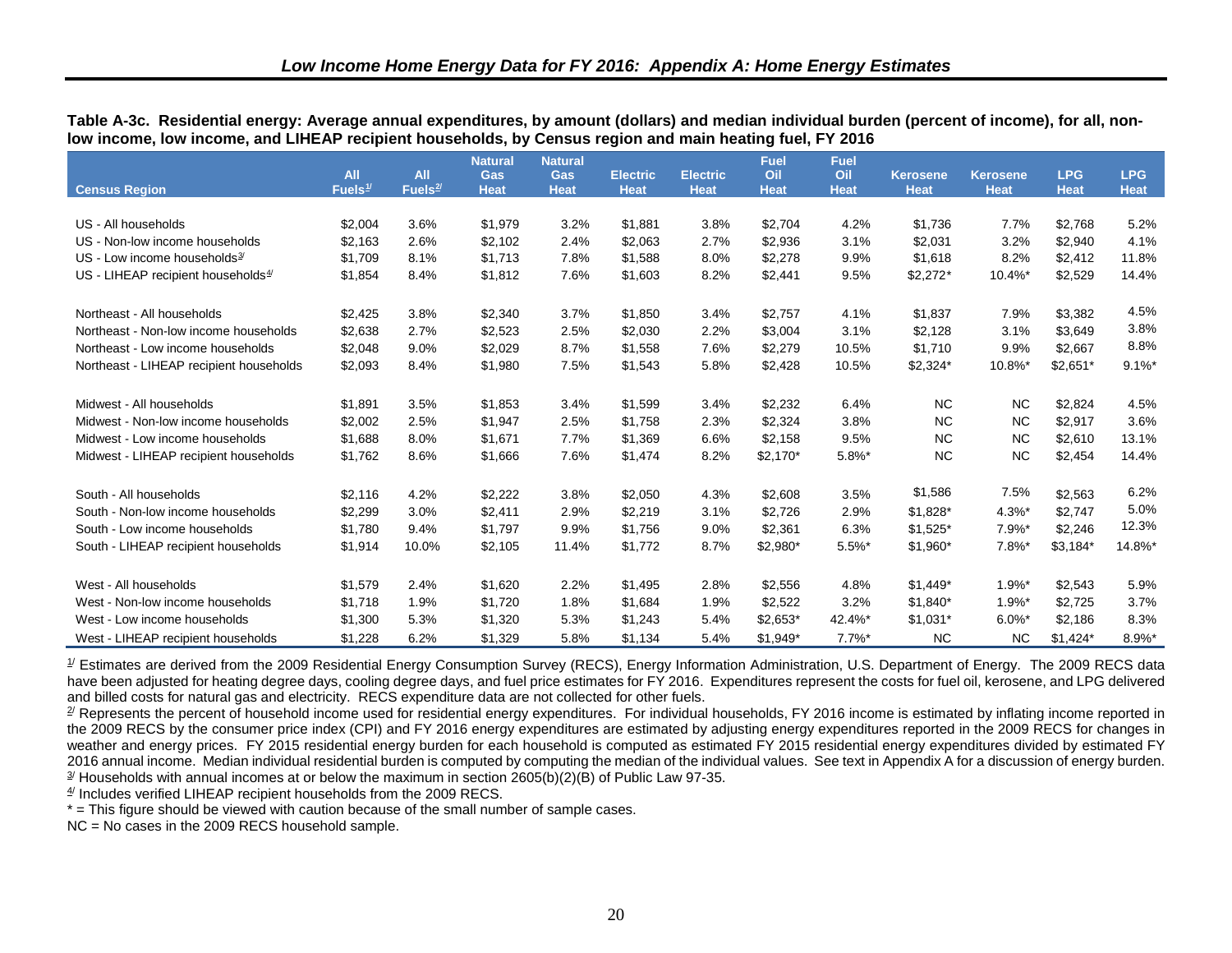<span id="page-30-0"></span>**Table A-4. Home heating: Percent of households using major types of heating fuels, by all, non-low income, low income, and LIHEAP recipient households, by Census region and main heating fuel type, 2009[1](#page-41-1) /** 

| <b>Census Region</b>                           | Natural Gas <sup>2/</sup> | <b>Electricity</b> | <b>Fuel Oil</b> | <b>Kerosene</b> | <b>LPG</b> | Other <sup>3/</sup> |
|------------------------------------------------|---------------------------|--------------------|-----------------|-----------------|------------|---------------------|
|                                                |                           |                    |                 |                 |            |                     |
| US - All households                            | 49.0%                     | 33.6%              | 6.1%            | 0.4%            | 4.9%       | 2.9%                |
| US - Non-low income households                 | 51.4%                     | 31.9%              | 6.1%            | 0.2%            | 5.1%       | 2.9%                |
| US - Low income households $4/$                | 44.4%                     | 36.7%              | 6.1%            | 0.9%            | 4.6%       | 3.0%                |
| US - LIHEAP recipient households <sup>5/</sup> | 49.2%                     | 29.3%              | 11.3%           | 1.1%            | 5.0%       | 2.7%                |
| Northeast - All households                     | 51.9%                     | 11.5%              | 27.5%           | 1.5%            | 3.6%       | 3.9%                |
| Northeast - Non-low income households          | 51.1%                     | 11.2%              | 28.4%           | 0.7%            | 4.1%       | 4.5%                |
| Northeast - Low income households              | 53.4%                     | 12.2%              | 26.0%           | 2.9%            | 2.7%       | 2.7%                |
| Northeast - LIHEAP recipient households        | 53.0%                     | 10.3%              | 28.4%           | 2.9%            | 4.1%       | 1.3%                |
| Midwest - All households                       | 69.0%                     | 17.6%              | 1.8%            | <b>NC</b>       | 8.2%       | 3.2%                |
| Midwest - Non-low income households            | 70.4%                     | 16.1%              | 1.3%            | <b>NC</b>       | 8.8%       | 3.2%                |
| Midwest - Low income households                | 66.4%                     | 20.3%              | 2.9%            | <b>NC</b>       | 7.0%       | 3.0%                |
| Midwest - LIHEAP recipient households          | 66.4%                     | 17.0%              | 3.2%            | <b>NC</b>       | 9.8%       | 3.6%                |
| South - All households                         | 31.7%                     | 57.4%              | 1.4%            | 0.4%            | 4.5%       | 2.1%                |
| South - Non-low income households              | 33.9%                     | 56.3%              | 1.5%            | 0.1%            | 4.4%       | 1.8%                |
| South - Low income households                  | 27.8%                     | 59.4%              | 1.3%            | 0.8%            | 4.7%       | 2.7%                |
| South - LIHEAP recipient households            | 28.0%                     | 62.0%              | 2.9%            | 0.6%            | 2.2%       | 3.1%                |
| West - All households                          | 54.8%                     | 28.3%              | 0.5%            | 0.1%            | 3.3%       | 3.2%                |
| West - Non-low income households               | 61.4%                     | 24.3%              | 0.6%            | 0.1%            | 3.3%       | 3.0%                |
| West - Low income households                   | 41.4%                     | 36.3%              | 0.4%            | 0.2%            | 3.4%       | 3.8%                |
| West - LIHEAP recipient households             | 45.9%                     | 37.7%              | 0.8%            | <b>NC</b>       | 2.8%       | 3.8%                |

<sup>1/</sup> Data derived from the 2009 Residential Energy Consumption Survey (RECS), Energy Information Administration, U.S. Department of Energy. Represents main heating fuel used in 2009.

 $2^{\prime}$  The sum of percentages across fuel types may not equal 100%, due to rounding.

 $\frac{3}{2}$  This category includes households using wood, coal, and other minor fuels as a main heating source and households reporting no main fuel.

 $4/$  Households with income at or below the maximum in section 2605(b)(2)(B) of Public Law 97-35.

 $5/$  Includes verified LIHEAP recipient households from the 2009 RECS.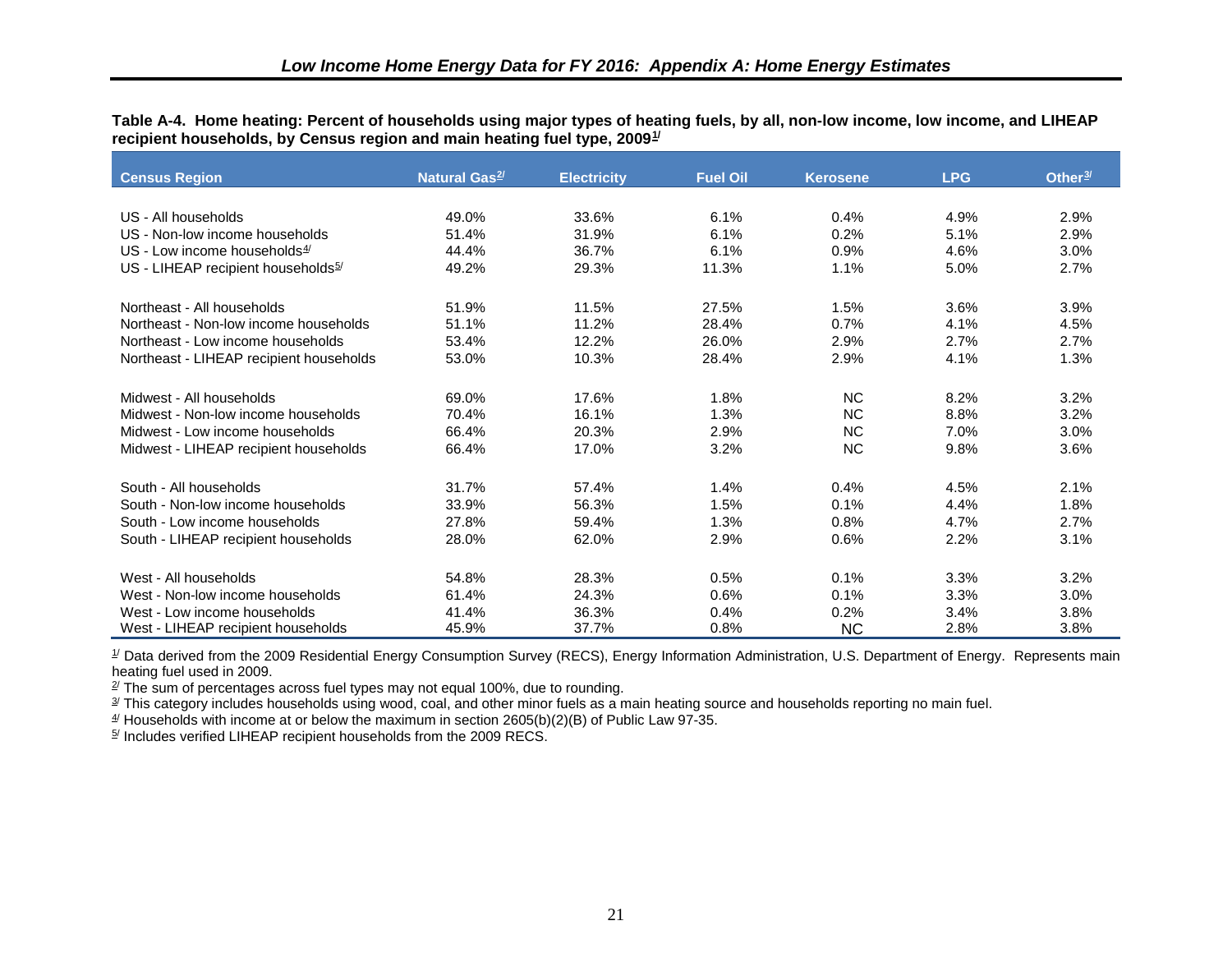<span id="page-31-0"></span>**Table A-5. Home heating: Average consumption per household, by all fuels and specified fuels, by all, non-low income, low income and LIHEAP recipient households, by Census region, FY 2016[1](#page-42-0) /** 

|                                                | All Fuels <sup>2/</sup><br>(MMBtus) <sup><u>3</u>/</sup> | <b>Natural Gas</b><br>(MMBtus) | <b>Electricity</b><br>(MMBtus) | <b>Fuel Oil</b><br>(MMBtus) | <b>Kerosene</b><br>(MMBtus) | <b>LPG</b><br>(MMBtus) |
|------------------------------------------------|----------------------------------------------------------|--------------------------------|--------------------------------|-----------------------------|-----------------------------|------------------------|
| <b>Census Region</b>                           |                                                          |                                |                                |                             |                             |                        |
| US - All households                            | 31.6                                                     | 45.1                           | 9.3                            | 62.6                        | 29.9                        | 45.2                   |
| US - Non-low income households                 | 33.5                                                     | 45.7                           | 9.7                            | 66.5                        | 30.7                        | 47.6                   |
| US - Low income households $4/$                | 28.2                                                     | 43.6                           | 8.6                            | 55.4                        | 29.6                        | 40.5                   |
|                                                |                                                          |                                |                                |                             |                             |                        |
| US - LIHEAP recipient households <sup>5/</sup> | 37.0                                                     | 50.3                           | 9.7                            | 59.1                        | $37.5*$                     | 42.1                   |
| Northeast - All households                     | 50.3                                                     | 54.4                           | 12.2                           | 64.5                        | 35.5                        | 49.4                   |
| Northeast - Non-low income households          | 52.4                                                     | 55.5                           | 13.3                           | 68.6                        | 37.3                        | 51.2                   |
| Northeast - Low income households              | 46.6                                                     | 52.6                           | 10.6                           | 56.6                        | 34.7                        | 44.7                   |
| Northeast - LIHEAP recipient households        | 48.7                                                     | 51.1                           | 9.6                            | 61.3                        | $42.3*$                     | $45.2*$                |
|                                                |                                                          |                                |                                |                             |                             |                        |
| Midwest - All households                       | 47.6                                                     | 56.8                           | 13.8                           | 54.3                        | <b>NC</b>                   | 56.6                   |
| Midwest - Non-low income households            | 49.5                                                     | 58.0                           | 15.3                           | 54.3                        | <b>NC</b>                   | 57.3                   |
| Midwest - Low income households                | 44.1                                                     | 54.3                           | 11.5                           | 54.3                        | <b>NC</b>                   | 54.9                   |
| Midwest - LIHEAP recipient households          | 46.8                                                     | 58.1                           | 12.4                           | 43.8*                       | <b>NC</b>                   | 43.9                   |
|                                                |                                                          |                                |                                |                             |                             |                        |
| South - All households                         | 17.1                                                     | 32.2                           | 8.1                            | 53.2                        | 19.8                        | 30.0                   |
| South - Non-low income households              | 18.6                                                     | 33.6                           | 8.4                            | 56.4                        | $18.7*$                     | 33.6                   |
| South - Low income households                  | 14.5                                                     | 28.8                           | 7.6                            | 46.5                        | $20.1*$                     | 23.9                   |
| South - LIHEAP recipient households            | 18.2                                                     | 36.3                           | 9.2                            | $50.4*$                     | $8.4*$                      | $34.7*$                |
|                                                |                                                          |                                |                                |                             |                             |                        |
| West - All households                          | 23.9                                                     | 34.9                           | 9.3                            | 51.9                        | $22.9*$                     | 47.4                   |
| West - Non-low income households               | 26.6                                                     | 36.0                           | 9.6                            | 53.2                        | $14.6*$                     | 48.3                   |
| West - Low income households                   | 18.5                                                     | 31.8                           | 9.0                            | 48.5*                       | $31.6*$                     | 45.7                   |
| West - LIHEAP recipient households             | 22.9                                                     | 39.8                           | 8.4                            | 58.6*                       | <b>NC</b>                   | $27.2*$                |

 $\mathcal I$  Developed from the 2009 Residential Energy Consumption Survey (RECS), Energy Information Administration, U.S. Department of Energy, and adjusted for FY 2015 for heating degree days.

<sup>2/</sup> Weighted average of natural gas, electricity, fuel oil, kerosene, and liquefied petroleum gas space heating consumption. Consumption data are not collected for other fuels.

<sup>3/</sup> A British thermal unit (Btu) is the amount of energy necessary to raise the temperature of one pound of water one degree Fahrenheit. MMBtus refer to values in millions of Btus.

 $4/$  Households with income at or below the maximum in section 2605(b)(2)(B) of Public Law 97-35.

 $5/$  Includes verified LIHEAP recipient households from the 2009 RECS.

\* = This figure should be viewed with caution because of the small number of sample cases.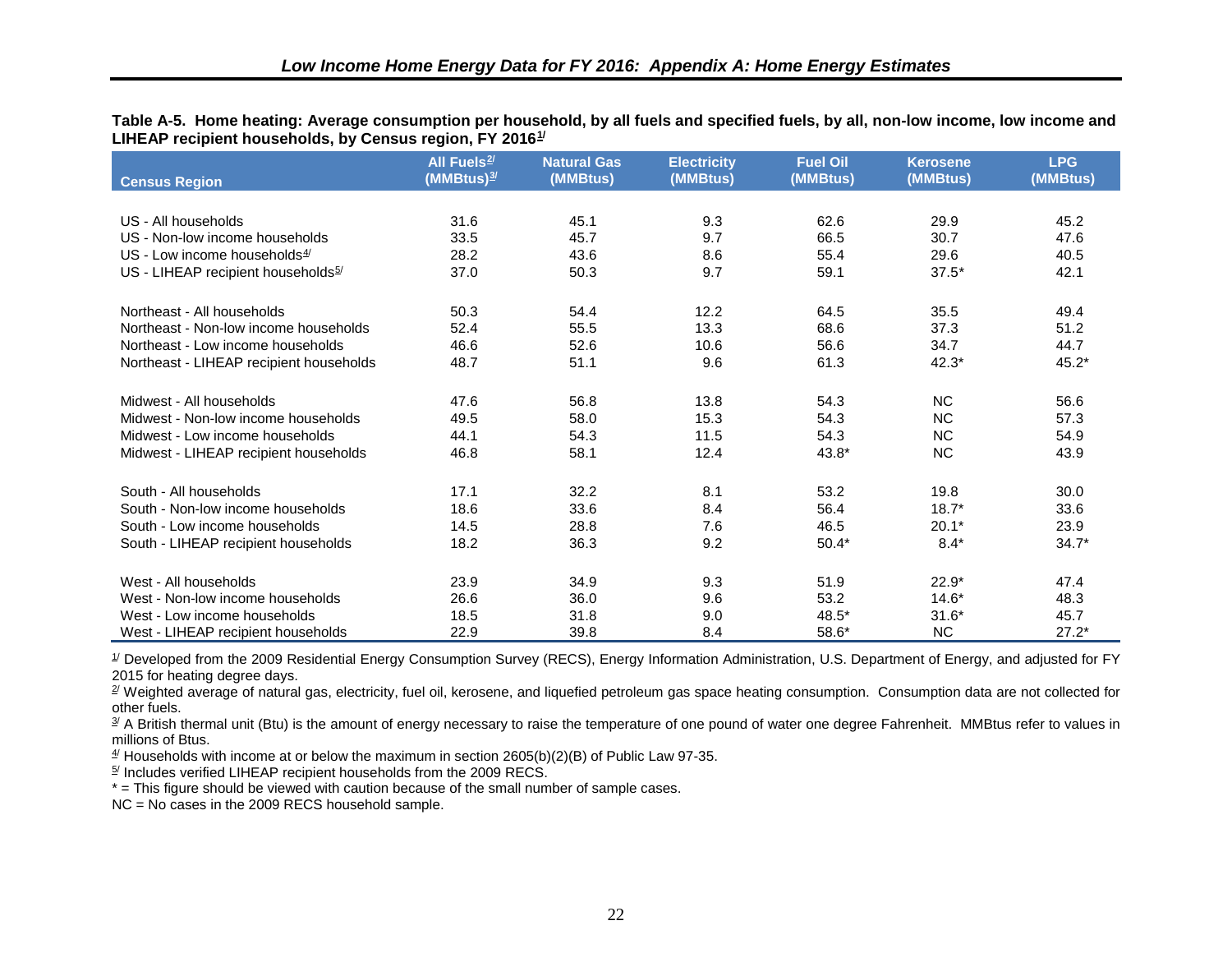<span id="page-32-0"></span>

| Table A-6a.  Home heating: Average annual expenditures by amount and mean group burden, by all, non-low income, low income, and LIHEAP |  |
|----------------------------------------------------------------------------------------------------------------------------------------|--|
| recipient households, by Census region and main heating fuel type, FY 2016                                                             |  |

|                                                               | <b>All</b> | <b>All</b> | <b>Natural</b><br><b>Gas</b> | <b>Natural</b><br><b>Gas</b> | <b>Electric</b> | <b>Electric</b> | <b>Fuel</b><br>Oil | <b>Fuel</b><br>Oil | <b>Kerosene</b> | <b>Kerosene</b>      | <b>LPG</b>  | <b>LPG</b>  |
|---------------------------------------------------------------|------------|------------|------------------------------|------------------------------|-----------------|-----------------|--------------------|--------------------|-----------------|----------------------|-------------|-------------|
| <b>Census Region</b>                                          | Fuels $1/$ | Fuels $2/$ | <b>Heat</b>                  | <b>Heat</b>                  | <b>Heat</b>     | <b>Heat</b>     | <b>Heat</b>        | <b>Heat</b>        | <b>Heat</b>     | <b>Heat</b>          | <b>Heat</b> | <b>Heat</b> |
|                                                               |            |            |                              |                              |                 |                 |                    |                    |                 |                      |             |             |
| US - All households                                           | \$426      | 0.5%       | \$451                        | 0.6%                         | \$291           | 0.4%            | \$921              | 1.2%               | \$497           | 0.6%                 | \$906       | 1.1%        |
| US - Non-low income households                                | \$444      | 0.4%       | \$454                        | 0.4%                         | \$300           | 0.3%            | \$979              | 0.9%               | \$524           | 0.5%                 | \$953       | 0.9%        |
| US - Low income households $3/2$                              | \$394      | 2.0%       | \$445                        | 2.3%                         | \$277           | 1.4%            | \$815              | 4.2%               | \$486           | 2.5%                 | \$810       | 4.2%        |
| $US$ - LIHEAP recipient households <sup><math>4/</math></sup> | \$499      | 3.0%       | \$517                        | 3.1%                         | \$310           | 1.9%            | \$880              | 5.3%               | \$621*          | $3.7\%$ *            | \$862       | 5.2%        |
| Northeast - All households                                    | \$724      | 0.8%       | \$664                        | 0.8%                         | \$496           | 0.6%            | \$949              | 1.1%               | \$581           | 0.7%                 | \$1,189     | 1.4%        |
| Northeast - Non-low income households                         | \$756      | 0.6%       | \$680                        | 0.6%                         | \$516           | 0.4%            | \$1,007            | 0.8%               | \$646           | 0.5%                 | \$1,211     | 1.0%        |
| Northeast - Low income households                             | \$666      | 3.1%       | \$638                        | 2.9%                         | \$463           | 2.1%            | \$837              | 3.9%               | \$552           | 2.6%                 | \$1,131     | 5.2%        |
| Northeast - LIHEAP recipient households                       | \$690      | 3.9%       | \$610                        | 3.4%                         | \$394           | 2.2%            | \$907              | 5.1%               | \$700*          | $3.9%$ *             | $$1,103*$   | $6.2\%$ *   |
| Midwest - All households                                      | \$515      | 0.7%       | \$502                        | 0.7%                         | \$373           | 0.5%            | \$758              | 1.0%               | <b>NC</b>       | <b>NC</b>            | \$1,022     | 1.3%        |
| Midwest - Non-low income households                           | \$529      | 0.5%       | \$507                        | 0.5%                         | \$393           | 0.4%            | \$787              | 0.8%               | <b>NC</b>       | <b>NC</b>            | \$1,042     | 1.1%        |
| Midwest - Low income households                               | \$490      | 2.5%       | \$491                        | 2.5%                         | \$344           | 1.8%            | \$735              | 3.8%               | <b>NC</b>       | <b>NC</b>            | \$979       | 5.0%        |
| Midwest - LIHEAP recipient households                         | \$518      | 3.2%       | \$530                        | 3.3%                         | \$369           | 2.3%            | \$601*             | $3.7\%$ *          | <b>NC</b>       | <b>NC</b>            | \$802       | 5.0%        |
| South - All households                                        | \$307      | 0.4%       | \$356                        | 0.5%                         | \$260           | 0.4%            | \$819              | 1.1%               | \$350           | 0.5%                 | \$666       | 0.9%        |
| South - Non-low income households                             | \$322      | 0.3%       | \$369                        | 0.4%                         | \$266           | 0.3%            | \$869              | 0.9%               | \$300*          | $0.3\%$ *            | \$732       | 0.8%        |
| South - Low income households                                 | \$279      | 1.6%       | \$325                        | 1.9%                         | \$248           | 1.4%            | \$713              | 4.1%               | \$363*          | $2.1\%$ *            | \$552       | 3.2%        |
| South - LIHEAP recipient households                           | \$333      | 2.3%       | \$394                        | 2.7%                         | \$289           | 2.0%            | \$871*             | 5.9%*              | $$147*$         | $1.0\%$ *            | \$763*      | $5.2\%$ *   |
| West - All households                                         | \$287      | 0.3%       | \$309                        | 0.4%                         | \$275           | 0.3%            | \$770              | 0.9%               | \$369*          | $0.4\%$ *            | \$908       | 1.1%        |
| West - Non-low income households                              | \$306      | 0.3%       | \$319                        | 0.3%                         | \$284           | 0.3%            | \$776              | 0.7%               | \$224*          | $0.2\%$ <sup>*</sup> | \$945       | 0.9%        |
| West - Low income households                                  | \$249      | 1.2%       | \$280                        | 1.4%                         | \$264           | 1.3%            | \$753*             | $3.8\%$ *          | \$523*          | $2.6\%$ *            | \$836       | 4.2%        |
| West - LIHEAP recipient households                            | \$275      | 1.5%       | \$330                        | 1.8%                         | \$256           | 1.4%            | \$808*             | $4.4\%$ *          | <b>NC</b>       | <b>NC</b>            | $$520*$     | $2.8\%$ *   |

 $1/$  Expenditures shown in this table are derived from the 2009 Residential Energy Consumption Survey (RECS), Energy Information Administration, U.S. Department of Energy. The 2009 RECS data have been adjusted for heating degree days and fuel price estimates for FY 2016. Expenditures represent the costs for fuel oil, kerosene, and LPG delivered, and billed costs for natural gas and electricity used. RECS expenditure data are not collected for other fuels.

<sup>2/</sup> Represents the percent of household income used for home heating energy expenditures. National and regional mean incomes are calculated from the 2016 CPS ASEC, which reports income for calendar year 2015. Mean group home heating burden is computed as mean group energy expenditures (from RECS) divided by mean group income (from CPS ASEC). See text in Appendix A for a discussion of energy burden.

 $\frac{3}{2}$  Households with annual incomes at or below the maximum in section 2605(b)(2)(B) of Public Law 97-35.

 $4/$  Includes verified LIHEAP recipient households from the 2009 RECS.

\* = This figure should be viewed with caution because of the small number of sample cases.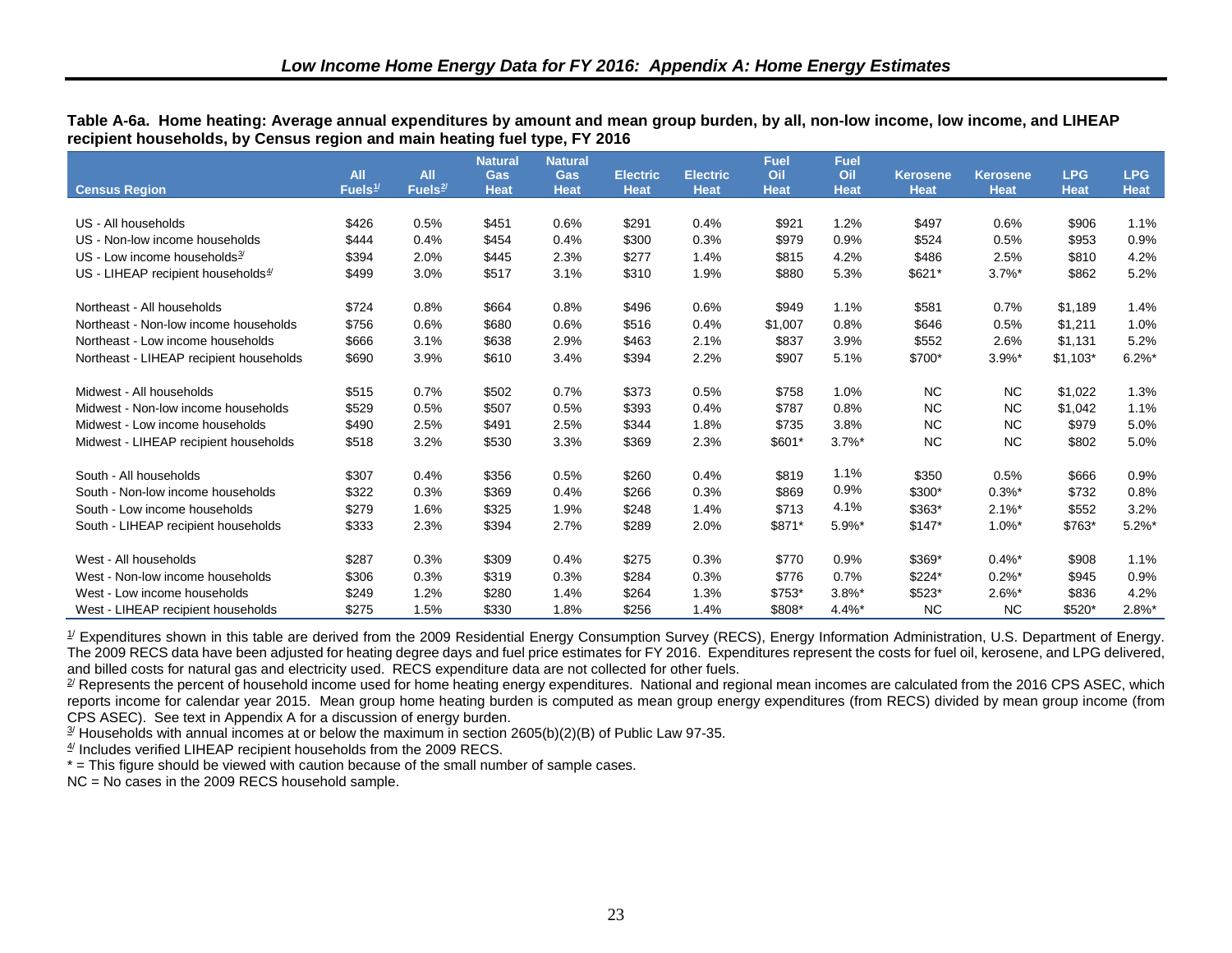|                                         | <b>All</b> | <b>All</b> | <b>Natural</b><br>Gas | <b>Natural</b><br><b>Gas</b> | <b>Electric</b> | <b>Electric</b> | <b>Fuel</b><br>Oil | <b>Fuel</b><br>Oil | <b>Kerosene</b> | <b>Kerosene</b> | <b>LPG</b>  | <b>LPG</b>            |
|-----------------------------------------|------------|------------|-----------------------|------------------------------|-----------------|-----------------|--------------------|--------------------|-----------------|-----------------|-------------|-----------------------|
| <b>Census Region</b>                    | Fuels $1/$ | Fuels $2/$ | <b>Heat</b>           | <b>Heat</b>                  | <b>Heat</b>     | <b>Heat</b>     | <b>Heat</b>        | <b>Heat</b>        | <b>Heat</b>     | <b>Heat</b>     | <b>Heat</b> | <b>Heat</b>           |
|                                         |            |            |                       |                              |                 |                 |                    |                    |                 |                 |             |                       |
| US - All households                     | \$426      | 2.2%       | \$451                 | 2.2%                         | \$291           | 2.0%            | \$921              | 3.8%               | \$497           | 3.9%            | \$906       | 3.8%                  |
| US - Non-low income households          | \$444      | 0.6%       | \$454                 | 0.6%                         | \$300           | 0.5%            | \$979              | 1.2%               | \$524           | 0.9%            | \$953       | 1.5%                  |
| US - Low income households $3/$         | \$394      | 5.0%       | \$445                 | 5.4%                         | \$277           | 4.3%            | \$815              | 8.7%               | \$486           | 5.1%            | \$810       | 8.5%                  |
| US - LIHEAP recipient households $4/$   | \$499      | 5.8%       | \$517                 | 6.5%                         | \$310           | 4.4%            | \$880              | 7.1%               | \$621*          | $4.1\%$ *       | \$862       | 8.3%                  |
| Northeast - All households              | \$724      | 3.3%       | \$664                 | 2.9%                         | \$496           | 3.5%            | \$949              | 3.9%               | \$581           | 5.0%            | \$1,189     | 4.1%                  |
| Northeast - Non-low income households   | \$756      | 0.9%       | \$680                 | 0.8%                         | \$516           | 0.7%            | \$1,007            | 1.2%               | \$646           | 1.1%            | \$1,211     | 1.5%                  |
| Northeast - Low income households       | \$666      | 7.4%       | \$638                 | 6.5%                         | \$463           | 8.2%            | \$837              | 9.1%               | \$552           | 6.7%            | \$1,131     | 11.2%                 |
| Northeast - LIHEAP recipient households | \$690      | 6.6%       | \$610                 | 6.6%                         | \$394           | 4.5%            | \$907              | 7.7%               | \$700*          | $4.7\%$ *       | $$1,103*$   | $6.9%$ *              |
| Midwest - All households                | \$515      | 2.8%       | \$502                 | 2.7%                         | \$373           | 3.3%            | \$758              | 4.1%               | <b>NC</b>       | <b>NC</b>       | \$1,022     | 3.6%                  |
| Midwest - Non-low income households     | \$529      | 0.8%       | \$507                 | 0.8%                         | \$393           | 0.6%            | \$787              | 1.4%               | <b>NC</b>       | <b>NC</b>       | \$1,042     | 1.5%                  |
| Midwest - Low income households         | \$490      | 6.5%       | \$491                 | 6.5%                         | \$344           | 7.1%            | \$735              | 6.4%               | <b>NC</b>       | <b>NC</b>       | \$979       | 8.4%                  |
| Midwest - LIHEAP recipient households   | \$518      | 7.3%       | \$530                 | 7.7%                         | \$369           | 7.2%            | \$601*             | $4.2\%$ *          | <b>NC</b>       | <b>NC</b>       | \$802       | 8.5%                  |
| South - All households                  | \$307      | 1.8%       | \$356                 | 1.9%                         | \$260           | 1.7%            | \$819              | 1.9%               | \$350           | 2.1%            | \$666       | 3.1%                  |
| South - Non-low income households       | \$322      | 0.5%       | \$369                 | 0.5%                         | \$266           | 0.4%            | \$869              | 1.0%               | \$300*          | $0.8\%$ *       | \$732       | 1.4%                  |
| South - Low income households           | \$279      | 4.1%       | \$325                 | 4.9%                         | \$248           | 3.9%            | \$713              | 3.7%               | \$363*          | $2.5\%$ *       | \$552       | 6.1%                  |
| South - LIHEAP recipient households     | \$333      | 4.6%       | \$394                 | 6.0%                         | \$289           | 4.2%            | \$871*             | $3.7\%$ *          | $$147*$         | $0.6\%$ *       | $$763*$     | $11.7\%$ <sup>*</sup> |
| West - All households                   | \$287      | 1.3%       | \$309                 | 1.1%                         | \$275           | 1.4%            | \$770              | 8.6%               | \$369*          | $1.5\%$ *       | \$908       | 5.3%                  |
| West - Non-low income households        | \$306      | 0.4%       | \$319                 | 0.4%                         | \$284           | 0.4%            | \$776              | 1.2%               | \$224*          | $0.3\%$ *       | \$945       | 1.5%                  |
| West - Low income households            | \$249      | 2.9%       | \$280                 | 2.9%                         | \$264           | 2.8%            | $$753*$            | 29.5%*             | \$523*          | $2.9\%$ *       | \$836       | 12.9%                 |
| West - LIHEAP recipient households      | \$275      | 2.2%       | \$330                 | 2.5%                         | \$256           | 2.1%            | \$808*             | $3.2\%$ *          | <b>NC</b>       | <b>NC</b>       | \$520*      | $6.0\%$ *             |

<span id="page-33-0"></span>**Table A-6b. Home heating: Average annual expenditures by amount and mean individual burden, by all, non-low income, low income, and LIHEAP recipient households, by Census region and main heating fuel type, FY 2016** 

 $\mathcal I$  Expenditures shown in this table are derived from the 2009 Residential Energy Consumption Survey (RECS), Energy Information Administration, U.S. Department of Energy. The 2009 RECS data have been adjusted for heating degree days and fuel price estimates for FY 2016. Expenditures represent the costs for fuel oil, kerosene, and LPG delivered, and billed costs for natural gas and electricity used. RECS expenditure data are not collected for other fuels.

<sup>2/</sup> Represents the percent of household income used for home heating energy expenditures. For individual households, FY 2016 income is estimated by inflating income reported in the 2009 RECS by the consumer price index (CPI) and FY 2016 energy expenditures are estimated by adjusting energy expenditures reported in the 2009 RECS for changes in weather and energy prices. FY 2016 home heating energy burden for each household is computed by computing the mean of the individual values. See text in Appendix A for a discussion of energy burden.

 $\frac{3}{2}$  Households with annual incomes at or below the maximum in section 2605(b)(2)(B) of Public Law 97-35.

 $4/$  Includes verified LIHEAP recipient households from the 2009 RECS.

\* = This figure should be viewed with caution because of the small number of sample cases.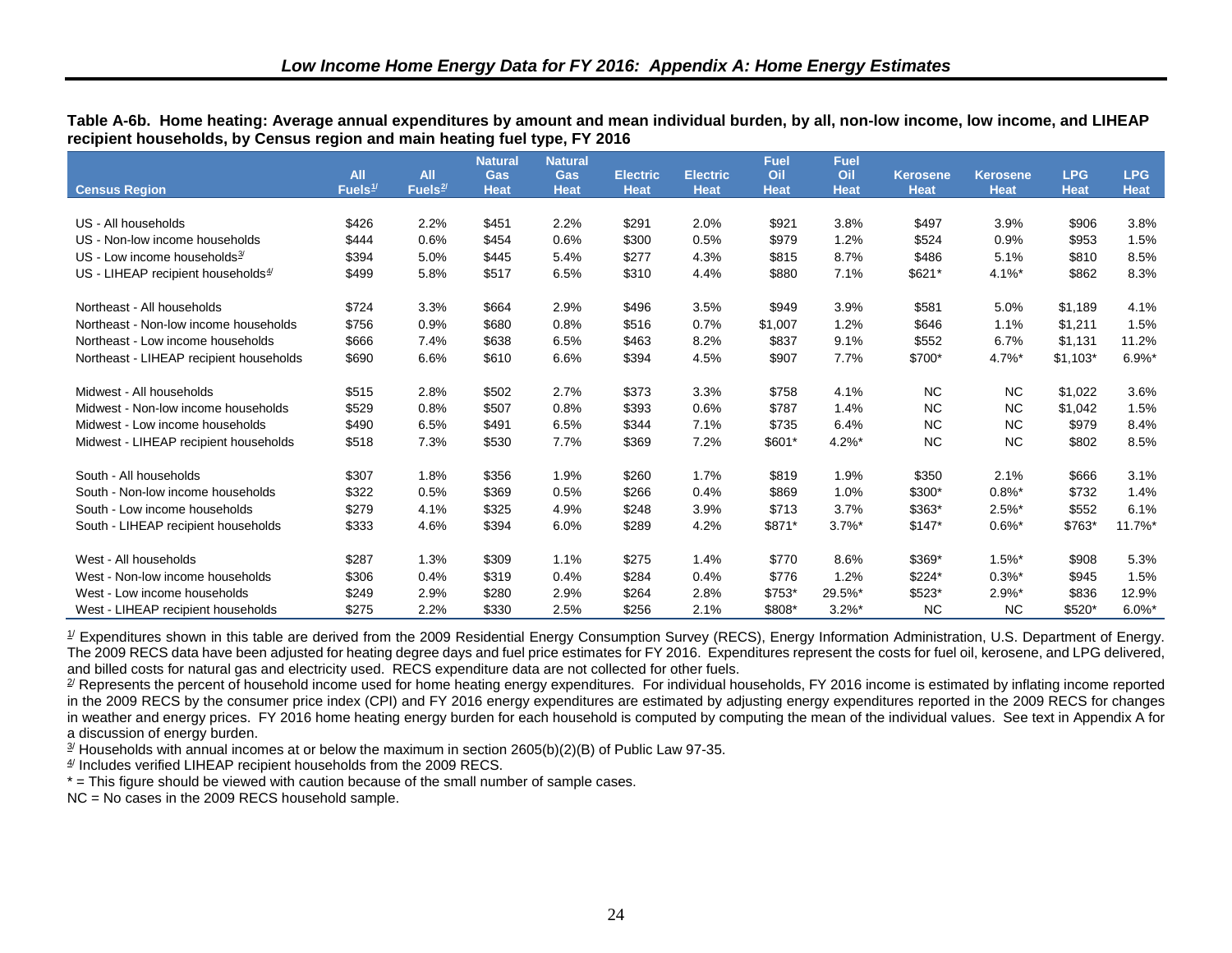|                                          |                                   |                          | <b>Natural</b>     | <b>Natural</b>            |                                |                                | Fuel               | <b>Fuel</b>        |                                |                                |                           |                           |
|------------------------------------------|-----------------------------------|--------------------------|--------------------|---------------------------|--------------------------------|--------------------------------|--------------------|--------------------|--------------------------------|--------------------------------|---------------------------|---------------------------|
| <b>Census Region</b>                     | <b>All</b><br>Fuels <sup>1/</sup> | <b>All</b><br>Fuels $2/$ | Gas<br><b>Heat</b> | <b>Gas</b><br><b>Heat</b> | <b>Electric</b><br><b>Heat</b> | <b>Electric</b><br><b>Heat</b> | Oil<br><b>Heat</b> | Oil<br><b>Heat</b> | <b>Kerosene</b><br><b>Heat</b> | <b>Kerosene</b><br><b>Heat</b> | <b>LPG</b><br><b>Heat</b> | <b>LPG</b><br><b>Heat</b> |
|                                          |                                   |                          |                    |                           |                                |                                |                    |                    |                                |                                |                           |                           |
| US - All households                      | \$426                             | 0.7%                     | \$451              | 0.7%                      | \$291                          | 0.6%                           | \$921              | 1.4%               | \$497                          | 1.9%                           | \$906                     | 1.7%                      |
| US - Non-low income households           | \$444                             | 0.5%                     | \$454              | 0.5%                      | \$300                          | 0.4%                           | \$979              | 1.0%               | \$524                          | 0.8%                           | \$953                     | 1.2%                      |
| US - Low income households $\frac{3}{2}$ | \$394                             | 1.7%                     | \$445              | 2.0%                      | \$277                          | 1.4%                           | \$815              | 3.9%               | \$486                          | 3.0%                           | \$810                     | 3.9%                      |
| US - LIHEAP recipient households $4/$    | \$499                             | 2.2%                     | \$517              | 2.1%                      | \$310                          | 1.9%                           | \$880              | 3.7%               | \$621*                         | $3.0\%$ *                      | \$862                     | 5.3%                      |
| Northeast - All households               | \$724                             | 1.1%                     | \$664              | 1.0%                      | \$496                          | 1.0%                           | \$949              | 1.4%               | \$581                          | 2.3%                           | \$1,189                   | 1.5%                      |
| Northeast - Non-low income households    | \$756                             | 0.8%                     | \$680              | 0.7%                      | \$516                          | 0.6%                           | \$1,007            | 1.0%               | \$646                          | 0.9%                           | \$1,211                   | 1.1%                      |
| Northeast - Low income households        | \$666                             | 3.0%                     | \$638              | 2.6%                      | \$463                          | 2.4%                           | \$837              | 4.2%               | \$552                          | 3.3%                           | \$1,131                   | 3.8%                      |
| Northeast - LIHEAP recipient households  | \$690                             | 3.0%                     | \$610              | 2.0%                      | \$394                          | 1.8%                           | \$907              | 4.6%               | \$700*                         | $3.0\%$ *                      | $$1,103*$                 | $5.1\%$ *                 |
| Midwest - All households                 | \$515                             | 0.9%                     | \$502              | 0.9%                      | \$373                          | 0.8%                           | \$758              | 2.4%               | <b>NC</b>                      | <b>NC</b>                      | \$1,022                   | 1.9%                      |
| Midwest - Non-low income households      | \$529                             | 0.6%                     | \$507              | 0.6%                      | \$393                          | 0.5%                           | \$787              | 1.4%               | <b>NC</b>                      | <b>NC</b>                      | \$1,042                   | 1.3%                      |
| Midwest - Low income households          | \$490                             | 2.3%                     | \$491              | 2.3%                      | \$344                          | 1.9%                           | \$735              | 3.5%               | <b>NC</b>                      | <b>NC</b>                      | \$979                     | 5.3%                      |
| Midwest - LIHEAP recipient households    | \$518                             | 2.6%                     | \$530              | 2.6%                      | \$369                          | 2.2%                           | \$601*             | $2.2\%$ *          | <b>NC</b>                      | <b>NC</b>                      | \$802                     | 5.3%                      |
| South - All households                   | \$307                             | 0.6%                     | \$356              | 0.6%                      | \$260                          | 0.5%                           | \$819              | 1.2%               | \$350                          | 1.0%                           | \$666                     | 1.6%                      |
| South - Non-low income households        | \$322                             | 0.4%                     | \$369              | 0.4%                      | \$266                          | 0.3%                           | \$869              | 0.9%               | \$300*                         | $0.8\%$ *                      | \$732                     | 1.2%                      |
| South - Low income households            | \$279                             | 1.4%                     | \$325              | 1.7%                      | \$248                          | 1.3%                           | \$713              | 2.4%               | \$363*                         | $1.9%$ *                       | \$552                     | 3.0%                      |
| South - LIHEAP recipient households      | \$333                             | 1.8%                     | \$394              | 2.1%                      | \$289                          | 1.8%                           | \$871*             | $1.7\%$ *          | $$147*$                        | $0.6\%$ *                      | \$763*                    | $7.1\%$ *                 |
| West - All households                    | \$287                             | 0.4%                     | \$309              | 0.4%                      | \$275                          | 0.5%                           | \$770              | 1.2%               | \$369*                         | $0.4\%$ *                      | \$908                     | 1.7%                      |
| West - Non-low income households         | \$306                             | 0.3%                     | \$319              | 0.3%                      | \$284                          | 0.3%                           | \$776              | 1.0%               | \$224*                         | $0.4\%$ *                      | \$945                     | 1.2%                      |
| West - Low income households             | \$249                             | 0.9%                     | \$280              | 1.0%                      | \$264                          | 1.1%                           | \$753*             | 18.2%*             | \$523*                         | $4.1\%$ *                      | \$836                     | 3.5%                      |
| West - LIHEAP recipient households       | \$275                             | 1.5%                     | \$330              | 1.7%                      | \$256                          | 1.5%                           | \$808*             | $3.2\%$ *          | <b>NC</b>                      | <b>NC</b>                      | \$520*                    | $3.3%$ *                  |

<span id="page-34-6"></span><span id="page-34-5"></span><span id="page-34-4"></span><span id="page-34-3"></span><span id="page-34-2"></span><span id="page-34-1"></span><span id="page-34-0"></span>**Table A-6c. Home heating: Average annual expenditures by amount and median individual burden, by all, non-low income, low income, and LIHEAP recipient households, by Census region and main heating fuel type, FY 2016** 

 $1/$  Expenditures shown in this table are derived from the 2009 Residential Energy Consumption Survey (RECS), Energy Information Administration, U.S. Department of Energy. The 2009 RECS data have been adjusted for heating degree days and fuel price estimates for FY 2016. Expenditures represent the costs for fuel oil, kerosene, and LPG delivered, and billed costs for natural gas and electricity used. RECS expenditure data are not collected for other fuels.

<sup>2/</sup> Represents the percent of household income used for home heating energy expenditures. For individual households, FY 2016 income is estimated by inflating income reported in the 2009 RECS by the consumer price index (CPI) and FY 2016 energy expenditures are estimated by adjusting energy expenditures reported in the 2009 RECS for changes in weather and energy prices. FY 2016 home heating energy burden for each household is computed by computing the median of the individual values. See text in Appendix A for a discussion of energy burden.

 $\frac{3}{2}$  Households with annual incomes at or below the maximum in section 2605(b)(2)(B) of Public Law 97-35.

 $4/$  Includes verified LIHEAP recipient households from the 2009 RECS.

\* = This figure should be viewed with caution because of the small number of sample cases.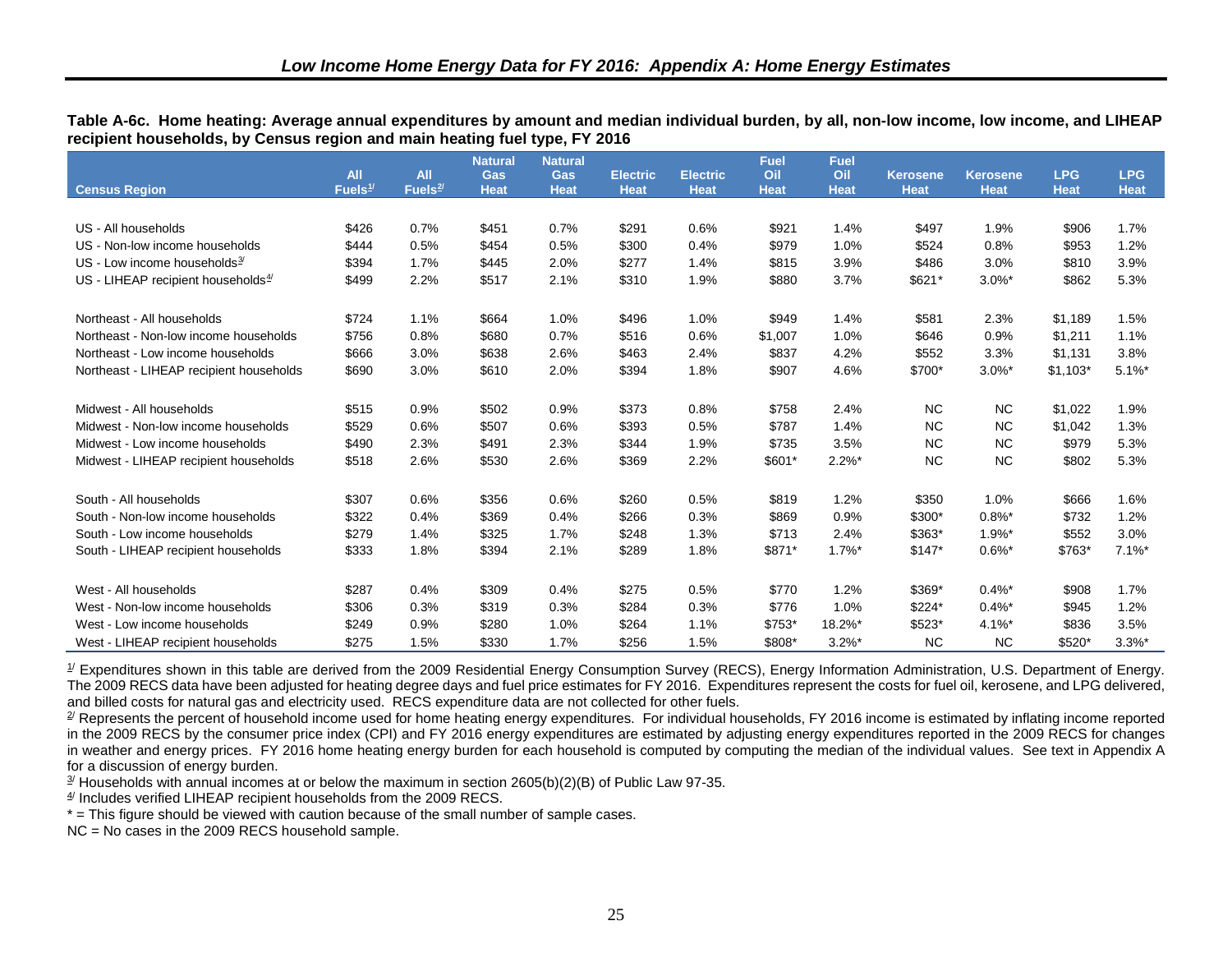<span id="page-35-7"></span><span id="page-35-6"></span><span id="page-35-5"></span><span id="page-35-4"></span><span id="page-35-3"></span><span id="page-35-0"></span>**Table A-7. Home cooling: Percent of households that cool, average annual consumption per household, average annual expenditures per household, mean group burden, mean individual burden, and median individual burden for households that cooled, by all, non-low income, low income, and LIHEAP recipient households, by Census region, FY 2016** 

<span id="page-35-2"></span><span id="page-35-1"></span>

|                                                | <b>Percent that</b>                    | Consumption <sup>2/</sup> |                   | <b>Mean group</b>    | <b>Mean individual</b> | <b>Median</b><br>individual |
|------------------------------------------------|----------------------------------------|---------------------------|-------------------|----------------------|------------------------|-----------------------------|
| <b>Census Region</b>                           | $\overline{\text{cool}}^{\frac{1}{2}}$ | (in MMBtus)               | Expenditures $2/$ | burden <sup>3/</sup> | burden <sup>3/</sup>   | burden <sup>3/</sup>        |
| US - All households                            | 92.5%                                  | 7.4                       | \$285             | 0.4%                 | 1.2%                   | 0.3%                        |
| US - Non-low income households                 | 94.3%                                  | 8.5                       | \$326             | 0.3%                 | 0.4%                   | 0.3%                        |
| US - Low income households $4/$                | 89.1%                                  | 5.4                       | \$204             | 1.1%                 | 2.6%                   | 0.7%                        |
| US - LIHEAP recipient households <sup>5/</sup> | 88.6%                                  | 4.4                       | \$164             | 1.0%                 | 1.7%                   | 0.5%                        |
| Northeast - All households                     | 89.0%                                  | 3.3                       | \$172             | 0.2%                 | 0.6%                   | 0.2%                        |
| Northeast - Non-low income households          | 93.4%                                  | 3.7                       | \$193             | 0.2%                 | 0.2%                   | 0.1%                        |
| Northeast - Low income households              | 81.1%                                  | 2.5                       | \$129             | 0.6%                 | 1.4%                   | 0.4%                        |
| Northeast - LIHEAP recipient                   | 79.9%                                  | 2.9                       | \$144             | 0.8%                 | 1.2%                   | 0.4%                        |
| Midwest - All households                       | 95.0%                                  | 4.4                       | \$148             | 0.2%                 | 0.6%                   | 0.2%                        |
| Midwest - Non-low income households            | 97.1%                                  | 5.1                       | \$168             | 0.2%                 | 0.2%                   | 0.2%                        |
| Midwest - Low income households                | 91.3%                                  | 3.2                       | \$109             | 0.6%                 | 1.3%                   | 0.4%                        |
| Midwest - LIHEAP recipient households          | 91.2%                                  | 2.8                       | \$96              | 0.6%                 | 1.2%                   | 0.3%                        |
| South - All households                         | 98.7%                                  | 12.5                      | \$464             | 0.6%                 | 2.1%                   | 0.7%                        |
| South - Non-low income households              | 99.4%                                  | 14.4                      | \$539             | 0.6%                 | 0.8%                   | 0.6%                        |
| South - Low income households                  | 97.3%                                  | 8.9                       | \$323             | 1.8%                 | 4.5%                   | 1.5%                        |
| South - LIHEAP recipient households            | 99.5%                                  | 7.7                       | \$268             | 1.8%                 | 3.1%                   | 1.0%                        |
| West - All households                          | 82.2%                                  | 4.6                       | \$187             | 0.2%                 | 0.6%                   | 0.1%                        |
| West - Non-low income households               | 83.7%                                  | 5.2                       | \$213             | 0.2%                 | 0.3%                   | 0.1%                        |
| West - Low income households                   | 79.3%                                  | 3.3                       | \$131             | 0.7%                 | 1.2%                   | 0.3%                        |
| West - LIHEAP recipient households             | 81.8%                                  | 3.0                       | \$107             | 0.6%                 | 0.8%                   | 0.3%                        |

 $\mathcal I$  Cooling includes central and room air-conditioning, as well as non-air-conditioning cooling devices (e.g., ceiling fans, evaporative coolers). Excludes households that do not cool or cool in ways other than those recorded by the 2009 RECS (e.g., table and window fans.)

 $\mathbb{Z}$  Consumption and expenditures are derived from the 2009 Residential Energy Consumption Survey (RECS), Energy Information Administration, U.S. Department of Energy. The 2009 RECS data have been adjusted for cooling degree days and electricity price estimates for FY 2016. Expenditures represent billed costs for electricity used for home cooling.

 $3/$  Represents the percent of household income used for home cooling energy expenditures.

 $4/$  Households with annual incomes at or below the maximum in section 2605(b)(2)(B) of Public Law 97-35.

 $5/$  Includes verified LIHEAP recipient households from the 2009 RECS.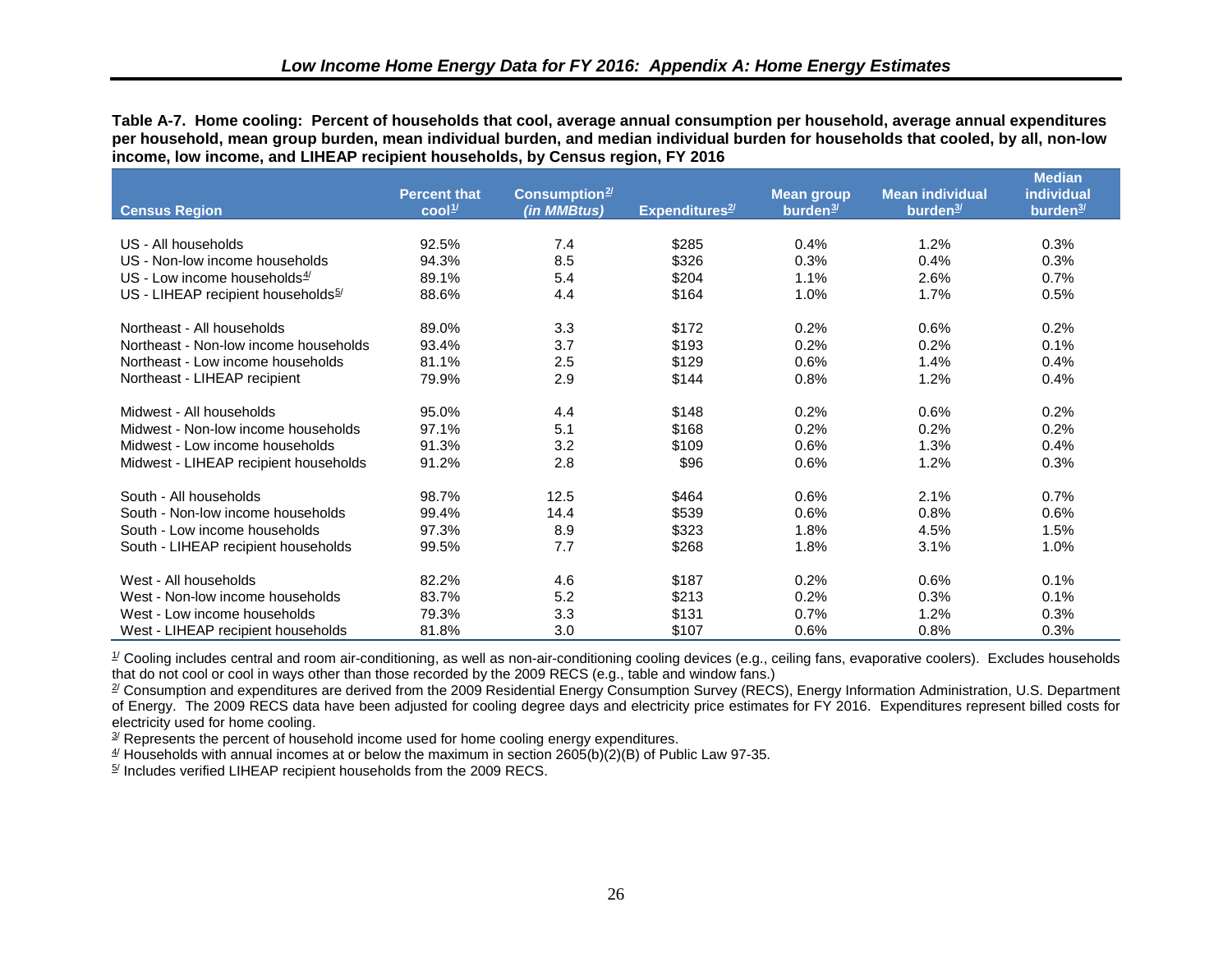## <span id="page-36-6"></span><span id="page-36-5"></span><span id="page-36-4"></span><span id="page-36-3"></span><span id="page-36-2"></span><span id="page-36-1"></span><span id="page-36-0"></span>**Appendix B: Income Eligible Household Estimates**

ACF encourages LIHEAP grantees to use performance measurement systems to manage LIHEAP programs. ACF has developed targeting performance indicators to support measurement of LIHEAP targeting at the grantee level. For a number of years, ACF has furnished state grantees with state-level estimates of the number of LIHEAP income eligible households, including the number of vulnerable households and the number of households by poverty level. State grantees can use these estimates with their own data on LIHEAP recipient characteristics to compute recipiency targeting performance statistics.

State-level estimates of the number of income eligible households for FY 2016 were developed using the American Community Survey (ACS). The Census Bureau recommends the use of the ACS for the state-level income and poverty analysis.<sup>[16](#page-36-7)</sup> ACF also uses the estimates from the ACS and household recipient data from the states' *LIHEAP Household Report* to develop state-level targeting indexes.

The three-year average of the 2013-2015 single-year ("3-year average") ACS Public Use Microdata Sample (PUMS) data are used to develop more precise estimates of the number of income eligible households than those that would have been obtained using the 2015 single-year ACS PUMS data.<sup>[17](#page-36-8)</sup>

The federal maximum LIHEAP income standard is the greater of 60 percent of the state median income or 150 percent of HHS Poverty Guidelines.

Tables B-1 and B-2 show estimates of the number of LIHEAP income eligible households by vulnerability group,<sup>[18](#page-36-9)</sup> derived from the 3-year average of the 2013-2015 ACS, using the federal maximum income standard and the FY 2016 state income standards, respectively. The state income standards are the income levels that the states set to define LIHEAP income eligibility. These state income standards may vary by LIHEAP component; however, they must fall between 110 percent of HHS Poverty Guidelines and the federal maximum income standard.

Similarly, Tables B-3 through B-4 show estimates of the number of LIHEAP income eligible households by poverty group, derived from the 3-year average of the 2013-2015 ACS, using the using the federal maximum income standard and the FY 2016 state income standards, respectively.

 $\overline{a}$ 

<span id="page-36-7"></span><sup>&</sup>lt;sup>16</sup> For an explanation, and to better understand the differences between the ACS and CPS ASEC, please visit "Guidance about Income Sources" a[t http://www.census.gov/hhes/www/income/method/guidance/index.html.](http://www.census.gov/hhes/www/income/method/guidance/index.html)

<span id="page-36-8"></span><sup>&</sup>lt;sup>17</sup> The Census Bureau recommends multi-year data estimates from the ACS instead of estimates from the one-year ACS when precision of the estimates are of primary importance. (See [http://www.census.gov/acs/www/guidance\\_for\\_data\\_users/estimates/.\)](http://www.census.gov/acs/www/guidance_for_data_users/estimates/) In prior *Notebooks,* state-level estimates of the eligible population were derived from the Census Bureau's 3-year ACS PUMS product. However, in 2015, the Census Bureau discontinued publication of its 3-year ACS PUMS. For the *FY 2016 Notebook*, the methodology chosen to develop state-level estimates of the eligible population was the three-year average of the 2013-2015 1-year ACS PUMS files was chosen to maintain consistency with prior *Notebooks* and because the 5-year (2011-2015) ACS PUMS file would have a lag affect from earlier years.

<span id="page-36-9"></span><sup>&</sup>lt;sup>18</sup> The Census Bureau changed the questions on disability in ACS in 2008. Since the new questions were not comparable to those in previous years, the reader should exercise caution in comparing the estimates of households with disabled individuals with those in previous *Notebooks*.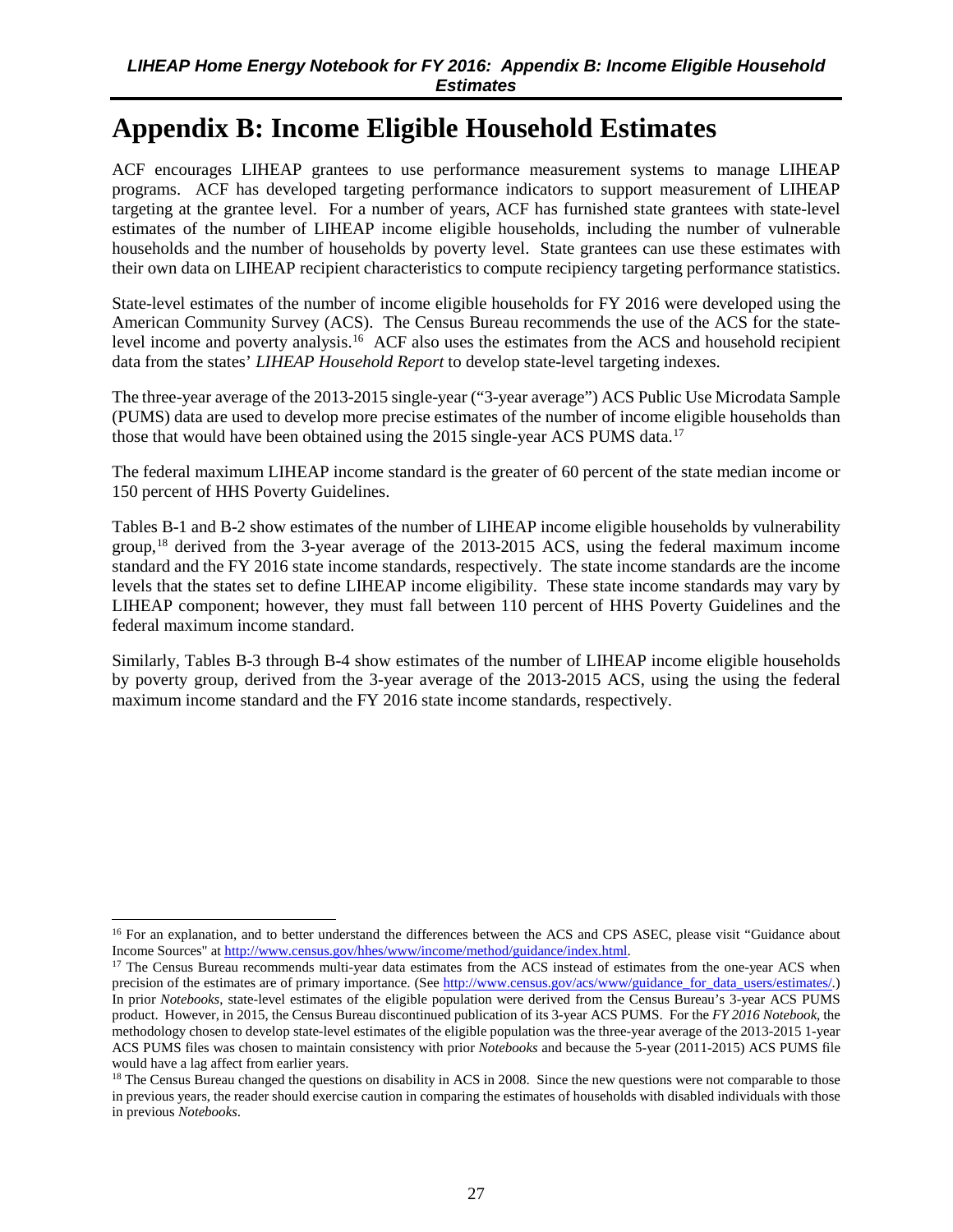#### <span id="page-37-0"></span>**Table B-1. State-level estimates of the number of LIHEAP income eligible households using the federal** maximum LIHEAP income standard by vulnerability category $\frac{1}{2}$  $\frac{1}{2}$  $\frac{1}{2}$ (Three-Year Average of the 2013-2015 ACS)

|                             | <b>Total number of</b>   | <b>LIHEAP eligible</b> | <b>LIHEAP eligible</b><br>households with at households with at leasthouseholds with at least | <b>LIHEAP eligible</b>          | <b>LIHEAP eligible</b> |
|-----------------------------|--------------------------|------------------------|-----------------------------------------------------------------------------------------------|---------------------------------|------------------------|
|                             | <b>LIHEAP eligible</b>   | least one              | one child less than 6                                                                         | one person                      | households with no     |
| <b>State</b>                | households <sup>4/</sup> | person 60+ years       | yrs. old                                                                                      | with a disability <sup>5/</sup> | vulnerable members     |
|                             |                          |                        |                                                                                               |                                 |                        |
| Alabama                     | 600,044                  | 227,106                | 102,622                                                                                       | 271,918                         | 165,393                |
| Alaska                      | 63,425                   | 19,576<br>239,911      | 14,982                                                                                        | 21,993<br>221,556               | 21,272                 |
| Arizona                     | 653,338                  |                        | 135,849                                                                                       |                                 | 206,794                |
| Arkansas<br>California      | 343,462<br>3,774,978     | 127,589                | 67,445                                                                                        | 160,339                         | 85,616                 |
| Colorado                    | 583,409                  | 1,392,942<br>206,926   | 792,688<br>107,755                                                                            | 1,281,523<br>188,455            | 1,222,061<br>203,571   |
| Connecticut                 | 434,957                  | 185,256                | 64,228                                                                                        | 155,202                         | 131,516                |
| Delaware                    | 101,355                  | 42,398                 | 17,208                                                                                        | 37,405                          | 29,019                 |
| <b>District of Columbia</b> | 87,721                   | 30,191                 | 12,612                                                                                        | 33,798                          | 31,429                 |
| Florida                     | 2,064,399                | 910,404                | 323,767                                                                                       | 733,471                         | 611,065                |
| Georgia                     | 1,083,988                | 369,351                | 220,865                                                                                       | 400,075                         | 345,467                |
| Hawaii                      | 113,015                  | 49,414                 | 21,846                                                                                        | 38,485                          | 32,869                 |
| Idaho                       | 154,560                  | 52,945                 | 31,452                                                                                        | 57,589                          | 47,010                 |
| Illinois                    | 1,471,574                | 576,957                | 254,480                                                                                       | 514,331                         | 475,675                |
| Indiana                     | 733,638                  | 260,446                | 137,620                                                                                       | 294,421                         | 219,932                |
| lowa                        | 356,306                  | 142,352                | 58,312                                                                                        | 130,412                         | 108,070                |
| Kansas                      | 322,302                  | 117,042                | 64,452                                                                                        | 116,780                         | 100,132                |
| Kentucky                    | 560,478                  | 210,775                | 93,520                                                                                        | 279,733                         | 136,814                |
| Louisiana                   | 599,077                  | 223,448                | 106,417                                                                                       | 248,351                         | 177,124                |
| Maine                       | 175,531                  | 79,824                 | 20,875                                                                                        | 83,331                          | 40,065                 |
| Maryland                    | 661.791                  | 265,368                | 117,621                                                                                       | 225,464                         | 208,518                |
| Massachusetts               | 859,731                  | 386,425                | 115,216                                                                                       | 355,917                         | 234,486                |
| Michigan                    | 1,180,137                | 438,775                | 200,191                                                                                       | 501,057                         | 334,041                |
| Minnesota                   | 623,763                  | 250,847                | 108,559                                                                                       | 221,346                         | 184,129                |
| Mississippi                 | 367,054                  | 137,382                | 70,194                                                                                        | 168,670                         | 98,413                 |
| Missouri                    | 711,241                  | 274,145                | 118,201                                                                                       | 301,395                         | 198,292                |
| Montana                     | 121,517                  | 48,617                 | 18,448                                                                                        | 45,402                          | 37,300                 |
| Nebraska                    | 207,659                  | 77,474                 | 40,794                                                                                        | 71,389                          | 65,613                 |
| Nevada                      | 263,360                  | 91,595                 | 51,783                                                                                        | 92,698                          | 85,692                 |
| New Hampshire               | 150,662                  | 65,686                 | 20,109                                                                                        | 61,749                          | 41,478                 |
| New Jersey                  | 1,058,924                | 457,053                | 173,594                                                                                       | 357,844                         | 325,467                |
| New Mexico                  | 226,427                  | 84,170                 | 43,947                                                                                        | 90,483                          | 66,511                 |
| New York                    | 2,357,917                | 982,407                | 386,536                                                                                       | 870,924                         | 701,012                |
| North Carolina              | 1,140,173                | 425,084                | 204,796                                                                                       | 452,192                         | 345,871                |
| North Dakota                | 90,368                   | 33,273                 | 15,625                                                                                        | 30,693                          | 31,197                 |
| Ohio                        | 1,432,591                | 548,146                | 243,292                                                                                       | 601,696                         | 395,088                |
| Oklahoma                    | 410,358                  | 146,760                | 81,981                                                                                        | 175,979                         | 114,311                |
| Oregon                      | 423,031                  | 160,674                | 74,113                                                                                        | 175,315                         | 120,387                |
| Pennsylvania                | 1,563,909                | 700,802                | 226,256                                                                                       | 660,621                         | 402,185                |
| Rhode Island                | 138.167                  | 55,646                 | 20,940                                                                                        | 57,039                          | 39,436                 |
| South Carolina              | 530,111                  | 204,244                | 94,170                                                                                        | 221,200                         | 151,991                |
| South Dakota                | 94,369                   | 39,166                 | 17,131                                                                                        | 35,283                          | 26,468                 |
| Tennessee                   | 742,210                  | 278,101                | 137,957                                                                                       | 334,610                         | 193,944                |
| Texas                       | 2,626,278                | 861,702                | 606,455                                                                                       | 915,380                         | 857,250                |
| Utah                        | 205,055                  | 60,961                 | 57,179                                                                                        | 68,089                          | 62,478                 |
| Vermont                     | 76,655                   | 35,581                 | 8,927                                                                                         | 34,013                          | 19,885                 |
| Virginia                    | 929,976                  | 365,701                | 162,578                                                                                       | 337,147                         | 287,354                |
| Washington                  | 769,809                  | 286,088                | 143,786                                                                                       | 299,760                         | 226,583                |
| West Virginia               | 242,360                  | 100.804                | 33,645                                                                                        | 126,432                         | 55,226                 |
| Wisconsin                   | 689,222                  | 278,659                | 108,053                                                                                       | 253,863                         | 208,044                |
| Wyoming                     | 57,626                   | 22,063                 | 9,939                                                                                         | 19,031                          | 20,289                 |
| <b>All States</b>           | 35,230,006               | 13,628,250             | 6,361,010                                                                                     | 13,431,849                      | 10,529,322             |

<span id="page-37-1"></span> $1/$  State estimates are subject to sampling error, and may not sum to U.S. total due to rounding.

<span id="page-37-2"></span><sup>2/</sup> The federal maximum LIHEAP income standard is the greater of 60 percent of the state median income estimates or 150 percent of the HHS Poverty Guidelines.

<span id="page-37-3"></span> $3/$  A household can be counted under more than one vulnerability category.

<span id="page-37-4"></span>4/ The three-year average of the 2013-2015 ACS estimate of the total number of all U.S. households is117,252,869.

<span id="page-37-5"></span><sup>5/</sup> The Census Bureau changed the questions on disability in ACS in 2008. The definition above includes individuals aged 15 years and older with any of the six difficulty types (hearing, vision, cognitive, ambulatory, self-care, and independent living) reported in ACS and individuals ages 15 through 64 who received Supplemental Security Income in the past year, and non-widowed individuals ages 19 through 61 who received Social Security income in the past year. The reader should exercise caution in comparing these estimates with those in previous *Notebooks.*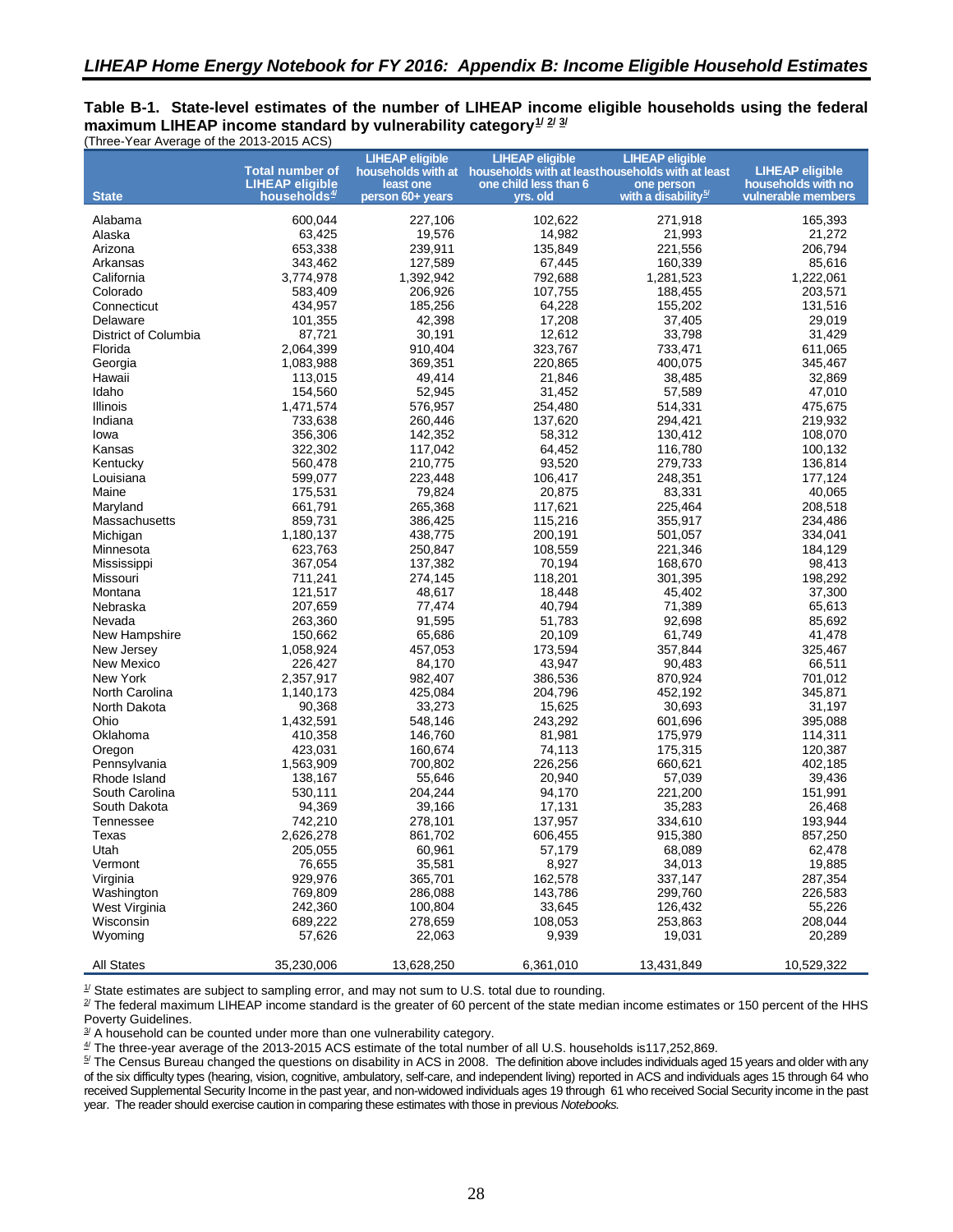#### <span id="page-38-0"></span>**Table B-2. State-level estimates of the number of LIHEAP income eligible households using state maximum** LIHEAP income standards by vulnerability category $\frac{1}{2}$  $\frac{1}{2}$  $\frac{1}{2}$ (Three-Year Average of the 2013-2015 ACS)

<span id="page-38-2"></span><span id="page-38-1"></span>

|                        | <b>State Income</b><br><b>Guidelines for</b><br>4-Person Household Total number of households with at |                          | <b>LIHEAP eligible</b> | <b>LIHEAP eligible</b>                     | <b>LIHEAP eligible</b>                 | <b>LIHEAP eligible</b> |
|------------------------|-------------------------------------------------------------------------------------------------------|--------------------------|------------------------|--------------------------------------------|----------------------------------------|------------------------|
|                        | as % of HHS Poverty LIHEAP eligible                                                                   |                          | least one              | households with at<br>least one child less | households with at<br>least one person | households with no     |
| <b>State</b>           | <b>Guidelines</b>                                                                                     | households <sup>4/</sup> | person 60+ years       | than 6 yrs. old                            | with a disability <sup>b/</sup>        | vulnerable members     |
| Alabama                | 150%                                                                                                  | 529,929                  | 193,463                | 97,239                                     | 240,291                                | 144,219                |
| Alaska                 | 150%                                                                                                  | 49,213                   | 15,484                 | 11,851                                     | 18,653                                 | 14,979                 |
| Arizona                | 157% <sup>6/7/</sup><br>146% <sup>7/8</sup>                                                           | 653,338                  | 239,911                | 135,849                                    | 221,556                                | 206,794                |
| Arkansas<br>California | 190% <sup>7/8/</sup>                                                                                  | 338,856<br>3,771,178     | 126,941<br>1,391,753   | 65,253<br>789,525                          | 159,045<br>1,279,938                   | 84,020<br>1,221,893    |
| Colorado               | 165%                                                                                                  | 409,981                  | 139,244                | 81,015                                     | 137,650                                | 138,166                |
| Connecticut            | 258%7/8/                                                                                              | 434,957                  | 185,256                | 64,228                                     | 155,202                                | 131,516                |
| Delaware               | 200%                                                                                                  | 90,566                   | 37,302                 | 15,841                                     | 33,774                                 | 25,656                 |
| District of Columbia   | 248% <sup>7/8/</sup>                                                                                  | 87,721                   | 30,191                 | 12,612                                     | 33,798                                 | 31,429                 |
| Florida                | 150%                                                                                                  | 1,796,409                | 770,344                | 301,074                                    | 644,782                                | 525,465                |
| Georgia                | 168% <sup>7/8/</sup>                                                                                  | 1,082,547                | 368,981                | 219,686                                    | 399,528                                | 345,294                |
| Hawaii                 | 150%                                                                                                  | 85,835                   | 37,507                 | 17,276                                     | 30,925                                 | 23,928                 |
| Idaho                  | 150%                                                                                                  | 144,129                  | 47,242                 | 30,492                                     | 53,605                                 | 43,927                 |
| Illinois               | 150%                                                                                                  | 995,447                  | 353,022                | 193,428                                    | 364,211                                | 316,220                |
| Indiana                | 150%                                                                                                  | 572,613                  | 185,283                | 118,438                                    | 232,084                                | 170,787                |
| lowa                   | 175%                                                                                                  | 307,585                  | 116,329                | 52,489                                     | 114,028                                | 94,654                 |
| Kansas                 | 130%                                                                                                  | 187,570                  | 60,556                 | 41,920                                     | 70,307                                 | 57,161                 |
| Kentucky               | 130%                                                                                                  | 410,919                  | 141,570                | 74,151                                     | 214,338                                | 96,276                 |
| Louisiana              | 172% <sup>7/8/</sup>                                                                                  | 598,830                  | 223,373                | 106,196                                    | 248,258                                | 177,097                |
| Maine                  | 170%                                                                                                  | 135,773                  | 65,088                 | 16,512                                     | 68,611                                 | 26,366                 |
| Maryland               | 175%                                                                                                  | 393,424                  | 152,519                | 74,715                                     | 148,793                                | 112,804                |
| Massachusetts          | 259%7/8/                                                                                              | 859,731                  | 386,425                | 115,216                                    | 355,917                                | 234,486                |
| Michigan               | 110%                                                                                                  | 603,886                  | 178,345                | 119,463                                    | 269,900                                | 173,599                |
| Minnesota              | 185% <sup>7/9</sup>                                                                                   | 495,622                  | 195,296                | 88,690                                     | 183,538                                | 141,126                |
| Mississippi            | 140% <sup>7/8/</sup>                                                                                  | 353.051                  | 133,471                | 64,690                                     | 163,102                                | 95,053                 |
| Missouri               | 135%                                                                                                  | 483,564                  | 169,858                | 88,576                                     | 211,916                                | 131,819                |
| Montana                | 172% <sup>7/10</sup>                                                                                  | 121,517                  | 48,617                 | 18,448                                     | 45,402                                 | 37,300                 |
| Nebraska               | 130%                                                                                                  | 124,782                  | 43,225                 | 27,802                                     | 45,528                                 | 37,075                 |
| Nevada                 | 150%                                                                                                  | 224,662                  | 74,108                 | 47,441                                     | 79,910                                 | 72,360                 |
| New Hampshire          | 200%                                                                                                  | 112,830                  | 48,011                 | 16,164                                     | 48,786                                 | 29,318                 |
| New Jersey             | 200%                                                                                                  | 767,353                  | 323,366                | 137,131                                    | 273,052                                | 223,593                |
| New Mexico             | 150%<br>209%7/11                                                                                      | 224,825                  | 83,342                 | 43,947                                     | 89,900                                 | 65,884                 |
| New York               |                                                                                                       | 2,357,917                | 982,407                | 386,536                                    | 870,924                                | 701,012                |
| North Carolina         | 130%<br>213% <sup>7/8/</sup>                                                                          | 816,853<br>90,368        | 280,980<br>33,273      | 162,379                                    | 332,510<br>30,693                      | 240,970                |
| North Dakota<br>Ohio   | 186%                                                                                                  | 1,432,122                | 548,061                | 15,625<br>242,823                          | 601,534                                | 31,197<br>395,088      |
| Oklahoma               | 110%                                                                                                  | 244,733                  | 75,211                 | 51,011                                     | 107,192                                | 70,775                 |
| Oregon                 | 171% <sup>7/8/</sup>                                                                                  | 422,300                  | 160,462                | 73,549                                     | 175,155                                | 120,271                |
| Pennsylvania           | 150%                                                                                                  | 1,031,823                | 419,741                | 166,453                                    | 461,412                                | 259,686                |
| Rhode Island           | 222% <sup>7/8/</sup>                                                                                  | 138,167                  | 55,646                 | 20,940                                     | 57,039                                 | 39,436                 |
| South Carolina         | 150%                                                                                                  | 482,567                  | 179.105                | 90,287                                     | 202,332                                | 137,957                |
| South Dakota           | 175%                                                                                                  | 86,828                   | 34,922                 | 16,818                                     | 32,641                                 | 23,984                 |
| Tennessee              | 150%                                                                                                  | 671,978                  | 241,944                | 130,323                                    | 305,034                                | 175,957                |
| I exas                 | 150%                                                                                                  | 2,231,624                | 706,464                | 549,570                                    | 784,838                                | /11,662                |
| Utah                   | 150%                                                                                                  | 168,174                  | 47,675                 | 48,949                                     | 56,603                                 | 50,440                 |
| Vermont                | 150%                                                                                                  | 46,909                   | 20,601                 | 6,172                                      | 22,469                                 | 11,371                 |
| Virginia               | 130%                                                                                                  | 457,085                  | 162,519                | 86,999                                     | 183,276                                | 133,168                |
| Washington             | 125%                                                                                                  | 389,970                  | 128,013                | 78,172                                     | 163,689                                | 111,999                |
| West Virginia          | 130%                                                                                                  | 178,255                  | 63,988                 | 27,860                                     | 94,482                                 | 41,410                 |
| Wisconsin              | 199% <sup>7/8/</sup>                                                                                  | 689,177                  | 278,659                | 108,008                                    | 253,843                                | 208,044                |
| Wyoming                | 189% <sup>7/8/</sup>                                                                                  | 57,622                   | 22,063                 | 9,934                                      | 19,027                                 | 19,777                 |
| <b>All States</b>      | Not applicable                                                                                        | 29,443,113               | 11,007,160             | 5,559,770                                  | 11,391,018                             | 8,714,473              |

 $1/$  State estimates are subject to sampling error, and may not sum to U.S. total due to rounding.

<sup>2/</sup> State income guidelines can vary from 110 percent of the HHS Poverty Guidelines up to the federal maximum LIHEAP income standard and can be different for different components of LIHEAP assistance. The table shows the estimates of LIHEAP income eligible households for heating assistance. The state maximum LIHEAP income standards for a family of four were obtained from ACF's *LIHEAP Grantee Survey* and confirmed with other program resources.

<sup>3/</sup> A household can be counted under more than one vulnerability category.

4/ The three-year average of the 2013-2015 ACS estimate of the total number of all U.S. households is 117,252,869.

<sup>5/</sup> The Census Bureau changed the questions on disability in ACS in 2008. The definition above includes individuals aged 15 years and older with any of the six difficulty types (hearing, vision, cognitive, ambulatory, self-care, and independent living) reported in ACS and individuals ages 15 through 64 who received Supplemental Security Income in the past year, and non-widowed individuals ages 19 through 61 who received Social Security income in the past year. The reader should exercise caution in comparing these estimates with those in previous *Notebooks.*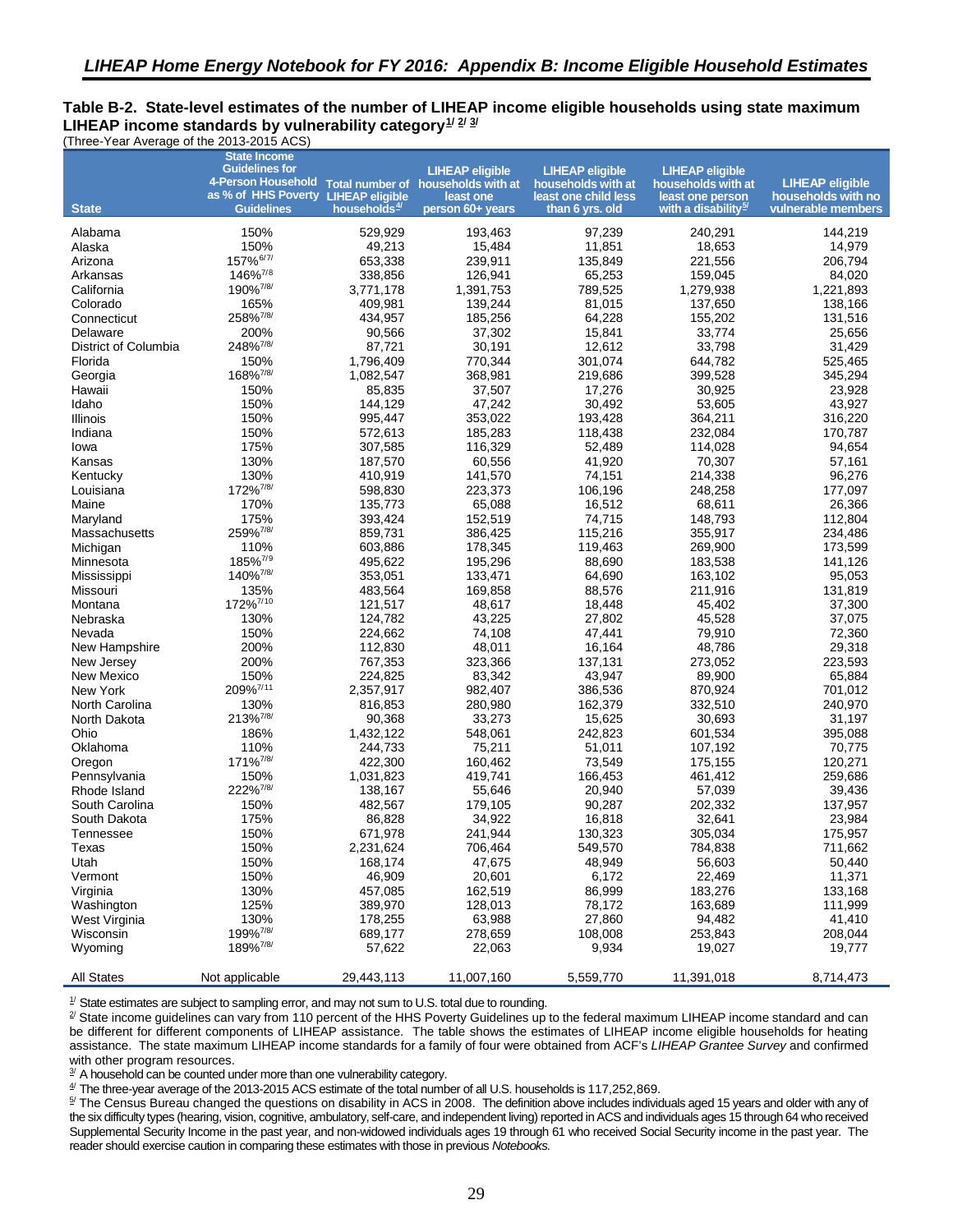<sup>6/</sup> The state income quideline is 60 percent of the state median income for households with 1-6 members and 150 percent of HHS Poverty Guidelines for households with 7 or more members.

<sup>7/</sup> These states use a percent of state median income as the state income guideline. The figures reported are the conversion to a percent of the HHS Poverty Guidelines for four person households.

8/ These states use 60 percent of the state median income as the state income guideline for all household sizes.

<sup>9/</sup> The state income guideline is the greater of 50 percent of the state median income and 110 percent of HHS Poverty Guidelines, depending upon household size.

 $10$  The state income guideline is 60 percent of the state median income for households with 1-7 members and 150 percent of HHS Poverty Guidelines for households with 8 or more members.

<sup>11/</sup> The state income guideline is 60 percent of the state median income for households with 1-10 members and 150 percent of HHS Poverty Guidelines for households with 11 or more members.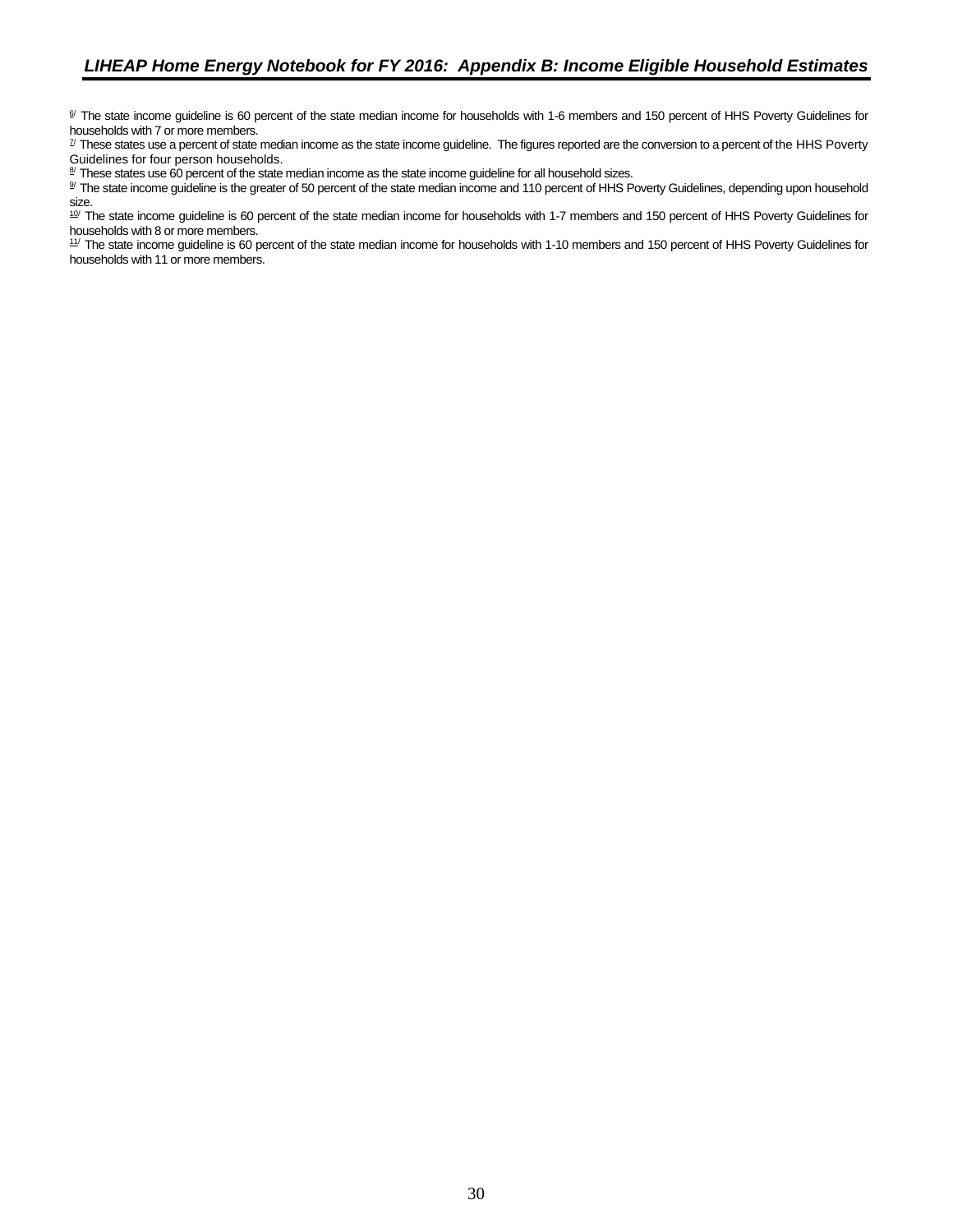#### <span id="page-40-0"></span>**Table B-3. State-level estimates of the number of LIHEAP income eligible households using the federal maximum LIHEAP income standard categorized by income as a percentage of HHS Poverty Guidelines[1](#page-40-1)/ [2](#page-40-2) /**

(Three-Year Average of the 2013-2015 ACS)

| <b>State</b>          | households <sup>3/</sup> | <b>Number of LIHEAP</b><br>Total number of eligible households<br>quidelines | <b>Number of LIHEAP</b><br>eligible households<br>LIHEAP eligible at or below poverty >100%-125% poverty<br>quidelines | <b>Number of LIHEAP</b><br>eligible households<br>>125%-150% poverty<br>quidelines | <b>Number of LIHEAP</b><br>eligible households<br>over 150% poverty<br><b>auidelines</b> |
|-----------------------|--------------------------|------------------------------------------------------------------------------|------------------------------------------------------------------------------------------------------------------------|------------------------------------------------------------------------------------|------------------------------------------------------------------------------------------|
|                       |                          |                                                                              |                                                                                                                        |                                                                                    |                                                                                          |
| Alabama               | 600,044                  | 319,178                                                                      | 105,866                                                                                                                | 104,885                                                                            | 70,115                                                                                   |
| Alaska                | 63,425                   | 29,348                                                                       | 10,033                                                                                                                 | 9,832                                                                              | 14,211                                                                                   |
| Arizona               | 653,338                  | 346,139                                                                      | 122,356                                                                                                                | 126,467                                                                            | 58,376                                                                                   |
| Arkansas              | 343,462                  | 191,771                                                                      | 74,523                                                                                                                 | 70,654                                                                             | 6,515                                                                                    |
| California            | 3,774,978                | 1,661,123                                                                    | 594,402                                                                                                                | 571,920                                                                            | 947,533                                                                                  |
| Colorado              | 583,409                  | 204,539                                                                      | 78,374                                                                                                                 | 78,746                                                                             | 221,750                                                                                  |
| Connecticut           | 434,957                  | 128,001                                                                      | 43,540                                                                                                                 | 47,441                                                                             | 215,974                                                                                  |
| Delaware              | 101,355                  | 36,932                                                                       | 12,191                                                                                                                 | 13,125                                                                             | 39,107                                                                                   |
| District of Columbia  | 87,721                   | 39,185                                                                       | 9,730                                                                                                                  | 8,111                                                                              | 30,696                                                                                   |
| Florida               | 2,064,399                | 1,016,511                                                                    | 387,984                                                                                                                | 391,914                                                                            | 267,990                                                                                  |
| Georgia               | 1,083,988                | 558,619                                                                      | 185,940                                                                                                                | 177,306                                                                            | 162,123                                                                                  |
| Hawaii                | 113,015                  | 50,658                                                                       | 17,835                                                                                                                 | 17,341                                                                             | 27,181                                                                                   |
| Idaho                 | 154,560                  | 77,403                                                                       | 33,180                                                                                                                 | 33,546                                                                             | 10,430                                                                                   |
| Illinois              | 1,471,574                | 593,357                                                                      | 196,757                                                                                                                | 205,333                                                                            | 476,127                                                                                  |
| Indiana               | 733,638                  | 323,507                                                                      | 122,880                                                                                                                | 126,226                                                                            | 161,024                                                                                  |
| Iowa                  | 356,306<br>322,302       | 132,739<br>127,419                                                           | 53,808                                                                                                                 | 62,861<br>53,525                                                                   | 106,899                                                                                  |
| Kansas                | 560,478                  | 286,310                                                                      | 47,165<br>100,914                                                                                                      | 95,670                                                                             | 94,193<br>77,584                                                                         |
| Kentucky<br>Louisiana | 599,077                  | 307,104                                                                      | 99,706                                                                                                                 | 92,020                                                                             | 100,246                                                                                  |
| Maine                 | 175,531                  | 66,843                                                                       | 28,445                                                                                                                 | 28,697                                                                             | 51,547                                                                                   |
| Maryland              | 661,791                  | 189,618                                                                      | 65,875                                                                                                                 | 65,326                                                                             | 340.971                                                                                  |
| Massachusetts         | 859.731                  | 272,386                                                                      | 97,145                                                                                                                 | 87,288                                                                             | 402,912                                                                                  |
| Michigan              | 1,180,137                | 529,013                                                                      | 180,490                                                                                                                | 183,623                                                                            | 287,012                                                                                  |
| Minnesota             | 623,763                  | 195,737                                                                      | 79,330                                                                                                                 | 80,006                                                                             | 268,690                                                                                  |
| Mississippi           | 367,054                  | 227,838                                                                      | 70,249                                                                                                                 | 68,967                                                                             | 0                                                                                        |
| Missouri              | 711,241                  | 318,497                                                                      | 116,036                                                                                                                | 116,983                                                                            | 159,724                                                                                  |
| Montana               | 121,517                  | 53,584                                                                       | 23,199                                                                                                                 | 20,971                                                                             | 23,763                                                                                   |
| Nebraska              | 207,659                  | 78,493                                                                       | 38,116                                                                                                                 | 32,909                                                                             | 58,141                                                                                   |
| Nevada                | 263,360                  | 124,851                                                                      | 50,822                                                                                                                 | 48,989                                                                             | 38,698                                                                                   |
| New Hampshire         | 150,662                  | 38,411                                                                       | 15,898                                                                                                                 | 19,048                                                                             | 77,306                                                                                   |
| New Jersey            | 1,058,924                | 314,291                                                                      | 110,247                                                                                                                | 116,171                                                                            | 518,215                                                                                  |
| New Mexico            | 226,427                  | 139,241                                                                      | 45,824                                                                                                                 | 39,760                                                                             | 1,602                                                                                    |
| New York              | 2,357,917                | 993,960                                                                      | 318,745                                                                                                                | 311,666                                                                            | 733,546                                                                                  |
| North Carolina        | 1,140,173                | 554,997                                                                      | 211,420                                                                                                                | 204,042                                                                            | 169,714                                                                                  |
| North Dakota          | 90,368                   | 32,098                                                                       | 12,701                                                                                                                 | 12,640                                                                             | 32,930                                                                                   |
| Ohio                  | 1,432,591                | 621,466                                                                      | 218,885                                                                                                                | 215,641                                                                            | 376,598                                                                                  |
| Oklahoma              | 410,358                  | 209,475                                                                      | 80,652                                                                                                                 | 76,998                                                                             | 43,233                                                                                   |
| Oregon                | 423,031                  | 196,166                                                                      | 74,650                                                                                                                 | 71,637                                                                             | 80,578                                                                                   |
| Pennsylvania          | 1,563,909                | 584,507                                                                      | 221,061                                                                                                                | 226,254                                                                            | 532,087                                                                                  |
| Rhode Island          | 138,167                  | 52,312                                                                       | 17,771                                                                                                                 | 17,744                                                                             | 50,339                                                                                   |
| South Carolina        | 530,111                  | 280,817                                                                      | 102,412                                                                                                                | 99,338                                                                             | 47,544                                                                                   |
| South Dakota          | 94,369                   | 37,842                                                                       | 17,048                                                                                                                 | 15,921                                                                             | 23,558                                                                                   |
| Tennessee             | 742,210                  | 389,517                                                                      | 144,009                                                                                                                | 138,452                                                                            | 70,233                                                                                   |
| Texas                 | 2,626,278                | 1,310,489                                                                    | 469,724                                                                                                                | 451,411                                                                            | 394,654                                                                                  |
| Utah                  | 205,055                  | 92,688                                                                       | 35,895                                                                                                                 | 39,590                                                                             | 36,881                                                                                   |
| Vermont               | 76,655                   | 23,709                                                                       | 12,041                                                                                                                 | 11,159                                                                             | 29,746                                                                                   |
| Virginia              | 929,976                  | 311,580                                                                      | 119,691                                                                                                                | 114,530                                                                            | 384,175                                                                                  |
| Washington            | 769,809                  | 284,658                                                                      | 105,313                                                                                                                | 108,555                                                                            | 271,284                                                                                  |
| West Virginia         | 242,360                  | 120,525                                                                      | 45,857                                                                                                                 | 42,679                                                                             | 33,299                                                                                   |
| Wisconsin             | 689,222                  | 245,420                                                                      | 98,566                                                                                                                 | 105,227                                                                            | 240,009                                                                                  |
| Wyoming               | 57,626                   | 21,120                                                                       | 8,677                                                                                                                  | 9,216                                                                              | 18,613                                                                                   |
| <b>All States</b>     | 35,230,006               | 15,341,992                                                                   | 5,533,979                                                                                                              | 5,468,359                                                                          | 8,885,675                                                                                |

<span id="page-40-1"></span> $1/$  State estimates are subject to sampling error, and may not sum to U.S. total due to rounding.

<span id="page-40-2"></span><sup>2/</sup> The federal maximum LIHEAP income standard is the greater of 60 percent of state median income estimates or 150 percent of the HHS Poverty Guidelines.

<span id="page-40-3"></span><sup>3/</sup> The three-year average of the 2013-2015 ACS estimate of the total number of all U.S. households is 117,252,869.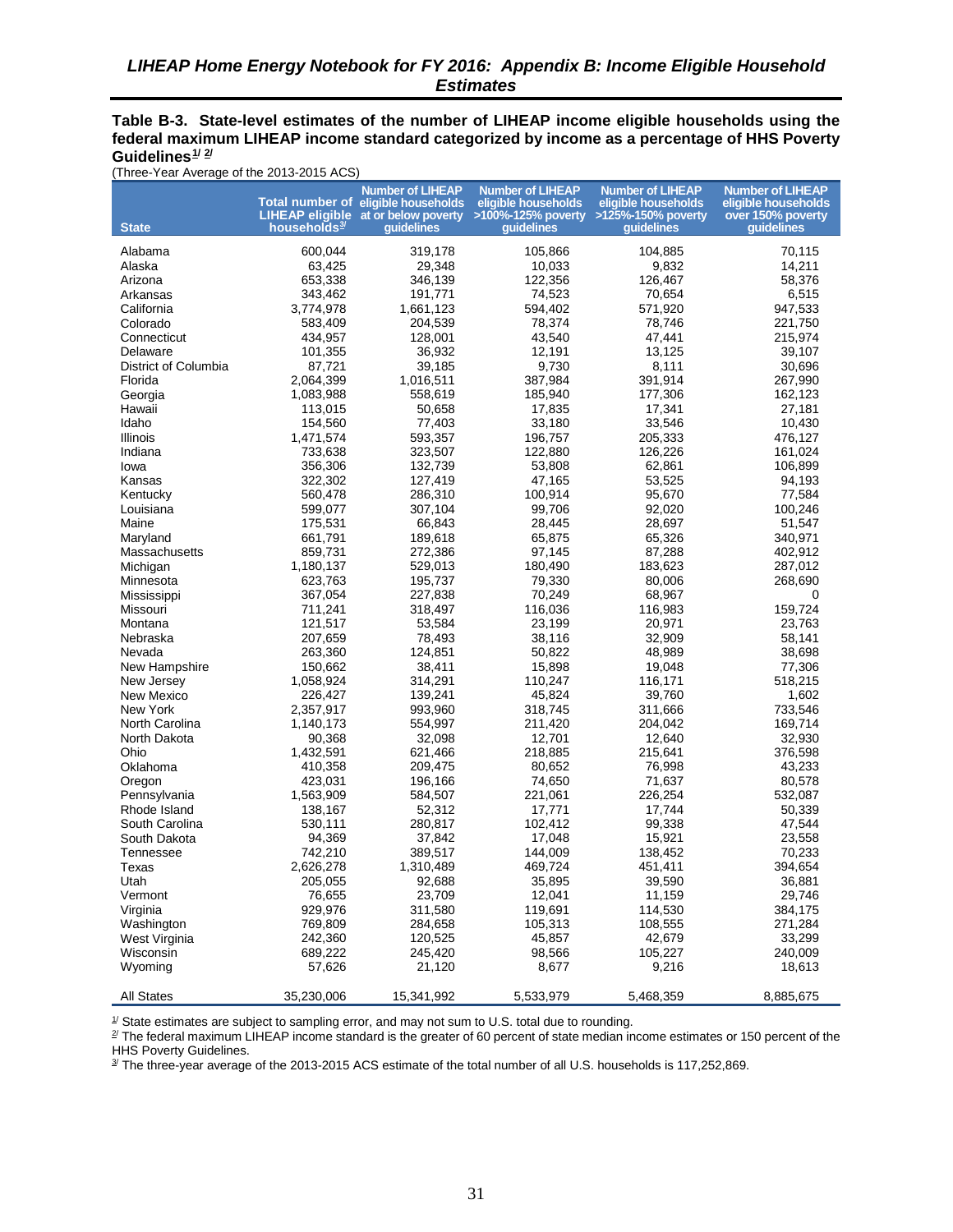<span id="page-41-5"></span><span id="page-41-4"></span><span id="page-41-3"></span><span id="page-41-2"></span><span id="page-41-1"></span><span id="page-41-0"></span>**Table B-4. State-level estimates of the number of LIHEAP income eligible households using the state maximum LIHEAP income standards categorized by income as a percentage of HHS Poverty Guidelines[1](#page-42-14)/ [2](#page-42-15)/**  (Three-Year Average of the 2013-2015 ACS)

<span id="page-41-7"></span><span id="page-41-6"></span>

|                      | <b>State Income</b>          |                          |                         |                                                                                                       |                                                |                                                |
|----------------------|------------------------------|--------------------------|-------------------------|-------------------------------------------------------------------------------------------------------|------------------------------------------------|------------------------------------------------|
|                      | <b>Guidelines for</b>        |                          | <b>Number of LIHEAP</b> | <b>Number of LIHEAP</b><br>4-Person Household Total number of eligible households eligible households | <b>Number of LIHEAP</b><br>eligible households | <b>Number of LIHEAP</b><br>eligible households |
|                      |                              |                          |                         | as % of HHS Poverty LIHEAP eligible at or below poverty >100%-125% poverty >125%-150% poverty         |                                                | over 150% poverty                              |
| <b>State</b>         | <b>Guidelines</b>            | households <sup>3/</sup> | quidelines              | quidelines                                                                                            | quidelines                                     | quidelines                                     |
| Alabama              | 150%                         | 529,929                  | 319,178                 | 105,866                                                                                               | 104,885                                        | 0                                              |
| Alaska               | 150%                         | 49,213                   | 29,348                  | 10,033                                                                                                | 9,832                                          | $\Omega$                                       |
| Arizona              | 157% <sup>4/5</sup>          | 653,338                  | 346,139                 | 122,356                                                                                               | 126,467                                        | 58,376                                         |
| Arkansas             | 146% <sup>5/6</sup>          | 338,856                  | 191,771                 | 74,291                                                                                                | 66,279                                         | 6,515                                          |
| California           | 190% <sup>5/6/</sup>         | 3,771,178                | 1,661,123               | 593,944                                                                                               | 568,578                                        | 947,533                                        |
| Colorado             | 165%                         | 409,981                  | 204,539                 | 78,374                                                                                                | 78,746                                         | 48,322                                         |
| Connecticut          | 258%5/6/                     | 434,957                  | 128,001                 | 43,540                                                                                                | 47,441                                         | 215,974                                        |
| Delaware             | 200%                         | 90,566                   | 36,932                  | 12,191                                                                                                | 13,125                                         | 28,318                                         |
| District of Columbia | 248% 5/6/                    | 87,721                   | 39,185                  | 9,730                                                                                                 | 8,111                                          | 30,696                                         |
| Florida              | 150%                         | 1,796,409                | 1,016,511               | 387,984                                                                                               | 391,914                                        | 0                                              |
| Georgia              | 168% <sup>5/6/</sup>         | 1,082,547                | 558,619                 | 185,783                                                                                               | 176,022                                        | 162,123                                        |
| Hawaii               | 150%                         | 85,835                   | 50,658                  | 17,835                                                                                                | 17,341                                         | 0                                              |
| Idaho                | 150%                         | 144,129                  | 77,403                  | 33,180                                                                                                | 33,546                                         | 0                                              |
| Illinois             | 150%                         | 995,447                  | 593,357                 | 196,757                                                                                               | 205,333                                        | 0                                              |
| Indiana              | 150%                         | 572,613                  | 323,507                 | 122,880                                                                                               | 126,226                                        |                                                |
| lowa                 | 175%                         | 307,585                  | 132,739                 | 53,808                                                                                                | 62,861                                         | 58,178                                         |
| Kansas               | 130%                         | 187,570                  | 127,419                 | 47,165                                                                                                | 12.987                                         | 0                                              |
| Kentucky             | 130%                         | 410,919                  | 286,310                 | 100,914                                                                                               | 23,695                                         | 0                                              |
| Louisiana            | 172% <sup>5/6/</sup>         | 598,830                  | 307.104                 | 99,706                                                                                                | 91,773                                         | 100,246                                        |
| Maine                | 170%                         | 135,773                  | 66,843                  | 28,445                                                                                                | 28,533                                         | 11,953                                         |
| Maryland             | 175%                         | 393,424                  | 189,618                 | 65.875                                                                                                | 65,326                                         | 72,604                                         |
| Massachusetts        | 259% 5/6/                    | 859,731                  | 272,386                 | 97,145                                                                                                | 87,288                                         | 402,912                                        |
| Michigan             | 110%                         | 603,886                  | 529,013                 | 74,874                                                                                                | 0                                              | 0                                              |
| Minnesota            | 185% <sup>5/7</sup>          | 495,622                  | 195,737                 | 79,288                                                                                                | 79,709                                         | 140,888                                        |
| Mississippi          | 140% <sup>5/6/</sup>         | 353,051                  | 227,838                 | 69,927                                                                                                | 55,286                                         | 0                                              |
| Missouri             | 135%                         | 483,564                  | 318,497                 | 116,036                                                                                               | 49,031                                         | 0                                              |
| Montana              | 172% <sup>5/8</sup>          | 121,517                  | 53,584                  | 23,199                                                                                                | 20,971                                         | 23,763                                         |
| Nebraska             | 130%                         | 124,782                  | 78,493                  | 38,116                                                                                                | 8,173                                          | 0                                              |
| Nevada               | 150%                         | 224,662                  | 124,851                 | 50,822                                                                                                | 48,989                                         | 0                                              |
| New Hampshire        | 200%                         | 112,830                  | 38,411                  | 15,898                                                                                                | 19,048                                         | 39,473                                         |
| New Jersey           | 200%                         | 767,353                  | 314,291                 | 110,247                                                                                               | 116,171                                        | 226,644                                        |
| New Mexico           | 150%                         | 224,825                  | 139,241                 | 45,824                                                                                                | 39,760                                         | 0                                              |
| New York             | 209% <sup>5/9</sup>          | 2,357,917                | 993,960                 | 318,745                                                                                               | 311,666                                        | 733,546                                        |
| North Carolina       | 130%                         | 816,853                  | 554,997                 | 211,420                                                                                               | 50,436                                         | 0                                              |
| North Dakota         | 213%5/6/                     | 90,368                   | 32,098                  | 12,701                                                                                                | 12,640                                         | 32,930                                         |
| Ohio                 | 186%                         | 1,432,122                | 621,466                 | 218,852                                                                                               | 215,206                                        | 376,598                                        |
| Oklahoma             | 110%                         | 244,733                  | 209,475                 | 35,257                                                                                                | 0                                              | 0                                              |
| Oregon               | 171% <sup>5/6/</sup>         | 422,300                  | 196,166                 | 74,591                                                                                                | 70,965                                         | 80,578                                         |
| Pennsylvania         | 150%                         | 1,031,823                | 584,507                 | 221,061                                                                                               | 226,254                                        | 0                                              |
| Rhode Island         | 222% 5/6/                    | 138,167                  | 52,312                  | 17,771                                                                                                | 17,744                                         | 50,339                                         |
| South Carolina       | 150%                         | 482,567                  | 280,817                 | 102,412                                                                                               | 99,338                                         | 0                                              |
| South Dakota         | 175%                         | 86,828                   | 37,842                  | 17,048                                                                                                | 15,921                                         | 16,017                                         |
| Tennessee            | 150%                         | 671,978                  | 389,517                 | 144,009                                                                                               | 138,452                                        | 0                                              |
| Texas                | 150%                         | 2,231,624                | 1,310,489               | 469,724                                                                                               | 451,411                                        | 0                                              |
| Utah                 | 150%                         | 168,174                  | 92,688                  | 35,895                                                                                                | 39,590                                         | 0                                              |
| Vermont              | 150%                         | 46,909                   | 23,709                  | 12,041                                                                                                | 11,159                                         | 0                                              |
| Virginia             | 130%                         | 457,085                  | 311,580                 | 119,691                                                                                               | 25,814                                         | 0                                              |
| Washington           | 125%                         | 389,970                  | 284,658                 | 105,313                                                                                               | 0                                              | 0                                              |
| West Virginia        | 130%<br>199% <sup>5/6/</sup> | 178,255                  | 120,525                 | 45,857                                                                                                | 11,873                                         | 0                                              |
| Wisconsin            | 189% <sup>5/6/</sup>         | 689,177                  | 245,420                 | 98,566                                                                                                | 105,182                                        | 240,009                                        |
| Wyoming              |                              | 57,622                   | 21,120                  | 8,673                                                                                                 | 9,216                                          | 18,613                                         |
| <b>All States</b>    | Not applicable               | 29,443,113               | 11,007,160              | 5,559,770                                                                                             | 11,391,018                                     | 8,714,473                                      |

 $1/$  State estimates are subject to sampling error, and may not sum to U.S. total due to rounding.

<sup>2/</sup> State income guidelines can vary from 110 percent of the HHS Poverty Guidelines up to the federal maximum LIHEAP income standard and can be different for different components of LIHEAP assistance. The table shows the estimates of LIHEAP income eligible households for heating assistance. The state maximum LIHEAP income standards for a family of four were obtained from ACF's *LIHEAP Grantee Survey.*

3/ The three-year average of the 2013-2015 ACS estimate of the total number of all U.S. households is 117,252,869.

 $4$  The state income guideline is 60 percent of the state median income for households with 1-6 members and 150 percent of HHS Poverty Guidelines for households with 7 or more members.

5/ These states use a percent of state median income as the state income guideline. The figures reported are the conversion to a percent of the HHS Poverty Guidelines for four person households.

 $6/$  These states use 60 percent of the state median income as the state income guideline for all household sizes.

 $\mathbb{Z}$  The state income guideline is the greater of 50 percent of the state median income and 110 percent of HHS Poverty Guidelines, depending upon household size.